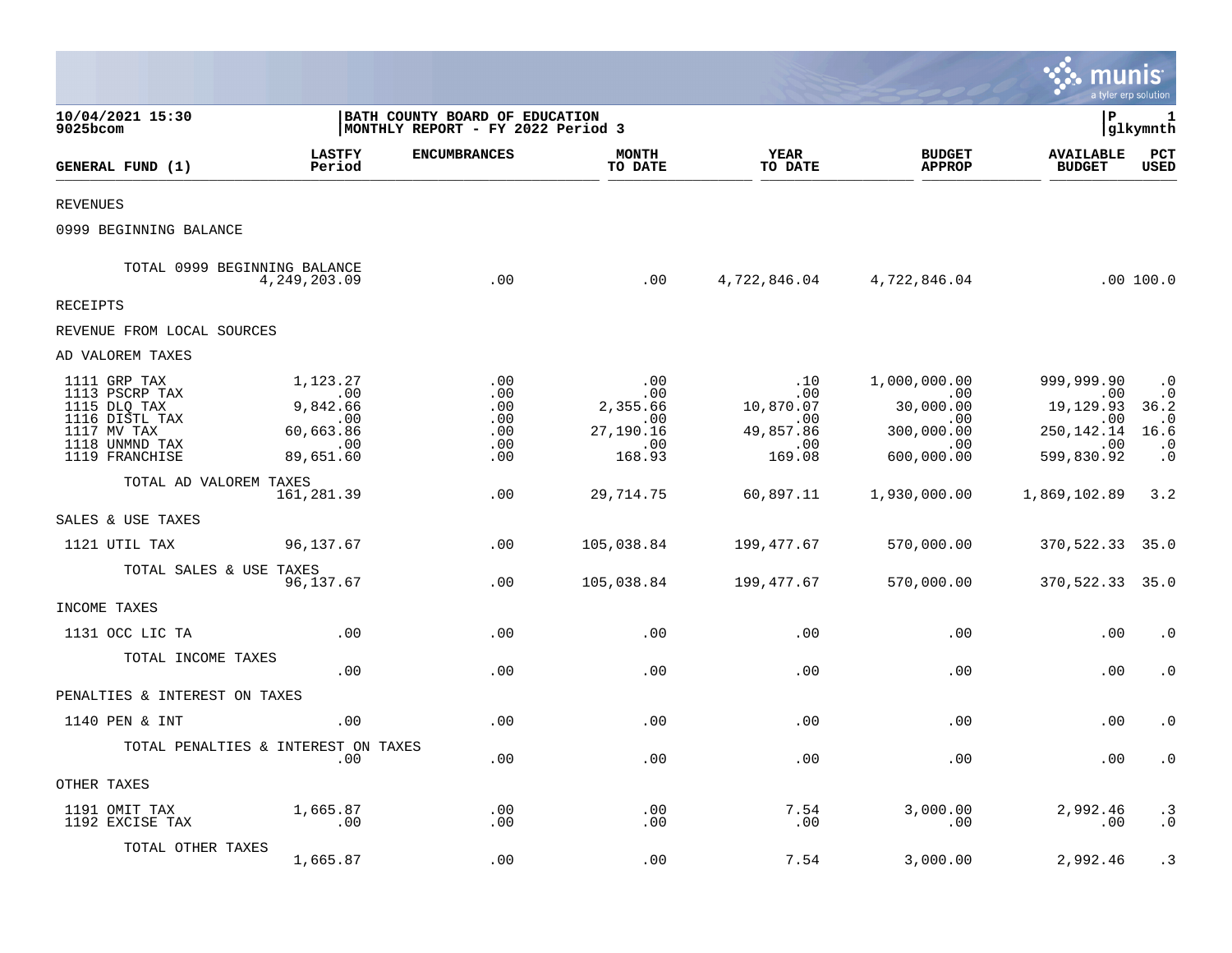|                                                                                                                |                                        |                                                                            |                                        |                                        |                                        | munis<br>a tyler erp solution           |                                                                                         |
|----------------------------------------------------------------------------------------------------------------|----------------------------------------|----------------------------------------------------------------------------|----------------------------------------|----------------------------------------|----------------------------------------|-----------------------------------------|-----------------------------------------------------------------------------------------|
| 10/04/2021 15:30<br>9025bcom                                                                                   |                                        | <b>BATH COUNTY BOARD OF EDUCATION</b><br>MONTHLY REPORT - FY 2022 Period 3 |                                        |                                        |                                        | l P                                     | 2<br> glkymnth                                                                          |
| GENERAL FUND (1)                                                                                               | <b>LASTFY</b><br>Period                | <b>ENCUMBRANCES</b>                                                        | <b>MONTH</b><br>TO DATE                | <b>YEAR</b><br>TO DATE                 | <b>BUDGET</b><br><b>APPROP</b>         | <b>AVAILABLE</b><br><b>BUDGET</b>       | $_{\rm PCT}$<br><b>USED</b>                                                             |
| REVENUE OTHER LOCAL GOVERNMENT UNITS                                                                           |                                        |                                                                            |                                        |                                        |                                        |                                         |                                                                                         |
| 1280 IN LIEU OF                                                                                                | .00                                    | .00                                                                        | .00                                    | .00                                    | .00                                    | .00                                     | $\cdot$ 0                                                                               |
| TOTAL REVENUE OTHER LOCAL GOVERNMENT UNITS                                                                     | .00                                    | .00                                                                        | .00                                    | .00                                    | .00                                    | .00                                     | $\cdot$ 0                                                                               |
| TUITION                                                                                                        |                                        |                                                                            |                                        |                                        |                                        |                                         |                                                                                         |
| 1310 TUIT IND<br>1320 GOV TUI IN<br>1330 GOV TUI OU<br>1340 TUIT OTHR                                          | .00<br>.00<br>.00<br>.00               | .00<br>.00<br>.00<br>.00                                                   | .00<br>.00<br>.00<br>.00               | .00<br>.00<br>.00<br>.00               | .00<br>.00<br>.00<br>.00               | $.00 \,$<br>$.00 \,$<br>.00<br>$.00 \,$ | $\cdot$ 0<br>$\cdot$ 0<br>$\begin{smallmatrix} 0 \\ 0 \\ 0 \end{smallmatrix}$           |
| TOTAL TUITION                                                                                                  | .00                                    | .00                                                                        | .00                                    | .00                                    | .00                                    | .00                                     | $\cdot$ 0                                                                               |
| TRANSPORTATION                                                                                                 |                                        |                                                                            |                                        |                                        |                                        |                                         |                                                                                         |
| 1410 TRNS INDIV<br>1420 TRN GOV IN<br>1430 TRN GOV OU<br>1440 TRN OTH PV<br>1441 TRN NON-PB<br>1442 TRN FSC CT | .00<br>.00<br>.00<br>.00<br>.00<br>.00 | .00<br>.00<br>.00<br>.00<br>.00<br>.00                                     | .00<br>.00<br>.00<br>.00<br>.00<br>.00 | .00<br>.00<br>.00<br>.00<br>.00<br>.00 | .00<br>.00<br>.00<br>.00<br>.00<br>.00 | .00<br>.00<br>.00<br>.00<br>.00<br>.00  | $\cdot$ 0<br>$\cdot$ 0<br>$\cdot$ 0<br>$\boldsymbol{\cdot}$ 0<br>$\cdot$ 0<br>$\cdot$ 0 |
| TOTAL TRANSPORTATION                                                                                           | .00                                    | .00                                                                        | .00                                    | .00                                    | .00                                    | .00                                     | $\cdot$ 0                                                                               |
| EARNINGS ON INVESTMENTS                                                                                        |                                        |                                                                            |                                        |                                        |                                        |                                         |                                                                                         |
| 1510 INT ON INV<br>1540 INVST PRPT                                                                             | 7,188.16<br>.00                        | .00<br>.00                                                                 | 2,323.96<br>.00                        | 7,218.64<br>.00                        | 10,000.00<br>.00                       | 2,781.36 72.2<br>.00                    | $\overline{\phantom{0}}$ .0                                                             |
| TOTAL EARNINGS ON INVESTMENTS                                                                                  | 7,188.16                               | .00                                                                        | 2,323.96                               | 7,218.64                               | 10,000.00                              | 2,781.36 72.2                           |                                                                                         |
| FOOD SERVICE                                                                                                   |                                        |                                                                            |                                        |                                        |                                        |                                         |                                                                                         |
| 1630 SPEC FUNC                                                                                                 | .00                                    | .00                                                                        | .00                                    | .00                                    | .00                                    | .00                                     | $\cdot$ 0                                                                               |
| TOTAL FOOD SERVICE                                                                                             | .00                                    | .00                                                                        | .00                                    | .00                                    | .00                                    | $.00 \,$                                | $\cdot$ 0                                                                               |
| STUDENT ACTIVITIES                                                                                             |                                        |                                                                            |                                        |                                        |                                        |                                         |                                                                                         |
| 1740 FEES<br>1750 DONATIONS                                                                                    | .00<br>.00                             | .00<br>.00                                                                 | .00<br>.00                             | .00<br>.00                             | .00<br>.00                             | $.00 \,$<br>.00                         | $\cdot$ 0<br>$\cdot$ 0                                                                  |
| TOTAL STUDENT ACTIVITIES                                                                                       | .00                                    | .00                                                                        | .00                                    | .00                                    | .00                                    | .00                                     | $\cdot$ 0                                                                               |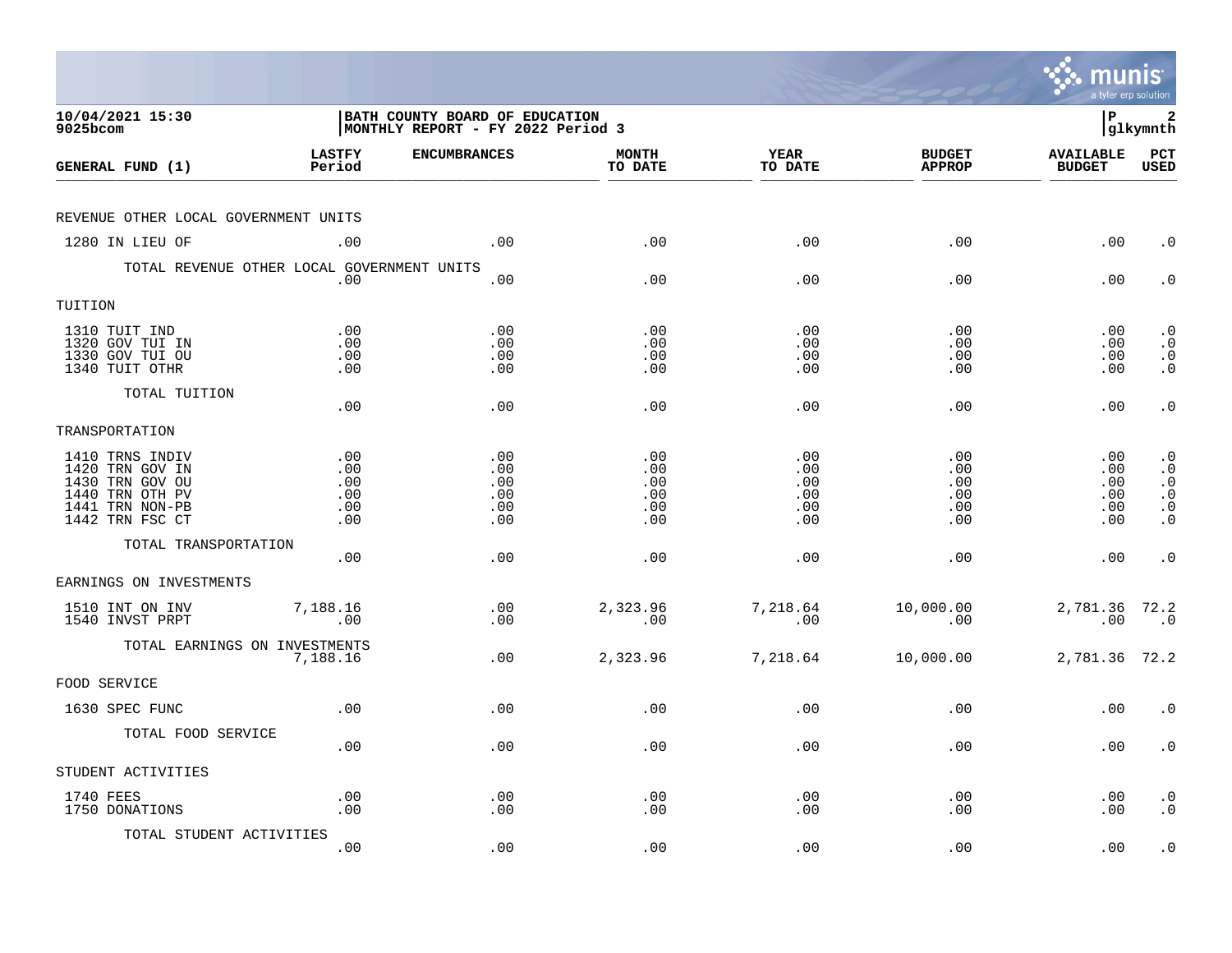

**10/04/2021 15:30 |BATH COUNTY BOARD OF EDUCATION |P 3 |MONTHLY REPORT - FY 2022 Period 3 LASTFY ENCUMBRANCES MONTH YEAR BUDGET AVAILABLE PCT GENERAL FUND (1) Period TO DATE TO DATE APPROP BUDGET USED** TO DATE THE RELIGION CONDUCT TO DATE THE RELIGION CONDUCT TO DATE THE RELIGION OF THE RELIGION OF THE RELIGION OF THE RELIGION OF THE RELIGION OF THE RELIGION OF THE RELIGION OF THE RELIGION OF THE RELIGION OF THE RELIGION OTHER REVENUE FROM LOCAL SOURCES 1911 BLDG RENT .00 .00 .00 .00 .00 .00 .0 1912 BUS RENT .00 .00 .00 .00 .00 .00 .0 1919 OTHER RENT .00 .00 .00 .00 .00 .00 .0 1920 CONTRIBUTE .00 .00 .00 .00 500.00 500.00 .0 1929 INKIND REV .00 .00 .00 .00 .00 .00 .0 1941 TXT SALES .00 .00 .00 .00 .00 .00 .0 1942 TXT RENTS .00 .00 .00 350.00 200.00 -150.00 175.0 1951 MSC SCH IN .00 .00 .00 .00 .00 .00 .0 1952 MSC SCH OU .00 .00 .00 .00 .00 .00 .0 1980 PRYR REFND .00 .00 .00 -3,941.79 4,000.00 7,941.79 -98.5 1990 MISC REV 8,363.65 .00 2,292.92 -19,277.91 1,000.00 20,277.91\*\*\*\*\*\* 1991 TRANSCRIPT .00 .00 .00 .00 .00 .00 .0 1993 OTH REBATE .00 .00 .00 .00 .00 .00 .0 TOTAL OTHER REVENUE FROM LOCAL SOURCES 8,363.65 .00 2,292.92 -22,869.70 5,700.00 28,569.70-401.2 TOTAL REVENUE FROM LOCAL SOURCES 274,636.74 .00 139,370.47 244,731.26 2,518,700.00 2,273,968.74 9.7 REVENUE FROM STATE SOURCES STATE PROGRAM 3111 SEEK 2,179,923.00 .00 722,009.00 2,166,027.00 8,664,110.00 6,498,083.00 25.0 TOTAL STATE PROGRAM<br>2,179,923.00  $2,166,027.00$  8,664,110.00 6,498,083.00 25.0 OTHER STATE FUNDING 3122 VOC TRANSP .00 .00 .00 .00 5,000.00 5,000.00 .0 3124 DST VOC SC .00 .00 .00 .00 .00 .00 .0 3125 DRV TRN RB .00 .00 .00 .00 .00 .00 .0 3126 SUB REIMB .00 .00 .00 .00 .00 .00 .0 3127 FLEX SPD .00 .00 .00 .00 .00 .00 .0 3128 AUD REIMB .00 .00 .00 .00 .00 .00 .0 3129 KSB/D TR R .00 .00 .00 .00 .00 .00 .0 TOTAL OTHER STATE FUNDING .00 .00 .00 .00 5,000.00 5,000.00 .0 EXPENDITURE REIMBURSEMENTS 3130 NBC REIMB .00 .00 .00 .00 7,000.00 7,000.00 .0 3131 MISC REIMB .00 .00 10,685.53 10,685.53 14,000.00 3,314.47 76.3 TOTAL EXPENDITURE REIMBURSEMENTS .00 .00 10,685.53 10,685.53 21,000.00 10,314.47 50.9

REVENUE IN LIEU OF TAXES/STATE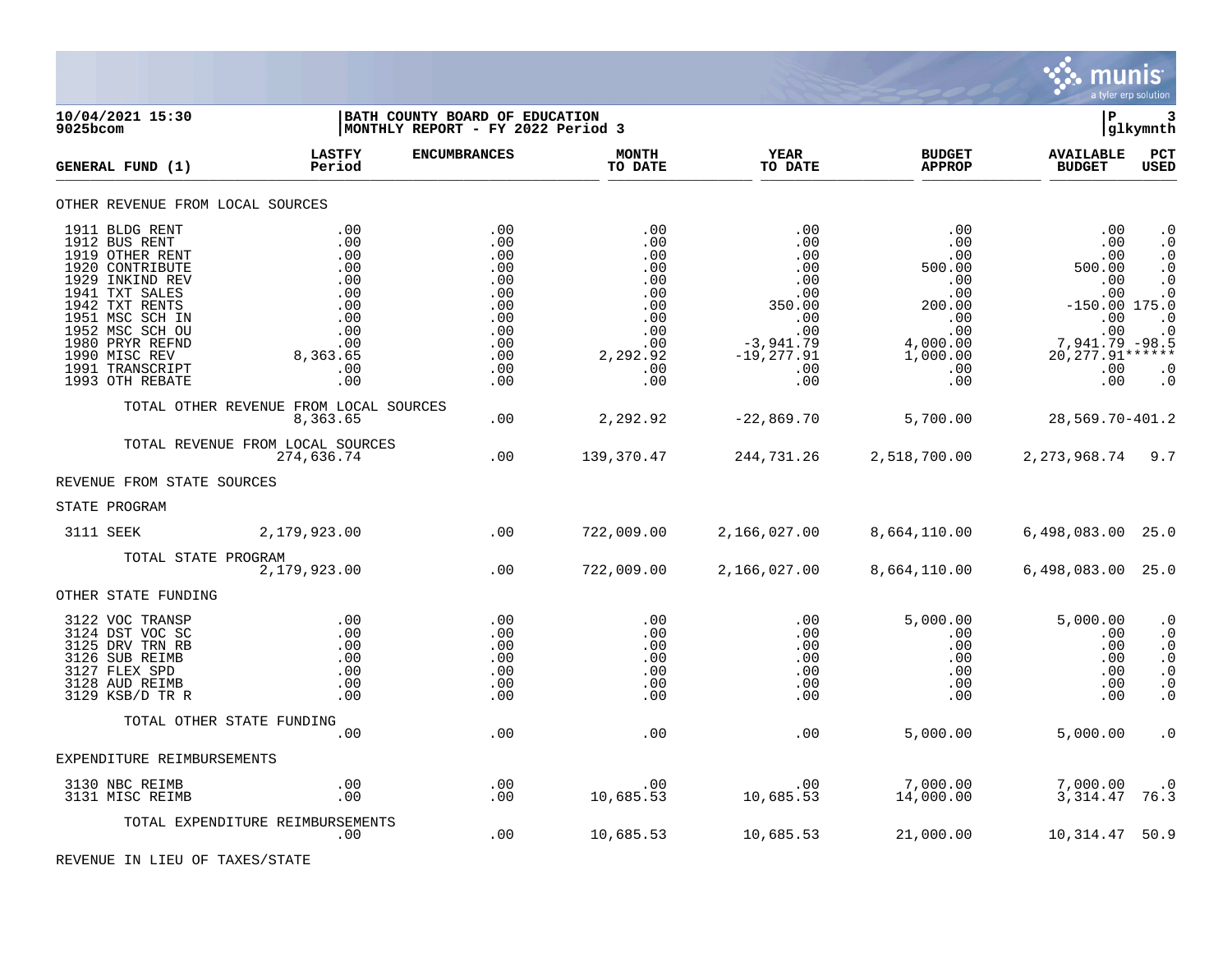

**10/04/2021 15:30 |BATH COUNTY BOARD OF EDUCATION |P 4** MONTHLY REPORT - FY 2022 Period 3 **LASTFY ENCUMBRANCES MONTH YEAR BUDGET AVAILABLE PCT GENERAL FUND (1)** TO DATE THE RELIGION CONDUCT TO DATE THE RELIGION CONDUCT TO DATE THE RELIGION OF THE RELIGION OF THE RELIGION OF THE RELIGION OF THE RELIGION OF THE RELIGION OF THE RELIGION OF THE RELIGION OF THE RELIGION OF THE RELIGION 3800 TAXES 7,307.26 .00 2,466.64 7,359.83 25,000.00 17,640.17 29.4 TOTAL REVENUE IN LIEU OF TAXES/STATE<br>7.307.26 7,307.26 .00 2,466.64 7,359.83 25,000.00 17,640.17 29.4 REVENUE ON BEHALF PAYMENTS 3900 ON-BEHALF .00 .00 .00 .00 .00 .00 .0 TOTAL REVENUE ON BEHALF PAYMENTS .00 .00 .00 .00 .00 .00 .0 TOTAL REVENUE FROM STATE SOURCES 2,187,230.26 .00 735,161.17 2,184,072.36 8,715,110.00 6,531,037.64 25.1 REVENUE FROM FEDERAL SOURCES RESTRICTED DIRECT 4300 RES DIR FE .00 .00 .00 .00 .00 .00 .0 TOTAL RESTRICTED DIRECT .00 .00 .00 .00 .00 .00 .0 RESTRICTED THROUGH THE STATE 4500 RES FED/ST .00 .00 .00 .00 .00 .00 .0 TOTAL RESTRICTED THROUGH THE STATE .00 .00 .00 .00 .00 .00 .0 THROUGH INTERMEDIATE AGENCIES 4700 FED INTERM .00 .00 .00 .00 .00 .00 .0 TOTAL THROUGH INTERMEDIATE AGENCIES .00 .00 .00 .00 .00 .00 .0 FEDERAL REIMBURSEMENT 4810 MED REIMB 7,954.10 .00 .00 .00 25,000.00 25,000.00 .0 4810 MED REIMB 30,000.00 .00 .00 2,049.81 30,000.00 27,950.19 6.8 TOTAL FEDERAL REIMBURSEMENT 37,954.10 .00 .00 2,049.81 55,000.00 52,950.19 3.7 TOTAL REVENUE FROM FEDERAL SOURCES<br>37,954.10 37,954.10 .00 .00 2,049.81 55,000.00 52,950.19 3.7

OTHER RECEIPTS

INTERFUND TRANSFERS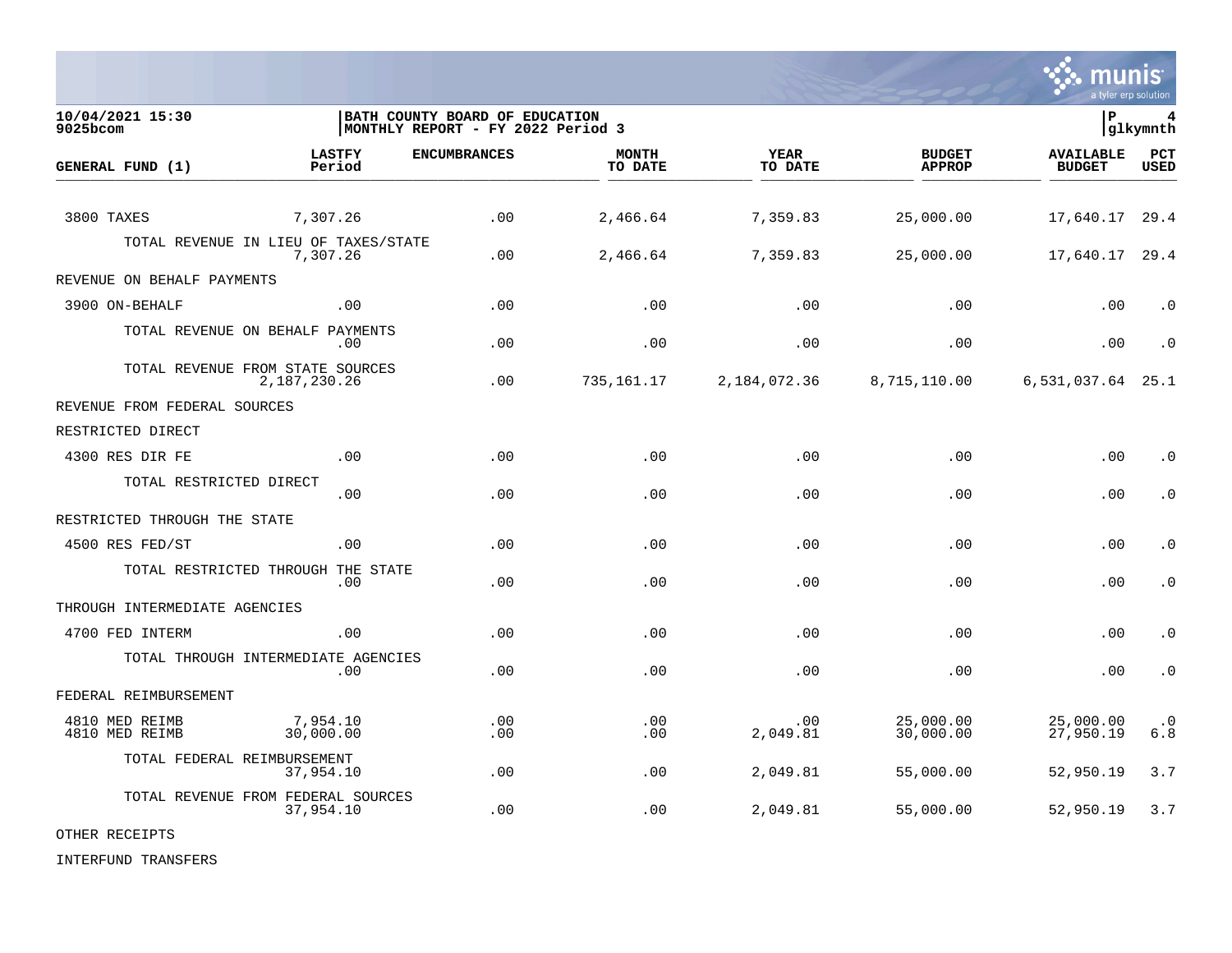

## **10/04/2021 15:30 |BATH COUNTY BOARD OF EDUCATION |P 5 9025bcom |MONTHLY REPORT - FY 2022 Period 3 |glkymnth**

| GENERAL FUND (1)                                                                                           | <b>LASTFY</b><br>Period                      | <b>ENCUMBRANCES</b>                    | <b>MONTH</b><br>TO DATE                | <b>YEAR</b><br>TO DATE                      | <b>BUDGET</b><br><b>APPROP</b>                              | <b>AVAILABLE</b><br><b>BUDGET</b>           | PCT<br><b>USED</b>                                                         |
|------------------------------------------------------------------------------------------------------------|----------------------------------------------|----------------------------------------|----------------------------------------|---------------------------------------------|-------------------------------------------------------------|---------------------------------------------|----------------------------------------------------------------------------|
| 5210 FND XFER<br>5220 INDCST XFE                                                                           | .00<br>7,331.51                              | .00<br>.00                             | $\cdot$ 00<br>4,227.44                 | .00<br>5,507.54                             | .00<br>50,000.00                                            | .00<br>44, 492. 46 11.0                     | $\cdot$ 0                                                                  |
| TOTAL INTERFUND TRANSFERS                                                                                  | 7,331.51                                     | .00                                    | 4,227.44                               | 5,507.54                                    | 50,000.00                                                   | 44, 492. 46 11. 0                           |                                                                            |
| SALE OR COMP FOR LOSS OF ASSETS                                                                            |                                              |                                        |                                        |                                             |                                                             |                                             |                                                                            |
| 5311 SALE LAND<br>5312 LOSS LAND<br>5331 SALE BLDG<br>5332 LOSS BLDG<br>5341 SALE EQUIP<br>5342 LOSS EQUIP | .00<br>.00<br>.00<br>.00<br>.00<br>.00       | .00<br>.00<br>.00<br>.00<br>.00<br>.00 | .00<br>.00<br>.00<br>.00<br>.00<br>.00 | .00<br>.00<br>.00<br>.00<br>$.00 \,$<br>.00 | .00<br>.00<br>.00<br>.00<br>5,000.00<br>.00                 | .00<br>.00<br>.00<br>.00<br>5,000.00<br>.00 | $\cdot$ 0<br>$\cdot$ 0<br>$\cdot$ 0<br>$\cdot$ 0<br>$\cdot$ 0<br>$\cdot$ 0 |
|                                                                                                            | TOTAL SALE OR COMP FOR LOSS OF ASSETS<br>.00 | .00                                    | .00                                    | .00                                         | 5,000.00                                                    | 5,000.00                                    | $\cdot$ 0                                                                  |
| CAPITAL LEASE PROCEEDS                                                                                     |                                              |                                        |                                        |                                             |                                                             |                                             |                                                                            |
| 5500 LEASE PROC                                                                                            | .00                                          | .00                                    | .00                                    | .00                                         | .00                                                         | .00                                         | $\cdot$ 0                                                                  |
| TOTAL CAPITAL LEASE PROCEEDS                                                                               | .00                                          | .00                                    | .00                                    | .00                                         | .00                                                         | .00                                         | $\cdot$ 0                                                                  |
| TOTAL OTHER RECEIPTS                                                                                       | 7,331.51                                     | .00                                    | 4,227.44                               | 5,507.54                                    | 55,000.00                                                   | 49,492.46 10.0                              |                                                                            |
| TOTAL RECEIPTS                                                                                             | 2,507,152.61                                 | .00                                    | 878,759.08                             | 2,436,360.97                                | 11,343,810.00                                               | 8,907,449.03 21.5                           |                                                                            |
| TOTAL REVENUE                                                                                              | 6,756,355.70                                 | .00                                    | 878,759.08                             |                                             | 7, 159, 207.01    46, 066, 656.04    8, 907, 449.03    44.6 |                                             |                                                                            |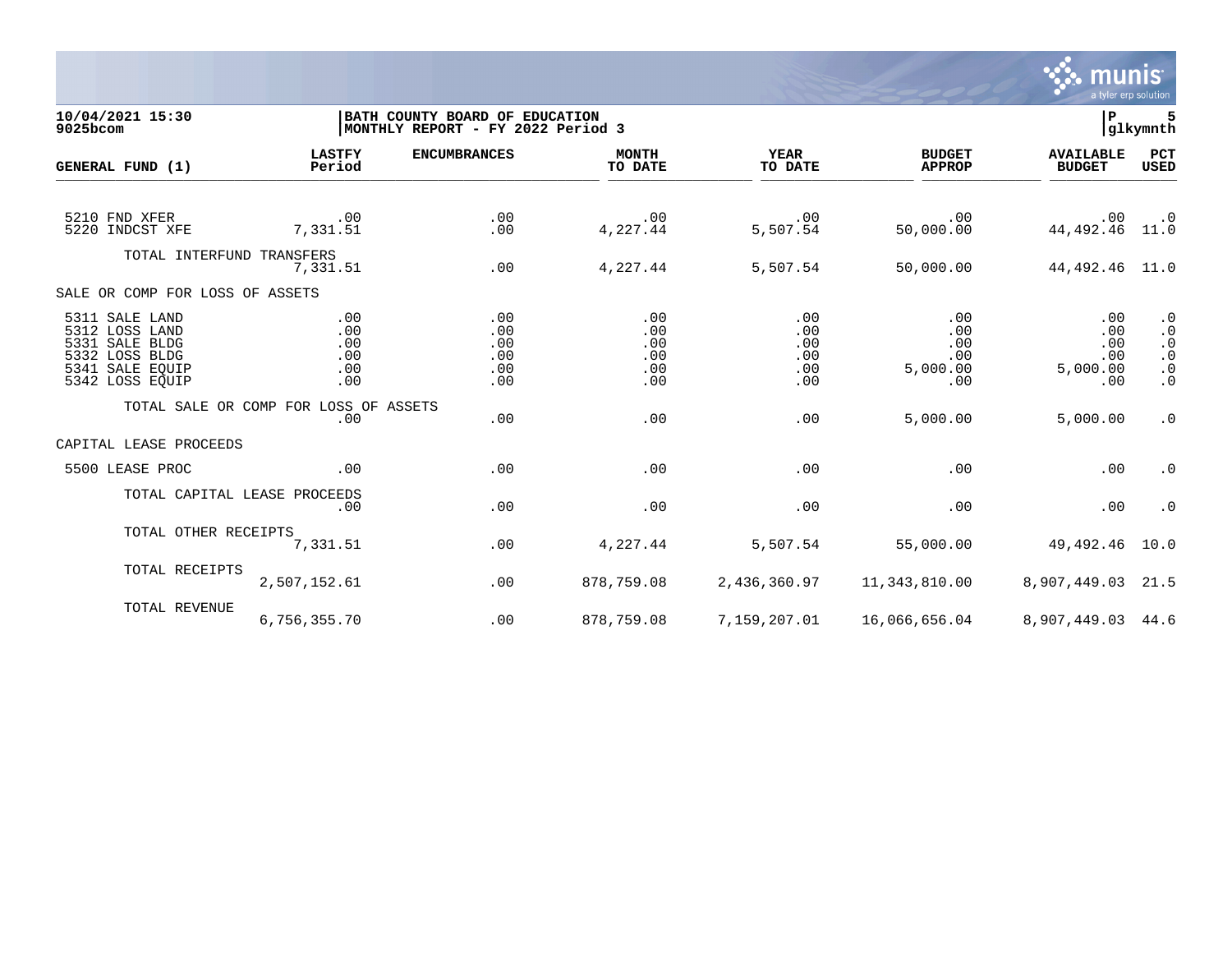|                                                                              |                          |                                                                                                                 |                                                                                         |                                                                                                                |                                                                                                                |                                                                                                                                  | munis<br>a tyler erp solution                                                                                                                   |                                                                                                           |
|------------------------------------------------------------------------------|--------------------------|-----------------------------------------------------------------------------------------------------------------|-----------------------------------------------------------------------------------------|----------------------------------------------------------------------------------------------------------------|----------------------------------------------------------------------------------------------------------------|----------------------------------------------------------------------------------------------------------------------------------|-------------------------------------------------------------------------------------------------------------------------------------------------|-----------------------------------------------------------------------------------------------------------|
| 9025bcom                                                                     | 10/04/2021 15:30         |                                                                                                                 | BATH COUNTY BOARD OF EDUCATION<br>MONTHLY REPORT - FY 2022 Period 3                     |                                                                                                                |                                                                                                                |                                                                                                                                  | l P                                                                                                                                             | 6<br> glkymnth                                                                                            |
|                                                                              | GENERAL FUND (1)         | <b>LASTFY</b><br>Period                                                                                         | <b>ENCUMBRANCES</b>                                                                     | <b>MONTH</b><br>TO DATE                                                                                        | <b>YEAR</b><br>TO DATE                                                                                         | <b>BUDGET</b><br><b>APPROP</b>                                                                                                   | <b>AVAILABLE</b><br><b>BUDGET</b>                                                                                                               | PCT<br><b>USED</b>                                                                                        |
| <b>EXPENDITURES</b>                                                          |                          |                                                                                                                 |                                                                                         |                                                                                                                |                                                                                                                |                                                                                                                                  |                                                                                                                                                 |                                                                                                           |
|                                                                              |                          | 0000 RESTRICT TO REV & BAL SHT ONLY                                                                             |                                                                                         |                                                                                                                |                                                                                                                |                                                                                                                                  |                                                                                                                                                 |                                                                                                           |
| 0200                                                                         |                          | .00                                                                                                             | .00                                                                                     | .00                                                                                                            | .00                                                                                                            | .00                                                                                                                              | .00                                                                                                                                             | . 0                                                                                                       |
|                                                                              | TOTAL 0000               | RESTRICT TO REV & BAL SHT ONLY<br>.00                                                                           | .00                                                                                     | .00                                                                                                            | .00                                                                                                            | .00                                                                                                                              | .00                                                                                                                                             |                                                                                                           |
|                                                                              | 1000 INSTRUCTION         |                                                                                                                 |                                                                                         |                                                                                                                |                                                                                                                |                                                                                                                                  |                                                                                                                                                 |                                                                                                           |
| 0100<br>0200<br>0280<br>0300<br>0400<br>0500<br>0600<br>0700<br>0800<br>0840 |                          | 725,978.20<br>41,712.84<br>.00<br>7,943.78<br>11,848.05<br>1,353.81<br>37,758.86<br>1,896.59<br>4,471.25<br>.00 | .00<br>.00<br>.00<br>22,183.00<br>1,100.00<br>40,614.85<br>19,645.88<br>6,121.63<br>.00 | 483, 348.49<br>30,714.70<br>.00<br>17,005.13<br>4,683.44<br>124.92<br>12,263.73<br>2,307.83<br>2,580.00<br>.00 | 727,206.29<br>45,861.41<br>.00<br>55,160.20<br>12,050.32<br>528.92<br>22,614.46<br>2,357.83<br>2,580.00<br>.00 | 5,887,478.00<br>464,910.00<br>.00<br>207,631.61<br>83,825.00<br>26,685.00<br>285,702.05<br>1,184,269.24<br>36,660.00<br>5,779.34 | 5, 160, 271. 71 12. 4<br>419,048.59<br>.00<br>130, 288.41<br>71, 774.68<br>25, 056.08<br>222, 472.74<br>1, 162, 265.53<br>27,958.37<br>5,779.34 | 9.9<br>$\cdot$ 0<br>37.3<br>14.4<br>6.1<br>22.1<br>1.9<br>23.7<br>$\cdot$ 0                               |
|                                                                              | TOTAL 1000               | INSTRUCTION<br>832,963.38                                                                                       | 89,665.36                                                                               | 553,028.24                                                                                                     | 868, 359.43                                                                                                    | 8,182,940.24                                                                                                                     | 7, 224, 915. 45 11. 7                                                                                                                           |                                                                                                           |
| 2100                                                                         | STUDENT SUPPORT SERVICES |                                                                                                                 |                                                                                         |                                                                                                                |                                                                                                                |                                                                                                                                  |                                                                                                                                                 |                                                                                                           |
| 0100<br>0200<br>0280<br>0300<br>0400<br>0500<br>0600<br>0700                 |                          | 94,970.70<br>11,083.12<br>.00<br>181.35<br>.00<br>56.91<br>711.80<br>.00                                        | .00<br>.00<br>.00<br>.00<br>.00<br>.00<br>1,922.47<br>.00                               | 41,472.65<br>5.651.09<br>.00<br>.00<br>.00<br>.00<br>2,651.96<br>.00                                           | 80,665.62<br>8,773.88<br>.00<br>.00<br>.00<br>.00<br>2,651.96<br>.00                                           | 630,340.00<br>112,701.00<br>.00<br>8,640.00<br>.00<br>3,185.00<br>11,832.00<br>400.00                                            | 549,674.38<br>103,927.12<br>.00<br>8,640.00<br>.00<br>3,185.00<br>7,257.57<br>400.00                                                            | 12.8<br>7.8<br>$\cdot$ 0<br>$\cdot$ 0<br>$\ddot{\cdot}$<br>$\cdot$ 0<br>38.7<br>$\cdot$ 0                 |
|                                                                              | TOTAL 2100               | STUDENT SUPPORT SERVICES<br>107,003.88                                                                          | 1,922.47                                                                                | 49,775.70                                                                                                      | 92,091.46                                                                                                      | 767,098.00                                                                                                                       | 673,084.07 12.3                                                                                                                                 |                                                                                                           |
|                                                                              |                          | 2200 INSTRUCTIONAL STAFF SUPP SERV                                                                              |                                                                                         |                                                                                                                |                                                                                                                |                                                                                                                                  |                                                                                                                                                 |                                                                                                           |
| 0100<br>0200<br>0280<br>0300<br>0400<br>0500<br>0600<br>0700<br>0800<br>0840 |                          | 18,265.89<br>1,480.50<br>.00<br>.00<br>.00<br>.00<br>.00<br>.00<br>.00<br>.00                                   | .00<br>.00<br>.00<br>937.00<br>.00<br>642.00<br>.00<br>.00<br>.00<br>.00                | 11,063.84<br>522.11<br>.00<br>524.00<br>.00<br>370.14<br>.00<br>.00<br>.00<br>.00                              | 19,296.92<br>1,640.84<br>.00<br>689.00<br>.00<br>755.74<br>.00<br>.00<br>.00<br>.00                            | 202,663.51<br>13,499.24<br>.00<br>8,309.00<br>4,940.00<br>8,950.56<br>6,673.00<br>.00<br>.00<br>.00                              | 183,366.59<br>11,858.40<br>.00<br>6,683.00<br>4,940.00<br>7,552.82<br>6,673.00<br>.00<br>.00<br>.00                                             | 9.5<br>12.2<br>$\cdot$ 0<br>19.6<br>$\cdot$ 0<br>15.6<br>$\cdot$ 0<br>$\cdot$ 0<br>$\cdot$ 0<br>$\cdot$ 0 |

TOTAL 2200 INSTRUCTIONAL STAFF SUPP SERV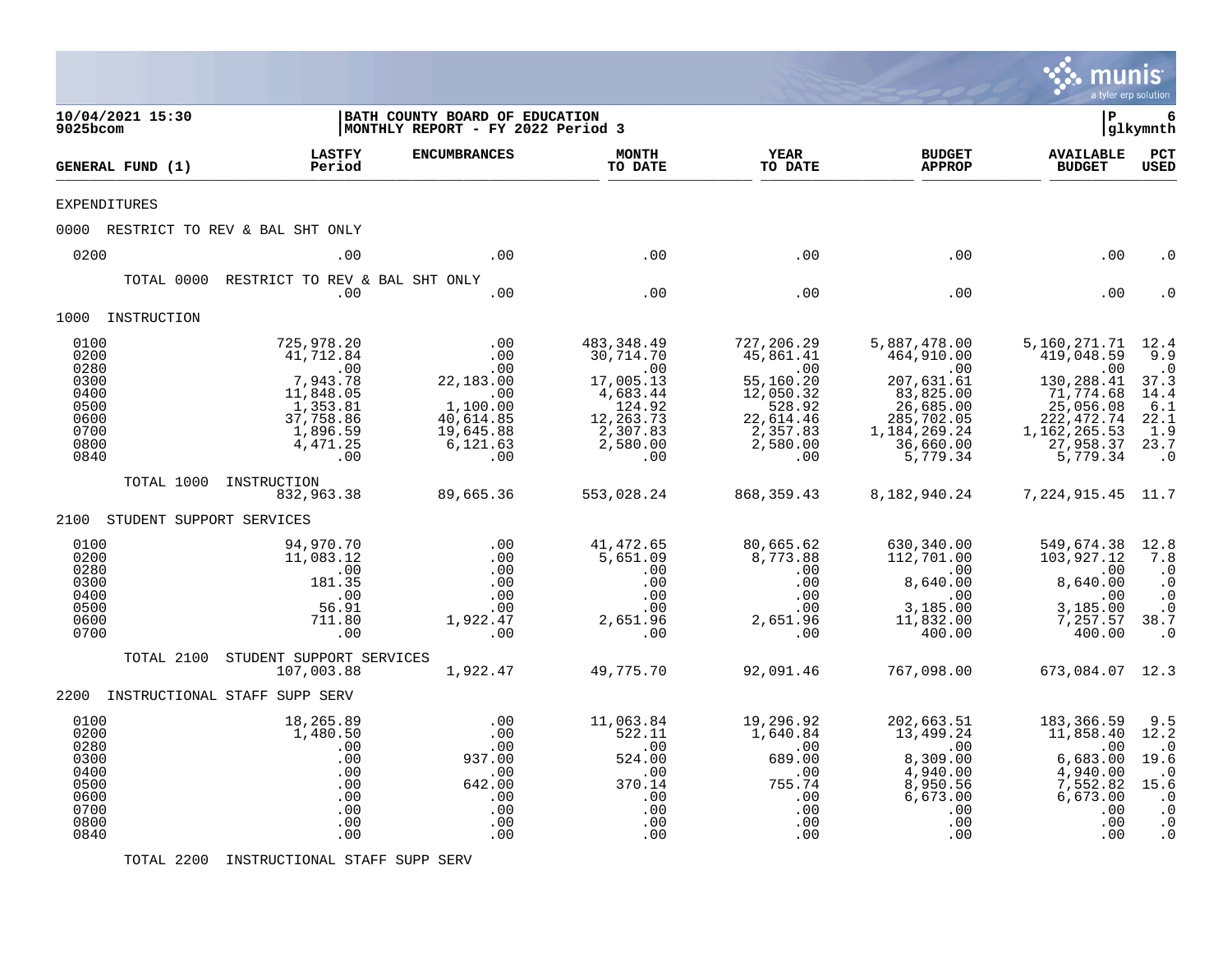

| 10/04/2021 15:30<br>9025bcom                                                 |                                                                                                                        | BATH COUNTY BOARD OF EDUCATION<br>MONTHLY REPORT - FY 2022 Period 3                            |                                                                                                       |                                                                                                                      |                                                                                                                              | Þ                                                                                                                       | 7<br>glkymnth                                                                                               |
|------------------------------------------------------------------------------|------------------------------------------------------------------------------------------------------------------------|------------------------------------------------------------------------------------------------|-------------------------------------------------------------------------------------------------------|----------------------------------------------------------------------------------------------------------------------|------------------------------------------------------------------------------------------------------------------------------|-------------------------------------------------------------------------------------------------------------------------|-------------------------------------------------------------------------------------------------------------|
| GENERAL FUND (1)                                                             | <b>LASTFY</b><br>Period                                                                                                | <b>ENCUMBRANCES</b>                                                                            | <b>MONTH</b><br>TO DATE                                                                               | <b>YEAR</b><br>TO DATE                                                                                               | <b>BUDGET</b><br><b>APPROP</b>                                                                                               | <b>AVAILABLE</b><br><b>BUDGET</b>                                                                                       | PCT<br>USED                                                                                                 |
|                                                                              | 19,746.39                                                                                                              | 1,579.00                                                                                       | 12,480.09                                                                                             | 22,382.50                                                                                                            | 245,035.31                                                                                                                   | 221,073.81                                                                                                              | 9.8                                                                                                         |
| 2300 DISTRICT ADMIN SUPPORT                                                  |                                                                                                                        |                                                                                                |                                                                                                       |                                                                                                                      |                                                                                                                              |                                                                                                                         |                                                                                                             |
| 0100<br>0200<br>0280<br>0300<br>0400<br>0500<br>0600<br>0700<br>0800<br>0840 | 63,664.28<br>44,370.02<br>.00<br>$18,702.56$<br>$4,094.61$<br>$31,146.88$<br>5,481.48<br>11,252.19<br>10,437.06<br>.00 | .00<br>.00<br>.00<br>2,177.00<br>500.00<br>11,327.90<br>16,917.50<br>9,809.35<br>200.00<br>.00 | 19,080.08<br>5,795.91<br>.00<br>3,157.73<br>3,609.07<br>15,487.15<br>7,490.23<br>.00<br>712.50<br>.00 | 55, 317.09<br>73,639.40<br>.00<br>13, 159. 23<br>7,289.77<br>29,495.04<br>20,129.05<br>29,722.03<br>11,986.98<br>.00 | 261,566.00<br>375,560.00<br>.00<br>178,830.00<br>41,240.00<br>122,000.00<br>97,450.00<br>50,000.00<br>29,000.00<br>$\sim 00$ | 206,248.91<br>301,920.60<br>.00<br>163, 493. 77<br>33,450.23<br>81,177.06<br>60,403.45<br>10,468.62<br>16,813.02<br>.00 | 21.2<br>19.6<br>$\cdot$ 0<br>8.6<br>18.9<br>$33.5$<br>$38.0$<br>79.1<br>42.0<br>$\overline{\phantom{0}}$ .0 |
|                                                                              | TOTAL 2300 DISTRICT ADMIN SUPPORT<br>189,149.08                                                                        | 40,931.75                                                                                      | 55,332.67                                                                                             | 240,738.59                                                                                                           | 1,155,646.00                                                                                                                 | 873, 975.66 24.4                                                                                                        |                                                                                                             |
| 2400 SCHOOL ADMIN SUPPORT                                                    |                                                                                                                        |                                                                                                |                                                                                                       |                                                                                                                      |                                                                                                                              |                                                                                                                         |                                                                                                             |
| 0100<br>0200<br>0280<br>0300<br>0500<br>0600<br>0700                         | 185,280.51<br>18,420.63<br>.00<br>.00<br>111.15<br>.00<br>.00                                                          | .00<br>.00<br>.00<br>.00<br>.00<br>.00<br>.00                                                  | 63,943.32<br>7,250.86<br>.00<br>.00<br>153.12<br>.00<br>.00                                           | 184,686.61<br>19,515.68<br>.00<br>.00<br>246.72<br>.00<br>.00                                                        | 767,565.00<br>97,976.00<br>.00<br>$\begin{array}{r} .00 \ .00 \ .00 \ .00 \ .00 \ .00 \end{array}$<br>.00                    | 582,878.39<br>78,460.32<br>.00<br>.00<br>953.28<br>.00<br>.00                                                           | 24.1<br>19.9<br>$\cdot$ 0<br>$\cdot$ 0<br>20.6<br>$\cdot$ 0<br>$\cdot$ 0                                    |
| TOTAL 2400                                                                   | SCHOOL ADMIN SUPPORT<br>203,812.29                                                                                     | .00                                                                                            | 71,347.30                                                                                             | 204,449.01                                                                                                           | 866,741.00                                                                                                                   | 662, 291.99 23.6                                                                                                        |                                                                                                             |
|                                                                              | 2500 BUSINESS SUPPORT SERVICES                                                                                         |                                                                                                |                                                                                                       |                                                                                                                      |                                                                                                                              |                                                                                                                         |                                                                                                             |
| 0100<br>0200<br>0280<br>0300<br>0500<br>0600<br>0700<br>0800                 | 52,831.08<br>10,544.04<br>.00<br>.00<br>.00<br>.00<br>1,643.22<br>.00                                                  | .00<br>.00<br>.00<br>.00<br>.00<br>.00<br>.00<br>.00                                           | 17,239.52<br>3,704.50<br>.00<br>.00                                                                   | 51,502.73<br>11,103.88<br>$\overline{00}$<br>1,200.00<br>.00                                                         | 215,550.00<br>50,760.00<br>.00<br>2,000.00                                                                                   | 164,047.27<br>39,656.12<br>00.<br>00.008<br>500.00<br>500.00<br>6,315.70<br>.00                                         | 23.9<br>21.9<br>$\cdot$ 0<br>60.0<br>$\cdot$ 0<br>$\ddot{0}$<br>21.1<br>$\cdot$ 0                           |
| TOTAL 2500                                                                   | BUSINESS SUPPORT SERVICES                                                                                              |                                                                                                |                                                                                                       |                                                                                                                      |                                                                                                                              |                                                                                                                         |                                                                                                             |
|                                                                              | 65,018.34<br>2600 PLANT OPERATIONS AND MAINTENANCE                                                                     | .00                                                                                            | 22,628.32                                                                                             | 65,490.91                                                                                                            | 277,310.00                                                                                                                   | 211,819.09 23.6                                                                                                         |                                                                                                             |
|                                                                              |                                                                                                                        |                                                                                                |                                                                                                       |                                                                                                                      |                                                                                                                              |                                                                                                                         |                                                                                                             |
| 0100<br>0200<br>0280<br>0300<br>0400<br>0500                                 | 130,414.84<br>36,248.55<br>.00<br>20,550.21<br>18,325.11<br>34,518.67                                                  | $00.00$<br>20.1<br>15, 776.98<br>24, 341.42                                                    | 45,756.42<br>14,816.98<br>.00<br>7,169.11<br>14, 164.87<br>23,852.58                                  | 147,769.83<br>45,799.40<br>.00<br>47,795.02<br>25,690.70<br>82,416.15                                                | 577,011.00<br>195,300.00<br>.00<br>214,600.00<br>274,650.00<br>194,900.00                                                    | 429, 241.17<br>149,500.60<br>.00<br>146,362.83<br>233, 182. 32<br>88,142.43                                             | $25.6$<br>$23.5$<br>$\frac{0}{31.8}$<br>15.1<br>$\overline{54.8}$                                           |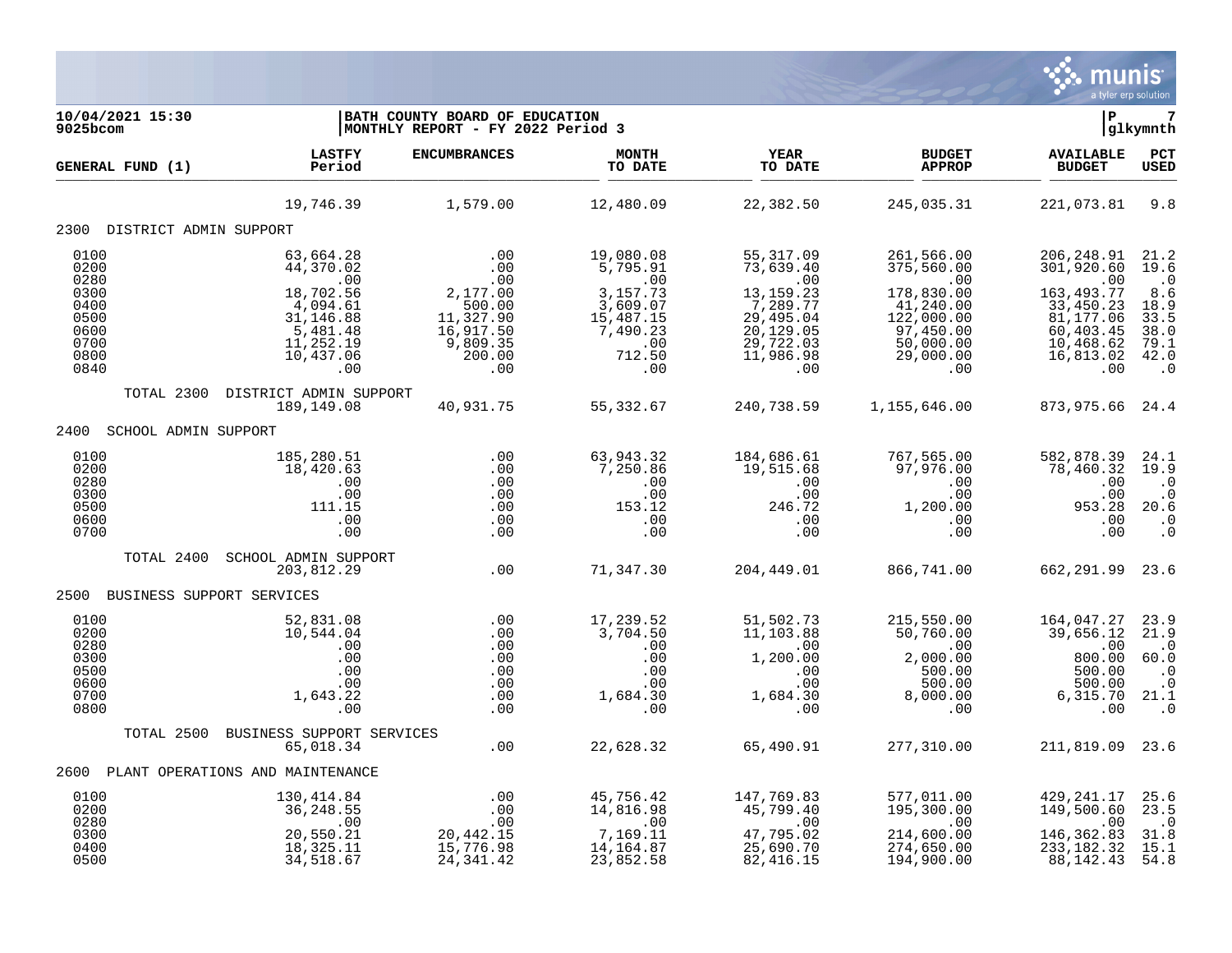

| 10/04/2021 15:30<br>$9025$ bcom                                      |                                                                                              | BATH COUNTY BOARD OF EDUCATION<br> MONTHLY REPORT - FY 2022 Period 3         |                                                                                                  |                                                                                                                    |                                                                                                                 | l P                                                                                                             | 8<br>glkymnth                                                                       |
|----------------------------------------------------------------------|----------------------------------------------------------------------------------------------|------------------------------------------------------------------------------|--------------------------------------------------------------------------------------------------|--------------------------------------------------------------------------------------------------------------------|-----------------------------------------------------------------------------------------------------------------|-----------------------------------------------------------------------------------------------------------------|-------------------------------------------------------------------------------------|
| GENERAL FUND (1)                                                     | <b>LASTFY</b><br>Period                                                                      | <b>ENCUMBRANCES</b>                                                          | <b>MONTH</b><br>TO DATE                                                                          | <b>YEAR</b><br>TO DATE                                                                                             | <b>BUDGET</b><br><b>APPROP</b>                                                                                  | <b>AVAILABLE</b><br><b>BUDGET</b>                                                                               | PCT<br><b>USED</b>                                                                  |
| 0600<br>0700<br>0800                                                 | 80,540.66<br>$-656.22$<br>5,558.72                                                           | 39, 240.44<br>.00<br>.00                                                     | 54, 112. 72<br>.00<br>3,907.54                                                                   | 126,654.54<br>.00<br>11,897.52                                                                                     | 721,400.00<br>104,064.00<br>31,100.00                                                                           | 555,505.02<br>104,064.00<br>19,202.48                                                                           | 23.0<br>$\cdot$ 0<br>38.3                                                           |
| TOTAL 2600                                                           | PLANT OPERATIONS AND MAINTENANCE<br>325,500.54                                               | 99,800.99                                                                    | 163,780.22                                                                                       | 488,023.16                                                                                                         | 2,313,025.00                                                                                                    | 1,725,200.85 25.4                                                                                               |                                                                                     |
| STUDENT TRANSPORTATION<br>2700                                       |                                                                                              |                                                                              |                                                                                                  |                                                                                                                    |                                                                                                                 |                                                                                                                 |                                                                                     |
| 0100<br>0200<br>0280<br>0300<br>0400<br>0500<br>0600<br>0700<br>0800 | 68,395.13<br>19,260.40<br>.00<br>525.00<br>678.87<br>14,934.98<br>16,904.31<br>.00<br>300.00 | .00<br>.00<br>.00<br>7,873.00<br>.00<br>16,338.25<br>18,033.42<br>.00<br>.00 | 41,973.58<br>13, 123.56<br>$\sim 00$<br>125.00<br>263.99<br>15,561.69<br>15,004.58<br>.00<br>.00 | 83,091.68<br>24,987.82<br>$\overline{\phantom{0}}$ .00<br>350.00<br>831.03<br>48,753.85<br>26,306.03<br>.00<br>.00 | 600,236.87<br>202, 283.62<br>.00<br>24,150.00<br>21,700.00<br>74,500.00<br>344,100.00<br>118,400.00<br>2,000.00 | 517, 145. 19<br>177,295.80<br>.00<br>15,927.00<br>20,868.97<br>9,407.90<br>299,760.55<br>118,400.00<br>2,000.00 | 13.8<br>12.4<br>$\cdot$ .0<br>34.1<br>3.8<br>87.4<br>12.9<br>$\cdot$ 0<br>$\cdot$ 0 |
| TOTAL 2700                                                           | STUDENT TRANSPORTATION<br>120,998.69                                                         | 42,244.67                                                                    | 86,052.40                                                                                        | 184,320.41                                                                                                         | 1,387,370.49                                                                                                    | 1,160,805.41 16.3                                                                                               |                                                                                     |
| 3100 FOOD SERVICE OPERATION                                          |                                                                                              |                                                                              |                                                                                                  |                                                                                                                    |                                                                                                                 |                                                                                                                 |                                                                                     |
| 0100<br>0200<br>0280<br>0600                                         | .00<br>.00<br>.00<br>.00                                                                     | .00<br>.00<br>.00<br>.00                                                     | .00<br>.00<br>.00<br>.00                                                                         | .00<br>.00<br>$.00 \,$<br>.00                                                                                      | .00<br>.00<br>$.00 \,$<br>.00                                                                                   | .00<br>.00<br>.00<br>.00                                                                                        | $\cdot$ 0<br>$\cdot$ 0<br>$\cdot$ 0<br>$\cdot$ 0                                    |
| TOTAL 3100                                                           | FOOD SERVICE OPERATION<br>.00                                                                | .00                                                                          | .00                                                                                              | .00                                                                                                                | .00                                                                                                             | .00                                                                                                             | $\cdot$ 0                                                                           |
| 3200<br>DAY CARE OPERATIONS                                          |                                                                                              |                                                                              |                                                                                                  |                                                                                                                    |                                                                                                                 |                                                                                                                 |                                                                                     |
| 0280                                                                 | .00                                                                                          | .00                                                                          | .00                                                                                              | .00                                                                                                                | .00                                                                                                             | .00                                                                                                             | . 0                                                                                 |
| TOTAL 3200                                                           | DAY CARE OPERATIONS<br>.00                                                                   | .00                                                                          | .00                                                                                              | .00                                                                                                                | .00                                                                                                             | .00                                                                                                             | . 0                                                                                 |
| COMMUNITY SERVICES<br>3300                                           |                                                                                              |                                                                              |                                                                                                  |                                                                                                                    |                                                                                                                 |                                                                                                                 |                                                                                     |
| 0100<br>0200<br>0280<br>0500<br>0600                                 | 6,294.47<br>1,972.11<br>.00<br>.00<br>.00                                                    | .00<br>.00<br>.00<br>.00<br>.00                                              | 1,816.02<br>621.40<br>.00<br>.00<br>.00                                                          | 5,448.06<br>1,864.20<br>.00<br>.00<br>.00                                                                          | 25,896.00<br>9,230.00<br>.00<br>.00<br>.00                                                                      | 20,447.94<br>7,365.80<br>.00<br>.00<br>.00                                                                      | 21.0<br>20.2<br>$\cdot$ 0<br>$\cdot$ 0<br>$\cdot$ 0                                 |
| TOTAL 3300                                                           | COMMUNITY SERVICES<br>8,266.58                                                               | .00                                                                          | 2,437.42                                                                                         | 7,312.26                                                                                                           | 35,126.00                                                                                                       | 27,813.74 20.8                                                                                                  |                                                                                     |
| 3400                                                                 | ADULT EDUCATION OPERATIONS                                                                   |                                                                              |                                                                                                  |                                                                                                                    |                                                                                                                 |                                                                                                                 |                                                                                     |
| 0280                                                                 | .00                                                                                          | .00                                                                          | .00                                                                                              | .00                                                                                                                | .00                                                                                                             | .00                                                                                                             | $\cdot$ 0                                                                           |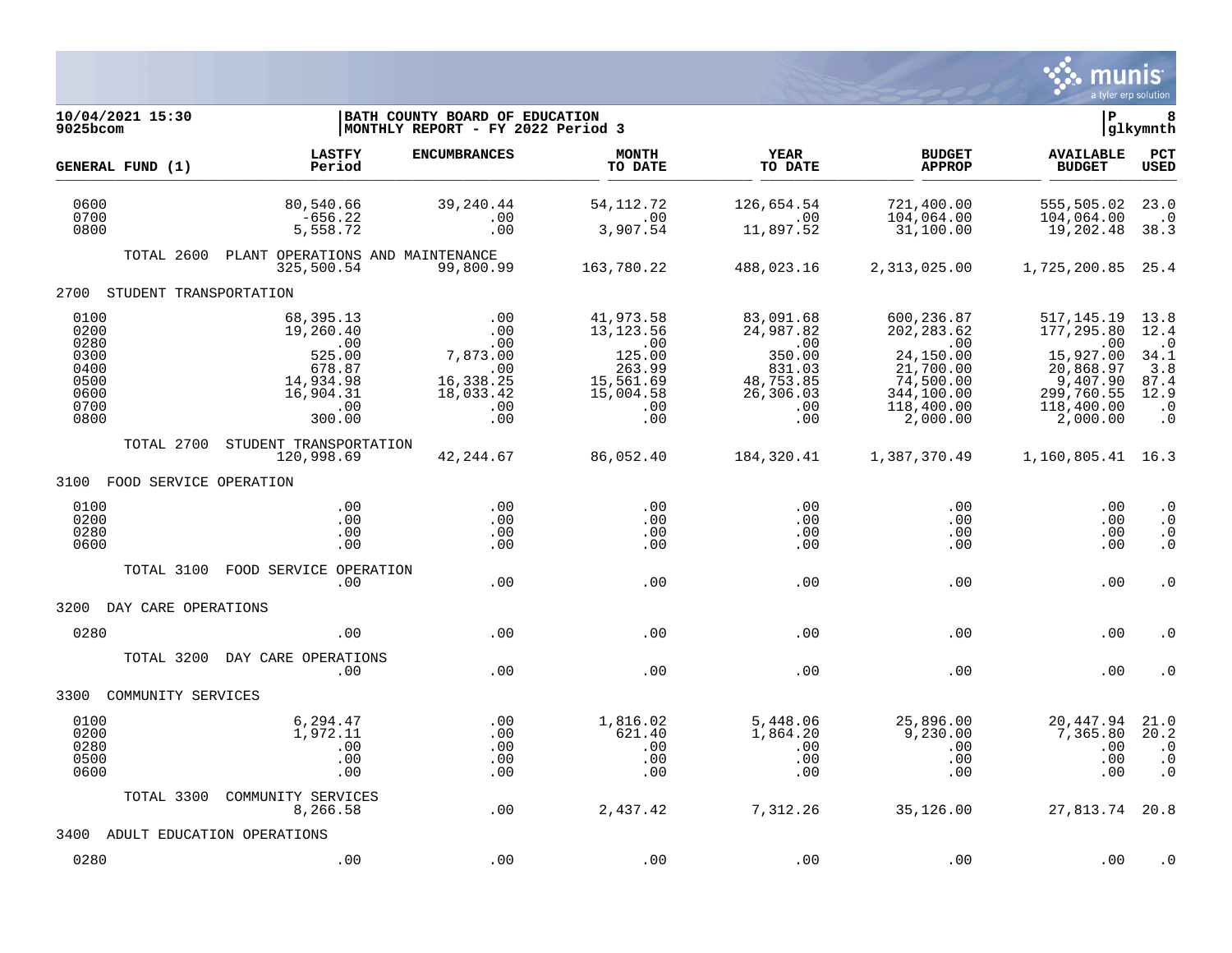

| 10/04/2021 15:30<br>9025bcom |                                            | BATH COUNTY BOARD OF EDUCATION<br>MONTHLY REPORT - FY 2022 Period 3 |                         |                        |                                |                                   |                    |
|------------------------------|--------------------------------------------|---------------------------------------------------------------------|-------------------------|------------------------|--------------------------------|-----------------------------------|--------------------|
| GENERAL FUND (1)             | <b>LASTFY</b><br>Period                    | <b>ENCUMBRANCES</b>                                                 | <b>MONTH</b><br>TO DATE | <b>YEAR</b><br>TO DATE | <b>BUDGET</b><br><b>APPROP</b> | <b>AVAILABLE</b><br><b>BUDGET</b> | PCT<br><b>USED</b> |
| TOTAL 3400                   | ADULT EDUCATION OPERATIONS<br>.00          | .00                                                                 | .00                     | .00                    | .00                            | .00                               | $\cdot$ 0          |
| DEBT SERVICE<br>5100         |                                            |                                                                     |                         |                        |                                |                                   |                    |
| 0800                         | 70,406.95                                  | 138,263.79                                                          | .00                     | 73,099.54              | 211,364.00                     |                                   | .67100.0           |
| TOTAL 5100                   | DEBT SERVICE<br>70,406.95                  | 138, 263. 79                                                        | .00                     | 73,099.54              | 211,364.00                     |                                   | .67100.0           |
| 5200<br>FUND TRANSFERS       |                                            |                                                                     |                         |                        |                                |                                   |                    |
| 0900                         | .00                                        | .00                                                                 | .00                     | .00                    | 50,000.00                      | 50,000.00                         | $\cdot$ 0          |
| TOTAL 5200                   | TRANSFERS<br>FUND<br>.00                   | .00                                                                 | .00                     | .00                    | 50,000.00                      | 50,000.00                         | $\cdot$ 0          |
| CONTINGENCY<br>5300          |                                            |                                                                     |                         |                        |                                |                                   |                    |
| 0840                         | .00                                        | .00                                                                 | .00                     | .00                    | 575,000.00                     | 575,000.00                        | $\cdot$ 0          |
| TOTAL 5300 CONTINGENCY       | .00                                        | .00                                                                 | .00                     | .00                    | 575,000.00                     | 575,000.00                        | $\cdot$ 0          |
| TOTAL EXPENDITURES           | 1,942,866.12                               | 414,408.03                                                          | 1,016,862.36            | 2, 246, 267. 27        | 16,066,656.04                  | 13,405,980.74                     | 16.6               |
|                              | TOTAL FOR GENERAL FUND (1)<br>4,813,489.58 | $-414, 408.03$                                                      | $-138, 103.28$          | 4,912,939.74           | .00                            | $-4,498,531.71$                   | $\cdot$ 0          |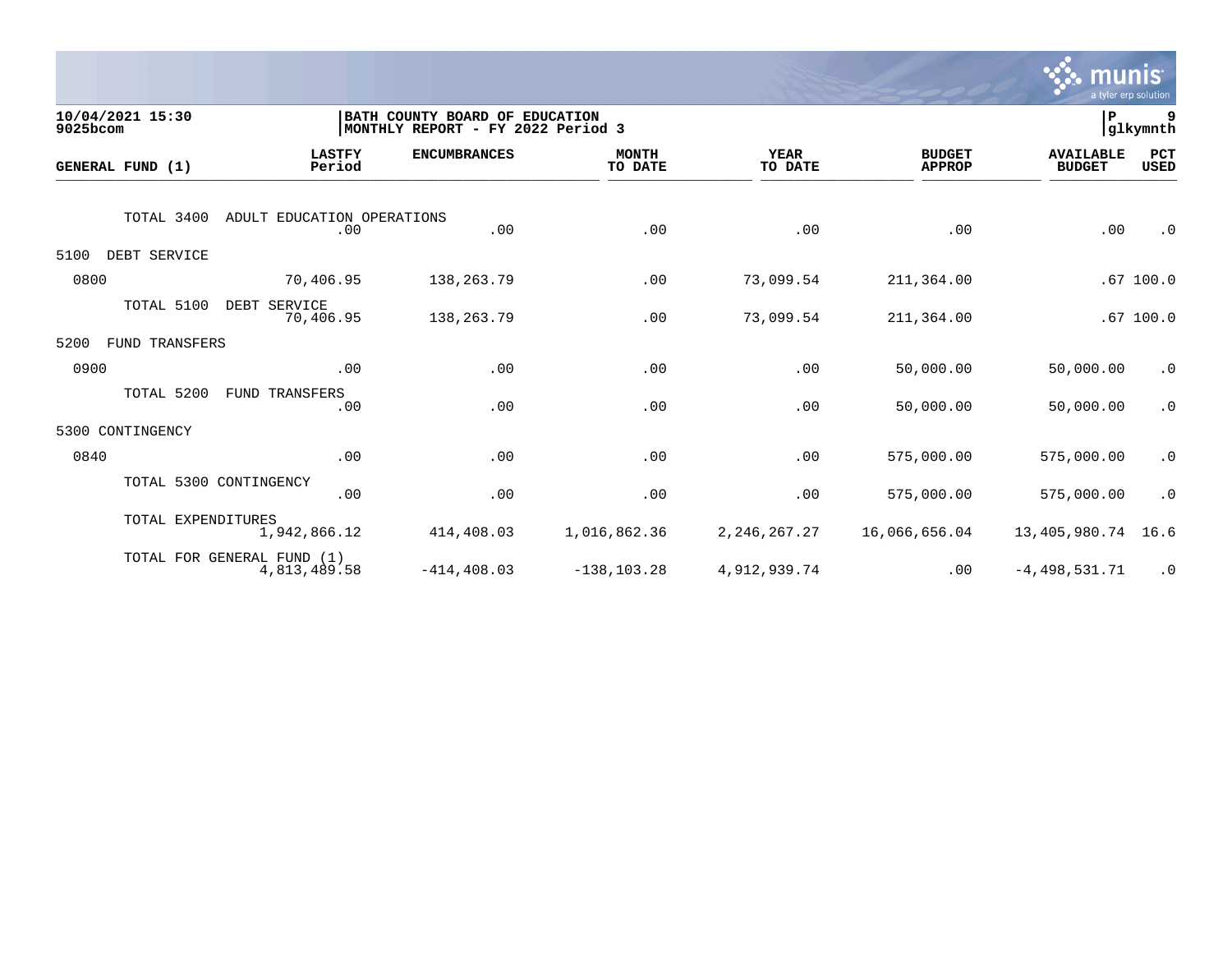|                                        |                         |                                                                     |                         |                        |                                | munis                             | a tyler erp solution        |
|----------------------------------------|-------------------------|---------------------------------------------------------------------|-------------------------|------------------------|--------------------------------|-----------------------------------|-----------------------------|
| 10/04/2021 15:30<br>9025bcom           |                         | BATH COUNTY BOARD OF EDUCATION<br>MONTHLY REPORT - FY 2022 Period 3 |                         |                        |                                | l P                               | 10<br>glkymnth              |
| SPECIAL REVENUE (2)                    | <b>LASTFY</b><br>Period | <b>ENCUMBRANCES</b>                                                 | <b>MONTH</b><br>TO DATE | YEAR<br>TO DATE        | <b>BUDGET</b><br><b>APPROP</b> | <b>AVAILABLE</b><br><b>BUDGET</b> | $_{\rm PCT}$<br><b>USED</b> |
| <b>REVENUES</b>                        |                         |                                                                     |                         |                        |                                |                                   |                             |
| 0999 BEGINNING BALANCE                 |                         |                                                                     |                         |                        |                                |                                   |                             |
| TOTAL 0999 BEGINNING BALANCE           | .00                     | .00                                                                 | .00                     | .00                    | .00                            | .00                               | . 0                         |
| RECEIPTS                               |                         |                                                                     |                         |                        |                                |                                   |                             |
| REVENUE FROM LOCAL SOURCES             |                         |                                                                     |                         |                        |                                |                                   |                             |
| TUITION                                |                         |                                                                     |                         |                        |                                |                                   |                             |
| 1310 TUIT IND                          | .00                     | .00                                                                 | .00                     | .00                    | .00                            | .00                               | $\cdot$ 0                   |
| TOTAL TUITION                          | .00                     | .00                                                                 | .00                     | .00                    | .00                            | .00                               | $\cdot$ 0                   |
| EARNINGS ON INVESTMENTS                |                         |                                                                     |                         |                        |                                |                                   |                             |
| 1510 INT ON INV                        | 45, 358. 33             | .00                                                                 | 46,519.94               | 46,574.29              | 185,000.00                     | 138, 425. 71 25. 2                |                             |
| TOTAL EARNINGS ON INVESTMENTS          | 45, 358. 33             | .00                                                                 | 46,519.94               | 46,574.29              | 185,000.00                     | 138, 425. 71 25. 2                |                             |
| FOOD SERVICE                           |                         |                                                                     |                         |                        |                                |                                   |                             |
| 1637 VENDING                           | .00                     | .00                                                                 | .00                     | .00                    | .00                            | .00                               | $\cdot$ 0                   |
| TOTAL FOOD SERVICE                     | .00                     | .00                                                                 | .00                     | .00                    | .00                            | .00                               | $\cdot$ 0                   |
| STUDENT ACTIVITIES                     |                         |                                                                     |                         |                        |                                |                                   |                             |
| 1740 FEES<br>1790 OTHER STUD           | .00<br>.00              | .00<br>.00                                                          | .00<br>.00              | .00<br>.00             | .00<br>.00                     | .00<br>.00                        | $\cdot$ 0<br>$\cdot$ 0      |
| TOTAL STUDENT ACTIVITIES               | .00                     | .00                                                                 | .00                     | .00                    | .00                            | .00                               | $\cdot$ 0                   |
| OTHER REVENUE FROM LOCAL SOURCES       |                         |                                                                     |                         |                        |                                |                                   |                             |
| 1920 CONTRIBUTE<br>1990 MISC REV       | 80,790.19<br>68,133.78  | .00<br>.00                                                          | 2.623.00<br>.00         | 74,032.37<br>84,763.77 | .00<br>81, 435.87              | $-74,032.37$<br>$-3,327.90$ 104.1 | $\cdot$ 0                   |
| TOTAL OTHER REVENUE FROM LOCAL SOURCES | 148,923.97              | .00                                                                 | 2,623.00                | 158,796.14             | 81, 435.87                     | $-77, 360.27$ 195.0               |                             |
| TOTAL REVENUE FROM LOCAL SOURCES       | 194,282.30              | .00                                                                 | 49,142.94               | 205, 370.43            | 266, 435.87                    | 61,065.44 77.1                    |                             |

REVENUE FROM STATE SOURCES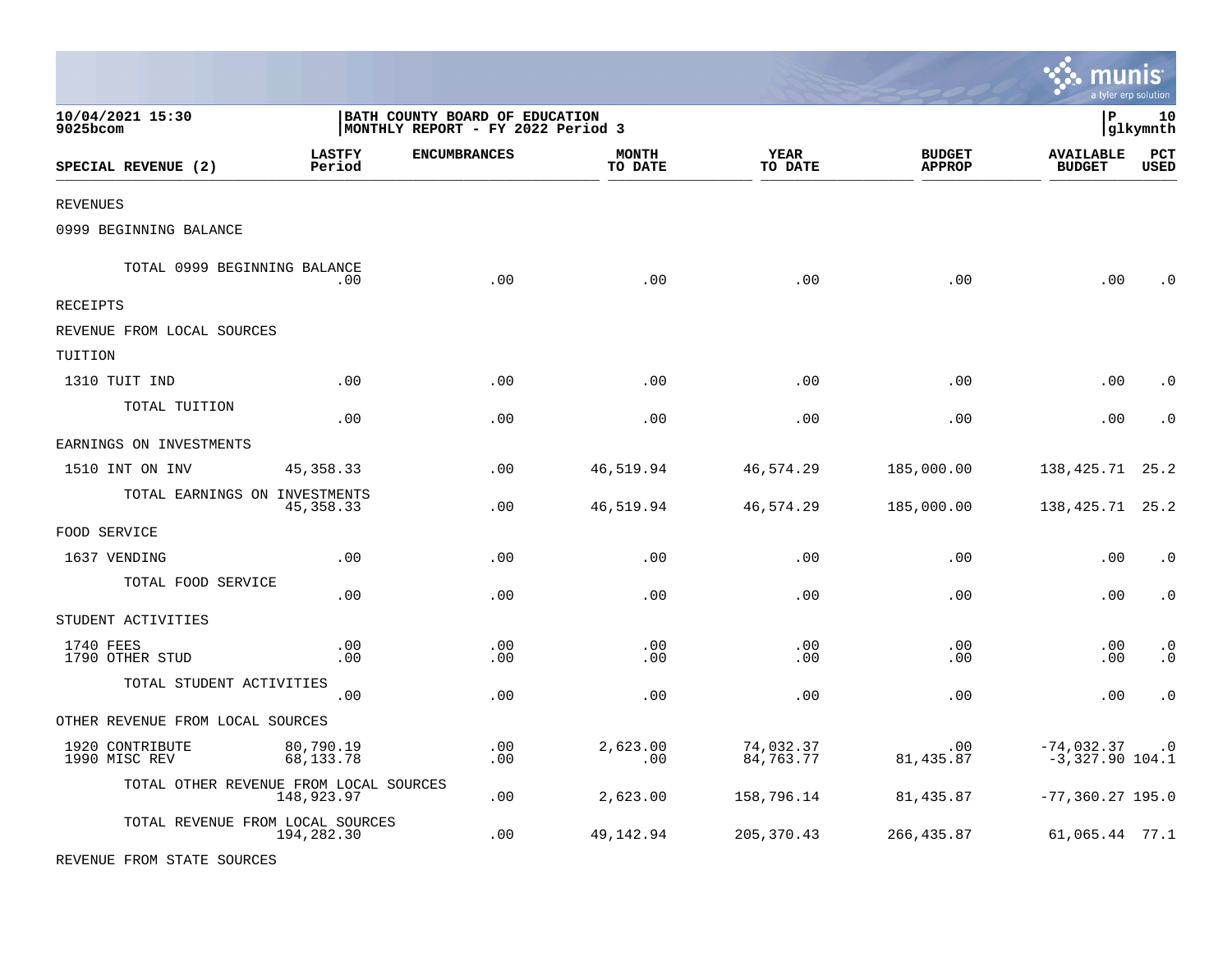

| 10/04/2021 15:30<br>9025bcom                 |                         | BATH COUNTY BOARD OF EDUCATION<br> MONTHLY REPORT - FY 2022 Period 3 |                         |                        |                                | lР                                | 11<br>glkymnth                      |
|----------------------------------------------|-------------------------|----------------------------------------------------------------------|-------------------------|------------------------|--------------------------------|-----------------------------------|-------------------------------------|
| SPECIAL REVENUE (2)                          | <b>LASTFY</b><br>Period | <b>ENCUMBRANCES</b>                                                  | <b>MONTH</b><br>TO DATE | <b>YEAR</b><br>TO DATE | <b>BUDGET</b><br><b>APPROP</b> | <b>AVAILABLE</b><br><b>BUDGET</b> | PCT<br><b>USED</b>                  |
|                                              |                         |                                                                      |                         |                        |                                |                                   |                                     |
| STATE PROGRAM                                |                         |                                                                      |                         |                        |                                |                                   |                                     |
| 3111 SEEK                                    | .00                     | .00                                                                  | .00                     | .00                    | 478,720.00                     | 478,720.00                        | $\cdot$ 0                           |
| TOTAL STATE PROGRAM                          | .00                     | .00                                                                  | .00                     | .00                    | 478,720.00                     | 478,720.00                        | $\cdot$ 0                           |
| EXPENDITURE REIMBURSEMENTS                   |                         |                                                                      |                         |                        |                                |                                   |                                     |
| 3131 MISC REIMB                              | .00                     | .00                                                                  | .00                     | .00                    | .00                            | .00                               | $\cdot$ 0                           |
| TOTAL EXPENDITURE REIMBURSEMENTS             | $.00 \,$                | .00                                                                  | .00                     | .00                    | .00                            | .00                               | $\cdot$ 0                           |
| RESTRICTED                                   |                         |                                                                      |                         |                        |                                |                                   |                                     |
| 3200 RES STATE                               | 335,867.10              | .00                                                                  | .00                     | 249,359.83             | 850,730.52                     | 601,370.69                        | 29.3                                |
| TOTAL RESTRICTED                             | 335,867.10              | .00                                                                  | .00                     | 249, 359.83            | 850,730.52                     | 601,370.69                        | 29.3                                |
| REVENUE ON BEHALF PAYMENTS                   |                         |                                                                      |                         |                        |                                |                                   |                                     |
| 3900 ON-BEHALF                               | .00                     | .00                                                                  | .00                     | .00                    | .00                            | .00                               | $\cdot$ 0                           |
| TOTAL REVENUE ON BEHALF PAYMENTS             | $.00 \,$                | .00                                                                  | .00                     | .00                    | .00                            | .00                               | $\cdot$ 0                           |
| TOTAL REVENUE FROM STATE SOURCES             | 335,867.10              | .00                                                                  | .00                     | 249,359.83             | 1,329,450.52                   | 1,080,090.69                      | 18.8                                |
| REVENUE FROM FEDERAL SOURCES                 |                         |                                                                      |                         |                        |                                |                                   |                                     |
| RESTRICTED THROUGH THE STATE                 |                         |                                                                      |                         |                        |                                |                                   |                                     |
| 4500 RES FED/ST                              | 295,751.93              | .00                                                                  | 552,655.00              | 611,059.81             | 6,247,550.00                   | 5,636,490.19                      | 9.8                                 |
| TOTAL RESTRICTED THROUGH THE STATE           | 295,751.93              | .00                                                                  | 552,655.00              | 611,059.81             | 6,247,550.00                   | 5,636,490.19                      | 9.8                                 |
| TOTAL REVENUE FROM FEDERAL SOURCES           | 295,751.93              | .00                                                                  | 552,655.00              | 611,059.81             | 6,247,550.00                   | 5,636,490.19                      | 9.8                                 |
| OTHER RECEIPTS                               |                         |                                                                      |                         |                        |                                |                                   |                                     |
| <b>INTERFUND TRANSFERS</b>                   |                         |                                                                      |                         |                        |                                |                                   |                                     |
| 5210 FND XFER<br>5251 FF ESS<br>5261 FF OPER | .00<br>.00<br>.00       | .00<br>.00<br>.00                                                    | .00<br>.00<br>.00       | .00<br>.00<br>.00      | 50,000.00<br>.00<br>.00        | 50,000.00<br>.00<br>.00           | $\cdot$ 0<br>$\cdot$ 0<br>$\cdot$ 0 |

TOTAL INTERFUND TRANSFERS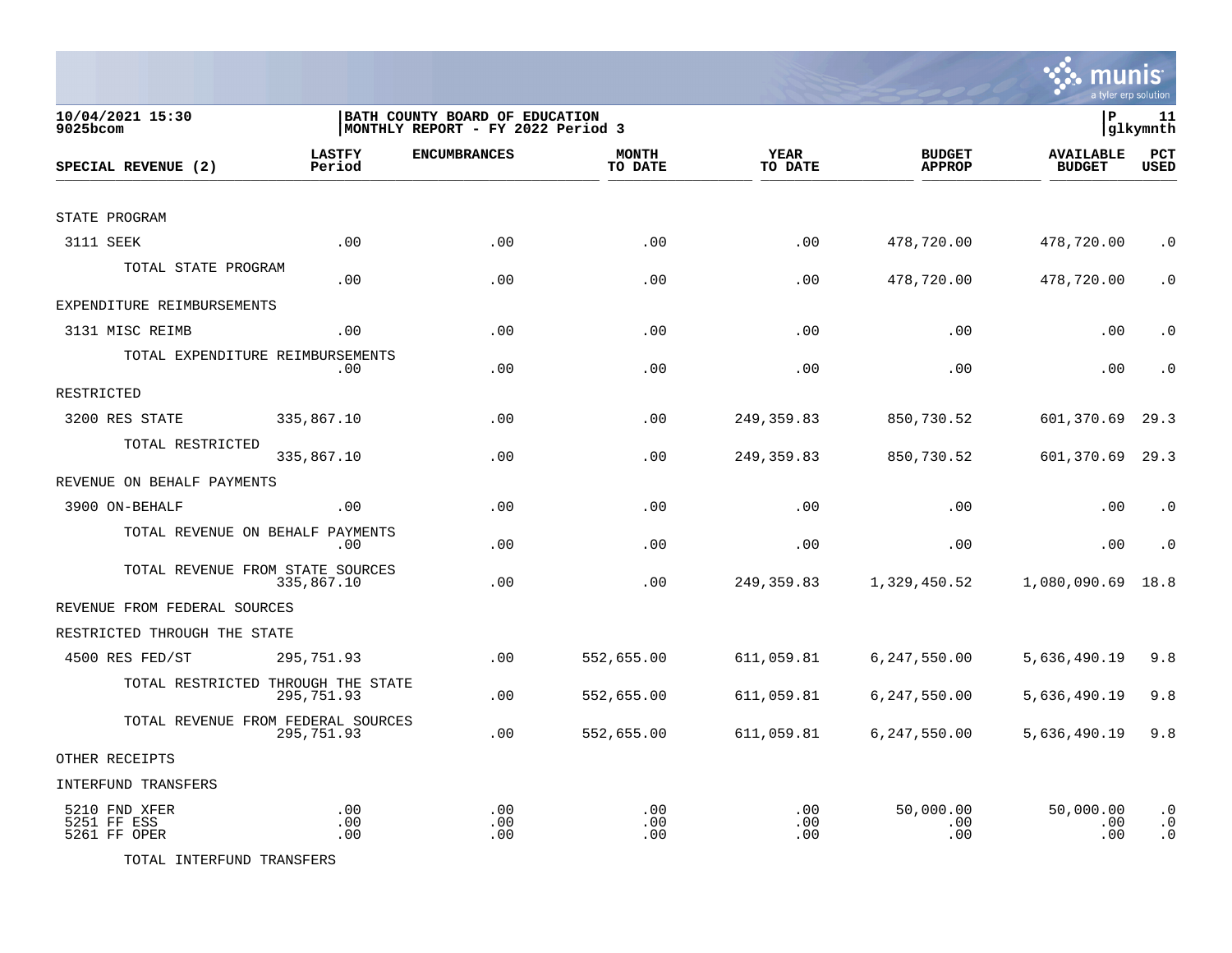

| 10/04/2021 15:30<br>9025bcom |                         | BATH COUNTY BOARD OF EDUCATION<br> MONTHLY REPORT - FY 2022 Period 3 |                         |                 |                                |                                   |                    |  |
|------------------------------|-------------------------|----------------------------------------------------------------------|-------------------------|-----------------|--------------------------------|-----------------------------------|--------------------|--|
| SPECIAL REVENUE (2)          | <b>LASTFY</b><br>Period | <b>ENCUMBRANCES</b>                                                  | <b>MONTH</b><br>TO DATE | YEAR<br>TO DATE | <b>BUDGET</b><br><b>APPROP</b> | <b>AVAILABLE</b><br><b>BUDGET</b> | <b>PCT</b><br>USED |  |
|                              | .00                     | .00                                                                  | .00                     | .00             | 50,000.00                      | 50,000.00                         | $\cdot$ 0          |  |
| TOTAL OTHER RECEIPTS         | .00                     | .00                                                                  | .00                     | .00             | 50,000.00                      | 50,000.00                         | $\cdot$ 0          |  |
| TOTAL RECEIPTS               | 825,901.33              | .00                                                                  | 601,797.94              | 1,065,790.07    | 7,893,436.39                   | 6,827,646.32 13.5                 |                    |  |
| TOTAL REVENUE                | 825,901.33              | .00                                                                  | 601,797.94              | 1,065,790.07    | 7,893,436.39                   | 6,827,646.32 13.5                 |                    |  |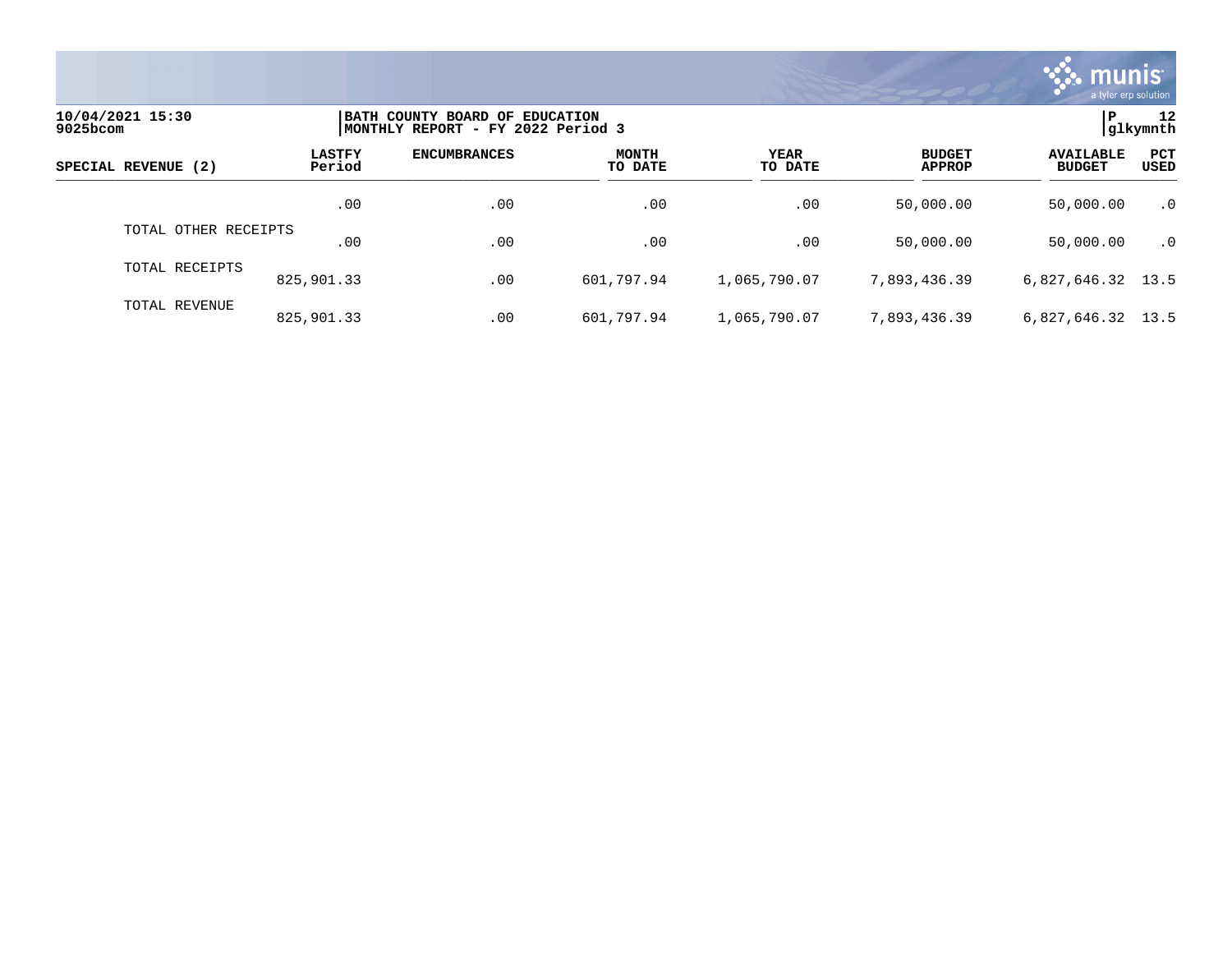

| 10/04/2021 15:30<br>9025bcom                                                 |                                                                                                             | BATH COUNTY BOARD OF EDUCATION<br> MONTHLY REPORT - FY 2022 Period 3                       |                                                                                                        |                                                                                                              |                                                                                                                                | l P                                                                                                                                           | 13<br> glkymnth                                                                                             |
|------------------------------------------------------------------------------|-------------------------------------------------------------------------------------------------------------|--------------------------------------------------------------------------------------------|--------------------------------------------------------------------------------------------------------|--------------------------------------------------------------------------------------------------------------|--------------------------------------------------------------------------------------------------------------------------------|-----------------------------------------------------------------------------------------------------------------------------------------------|-------------------------------------------------------------------------------------------------------------|
| SPECIAL REVENUE (2)                                                          | <b>LASTFY</b><br>Period                                                                                     | <b>ENCUMBRANCES</b>                                                                        | <b>MONTH</b><br>TO DATE                                                                                | <b>YEAR</b><br>TO DATE                                                                                       | <b>BUDGET</b><br><b>APPROP</b>                                                                                                 | <b>AVAILABLE</b><br><b>BUDGET</b>                                                                                                             | PCT<br><b>USED</b>                                                                                          |
| <b>EXPENDITURES</b>                                                          |                                                                                                             |                                                                                            |                                                                                                        |                                                                                                              |                                                                                                                                |                                                                                                                                               |                                                                                                             |
| 1000 INSTRUCTION                                                             |                                                                                                             |                                                                                            |                                                                                                        |                                                                                                              |                                                                                                                                |                                                                                                                                               |                                                                                                             |
| 0100<br>0200<br>0300<br>0400<br>0500<br>0600<br>0700<br>0800<br>0840<br>0900 | 176,805.75<br>68,038.59<br>9,175.00<br>425.94<br>1,017.12<br>82,951.02<br>$-200.00$<br>360.00<br>.00<br>.00 | .00<br>.00<br>5,845.00<br>.00<br>1,424.46<br>104,387.54<br>337,058.79<br>.00<br>.00<br>.00 | 184,097.08<br>30,428.24<br>7,174.00<br>212.97<br>.00<br>117, 553.84<br>26, 742.05<br>.00<br>.00<br>.00 | 312,554.34<br>82,301.85<br>14,669.00<br>638.91<br>.00<br>234,964.90<br>$32,562.05$<br>1,000.00<br>.00<br>.00 | 5,483,598.55<br>377,444.05<br>33,164.00<br>40,056.67<br>29, 421.58<br>192,392.20<br>147,093.62<br>11,400.00<br>6,070.10<br>.00 | 5,171,044.21<br>295, 142. 20<br>12,650.00<br>39, 417.76<br>27,997.12<br>$-146,960.24$ 176.4<br>$-222, 527.22$<br>10,400.00<br>6,070.10<br>.00 | 5.7<br>21.8<br>61.9<br>1.6<br>4.8<br>251.3<br>$\overline{8.8}$<br>$\cdot$ 0<br>$\cdot$ 0                    |
| TOTAL 1000                                                                   | INSTRUCTION<br>338,573.42                                                                                   | 448,715.79                                                                                 | 366,208.18                                                                                             | 678,691.05                                                                                                   | 6,320,640.77                                                                                                                   | 5, 193, 233. 93 17.8                                                                                                                          |                                                                                                             |
| 2100                                                                         | STUDENT SUPPORT SERVICES                                                                                    |                                                                                            |                                                                                                        |                                                                                                              |                                                                                                                                |                                                                                                                                               |                                                                                                             |
| 0100<br>0200<br>0300<br>0400<br>0500<br>0600<br>0700<br>0800<br>0840         | 32,504.28<br>14,167.36<br>.00<br>.00<br>1,610.52<br>.00<br>.00<br>.00<br>.00                                | .00<br>.00<br>.00<br>.00<br>11,257.45<br>.00<br>.00<br>300.00<br>.00                       | 32,798.48<br>6,797.16<br>.00<br>.00<br>3,169.00<br>425.83<br>.00<br>.00<br>.00                         | 69,130.60<br>19,967.52<br>.00<br>.00<br>7,264.84<br>623.50<br>.00<br>130.00<br>.00                           | 217,523.93<br>64,368.76<br>.00<br>.00<br>5,242.39<br>6,785.80<br>.00<br>250.00<br>.00                                          | 148,393.33<br>44,401.24<br>.00<br>.00<br>$-13, 279.90$ 353.3<br>6,162.30<br>.00<br>$-180.00$ 172.0<br>.00                                     | 31.8<br>31.0<br>$\cdot$ 0<br>$\cdot$ 0<br>9.2<br>$\overline{\phantom{0}}$ .0<br>$\overline{\phantom{0}}$ .0 |
| TOTAL 2100                                                                   | STUDENT SUPPORT SERVICES<br>48,282.16                                                                       | 11,557.45                                                                                  | 43,190.47                                                                                              | 97,116.46                                                                                                    | 294,170.88                                                                                                                     | 185, 496. 97 36. 9                                                                                                                            |                                                                                                             |
| 2200                                                                         | INSTRUCTIONAL STAFF SUPP SERV                                                                               |                                                                                            |                                                                                                        |                                                                                                              |                                                                                                                                |                                                                                                                                               |                                                                                                             |
| 0100<br>0200<br>0300<br>0400<br>0500<br>0600<br>0700<br>0800                 | 92,032.13<br>33,573.68<br>4,682.00<br>$\overline{00}$<br>560.04<br>8,703.52<br>19,035.00<br>.00             | .00<br>.00<br>14,029.95<br>.00<br>320.00<br>3,780.09<br>1,200.00<br>.00                    | 24, 255. 72<br>4,701.77<br>4,667.05<br>.00<br>$-848.63$<br>8,337.01<br>.00<br>.00                      | 88, 147.83<br>26,409.83<br>7,229.31<br>.00<br>$-335.68$<br>27,326.19<br>.00<br>.00                           | 375,278.00<br>126,424.57<br>62,445.00<br>.00<br>19,212.61<br>17,990.58<br>15,845.20<br>1,500.00                                | 287,130.17<br>100,014.74<br>41,185.74<br>.00<br>19,228.29<br>$-13, 115.70$ 172.9<br>14,645.20<br>1,500.00                                     | 23.5<br>20.9<br>34.0<br>$\cdot$ .0<br>$-1$<br>7.6<br>$\cdot$ 0                                              |
| TOTAL 2200                                                                   | INSTRUCTIONAL STAFF SUPP SERV<br>158,586.37                                                                 | 19,330.04                                                                                  | 41,112.92                                                                                              | 148,777.48                                                                                                   | 618,695.96                                                                                                                     | 450,588.44 27.2                                                                                                                               |                                                                                                             |
| 2300 DISTRICT ADMIN SUPPORT                                                  |                                                                                                             |                                                                                            |                                                                                                        |                                                                                                              |                                                                                                                                |                                                                                                                                               |                                                                                                             |
| 0100<br>0200<br>0300<br>0400                                                 | .00<br>.00<br>.00<br>.00                                                                                    | .00<br>.00<br>.00<br>.00                                                                   | .00<br>.00<br>.00<br>.00                                                                               | .00<br>.00<br>.00<br>.00                                                                                     | .00<br>.00<br>.00<br>.00                                                                                                       | .00<br>.00<br>.00<br>.00                                                                                                                      | $\cdot$ 0<br>$\cdot$ 0<br>$\cdot$ 0<br>$\cdot$ 0                                                            |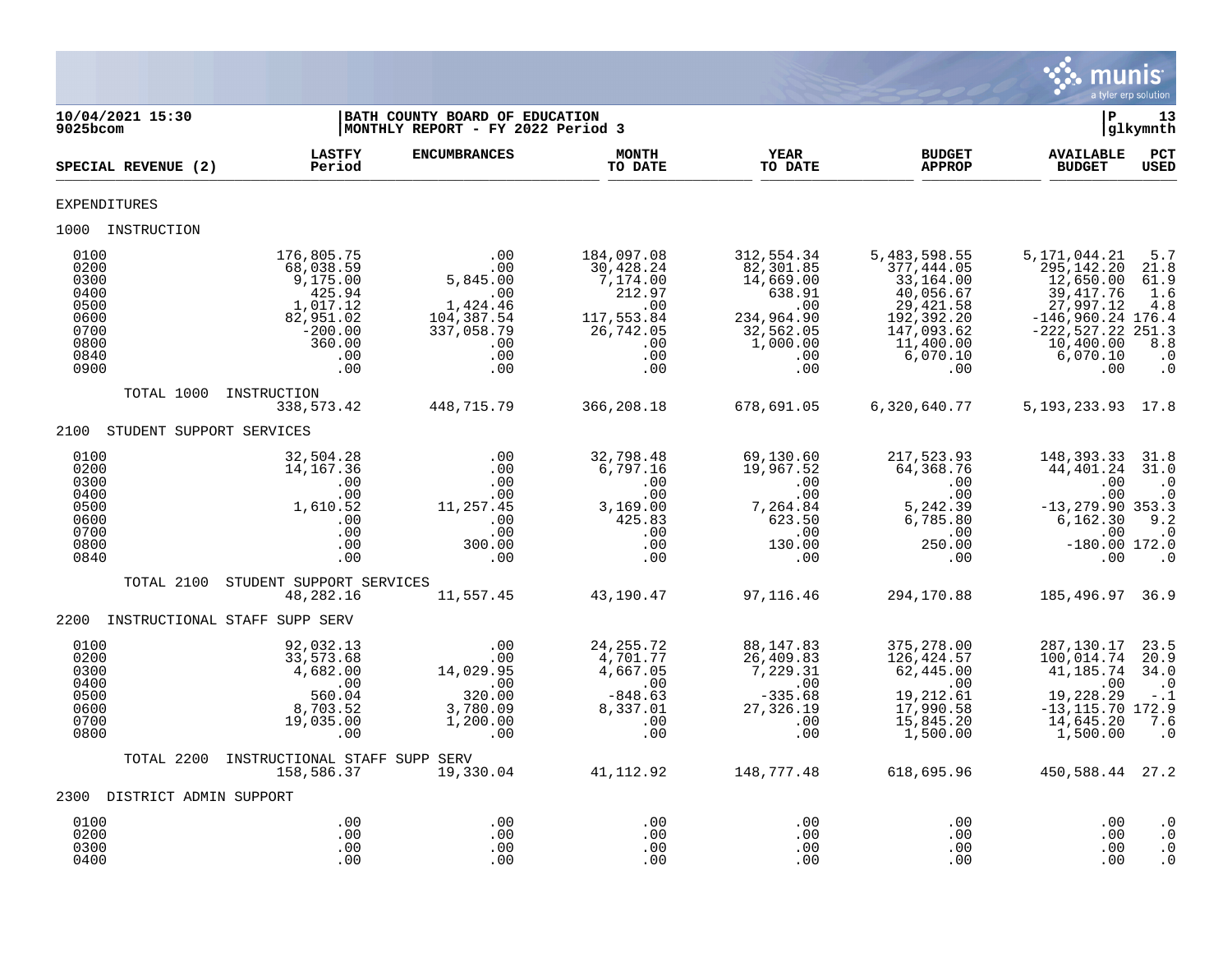

## **10/04/2021 15:30 |BATH COUNTY BOARD OF EDUCATION |P 14 9025bcom |MONTHLY REPORT - FY 2022 Period 3 |glkymnth**

| SPECIAL REVENUE (2)                                  | <b>LASTFY</b><br>Period                                             | <b>ENCUMBRANCES</b>                                           | <b>MONTH</b><br>TO DATE                                           | <b>YEAR</b><br>TO DATE                                                                 | <b>BUDGET</b><br><b>APPROP</b>                                                                           | <b>AVAILABLE</b><br><b>BUDGET</b>                                                      | PCT<br>USED                                                                                                       |
|------------------------------------------------------|---------------------------------------------------------------------|---------------------------------------------------------------|-------------------------------------------------------------------|----------------------------------------------------------------------------------------|----------------------------------------------------------------------------------------------------------|----------------------------------------------------------------------------------------|-------------------------------------------------------------------------------------------------------------------|
| 0500<br>0600<br>0700<br>0800                         | .00<br>.00<br>.00<br>.00                                            | .00<br>.00<br>.00<br>.00                                      | .00<br>.00<br>.00<br>.00                                          | .00<br>.00<br>.00<br>.00                                                               | .00<br>.00<br>.00<br>.00                                                                                 | .00<br>.00<br>.00<br>.00                                                               | $\cdot$ 0<br>$\cdot$ 0<br>$\cdot$ 0<br>$\cdot$ 0                                                                  |
| TOTAL 2300                                           | DISTRICT ADMIN SUPPORT<br>.00                                       | .00                                                           | .00                                                               | .00                                                                                    | .00                                                                                                      | .00                                                                                    | $\cdot$ 0                                                                                                         |
| 2400                                                 | SCHOOL ADMIN SUPPORT                                                |                                                               |                                                                   |                                                                                        |                                                                                                          |                                                                                        |                                                                                                                   |
| 0100<br>0200<br>0300<br>0600<br>0700<br>0800         | .00<br>.00<br>.00<br>.00<br>.00<br>.00                              | .00<br>.00<br>.00<br>.00<br>.00<br>.00                        | .00<br>.00<br>.00<br>.00<br>.00<br>.00                            | .00<br>.00<br>.00<br>.00<br>.00<br>.00                                                 | .00<br>.00<br>.00<br>.00<br>.00<br>.00                                                                   | .00<br>.00<br>.00<br>.00<br>.00<br>.00                                                 | $\cdot$ 0<br>$\cdot$ 0<br>$\cdot$ 0<br>$\cdot$ 0<br>$\cdot$ 0<br>$\boldsymbol{\cdot}$ 0                           |
| TOTAL 2400                                           | SCHOOL ADMIN SUPPORT<br>.00                                         | .00                                                           | .00                                                               | .00                                                                                    | .00                                                                                                      | .00                                                                                    | $\cdot$ 0                                                                                                         |
|                                                      | 2500 BUSINESS SUPPORT SERVICES                                      |                                                               |                                                                   |                                                                                        |                                                                                                          |                                                                                        |                                                                                                                   |
| 0100<br>0200<br>0300<br>0400<br>0500<br>0600<br>0700 | .00<br>.00<br>.00<br>.00<br>.00<br>.00<br>.00                       | .00<br>.00<br>.00<br>.00<br>.00<br>.00<br>.00                 | .00<br>.00<br>.00<br>.00<br>.00<br>.00<br>.00                     | .00<br>.00<br>.00<br>.00<br>.00<br>.00<br>.00                                          | .00<br>.00<br>.00<br>.00<br>.00<br>.00<br>.00                                                            | .00<br>.00<br>.00<br>.00<br>.00<br>.00<br>.00                                          | $\cdot$ 0<br>$\cdot$ 0<br>$\boldsymbol{\cdot}$ 0<br>$\cdot$ 0<br>$\boldsymbol{\cdot}$ 0<br>$\cdot$ 0<br>$\cdot$ 0 |
| TOTAL 2500                                           | BUSINESS SUPPORT SERVICES<br>.00                                    | .00                                                           | .00                                                               | .00                                                                                    | .00                                                                                                      | .00                                                                                    | $\cdot$ 0                                                                                                         |
| 2600                                                 | PLANT OPERATIONS AND MAINTENANCE                                    |                                                               |                                                                   |                                                                                        |                                                                                                          |                                                                                        |                                                                                                                   |
| 0100<br>0200<br>0300<br>0400<br>0500<br>0600<br>0700 | 2,812.80<br>875.10<br>.00<br>2,472.50<br>259.74<br>15,699.86<br>.00 | .00<br>.00<br>2,125.00<br>.00<br>.00<br>2,720.00<br>12,995.00 | 994.40<br>338.68<br>74.56<br>113.72<br>131.75<br>3, 211.33<br>.00 | 2,983.20<br>1,016.04<br>$4,764.31$<br>$1,553.12$<br>395.25<br>13,746.23<br>$-1,341.00$ | 11,932.80<br>$\frac{1}{5}$ , 191.46<br>$\overline{00}$<br>8,500.00<br>2,500.00<br>20,000.00<br>53,418.00 | 8,949.60<br>4,175.42<br>$-6,889.31$<br>6,946.88<br>2,104.75<br>$3,533.77$<br>41,764.00 | 25.0<br>19.6<br>$\cdot$ 0<br>18.3<br>15.8<br>82.3<br>21.8                                                         |
| TOTAL 2600                                           | PLANT OPERATIONS AND MAINTENANCE<br>22,120.00                       | 17,840.00                                                     | 4,864.44                                                          | 23, 117. 15                                                                            | 101,542.26                                                                                               | 60,585.11 40.3                                                                         |                                                                                                                   |
| 2700                                                 | STUDENT TRANSPORTATION                                              |                                                               |                                                                   |                                                                                        |                                                                                                          |                                                                                        |                                                                                                                   |
| 0100<br>0200<br>0300<br>0600<br>0700                 | 2,512.80<br>963.25<br>.00<br>.00<br>.00                             | .00<br>.00<br>.00<br>.00<br>.00                               | 3,020.20<br>1,038.62<br>.00<br>.00<br>.00                         | 9,854.80<br>3,392.07<br>.00<br>.00<br>.00                                              | 22,500.00<br>12,453.00<br>.00<br>.00<br>129,157.00                                                       | 12,645.20<br>9,060.93<br>.00<br>.00<br>129,157.00                                      | 43.8<br>27.2<br>$\cdot$ 0<br>$\cdot$ 0<br>$\cdot$ 0                                                               |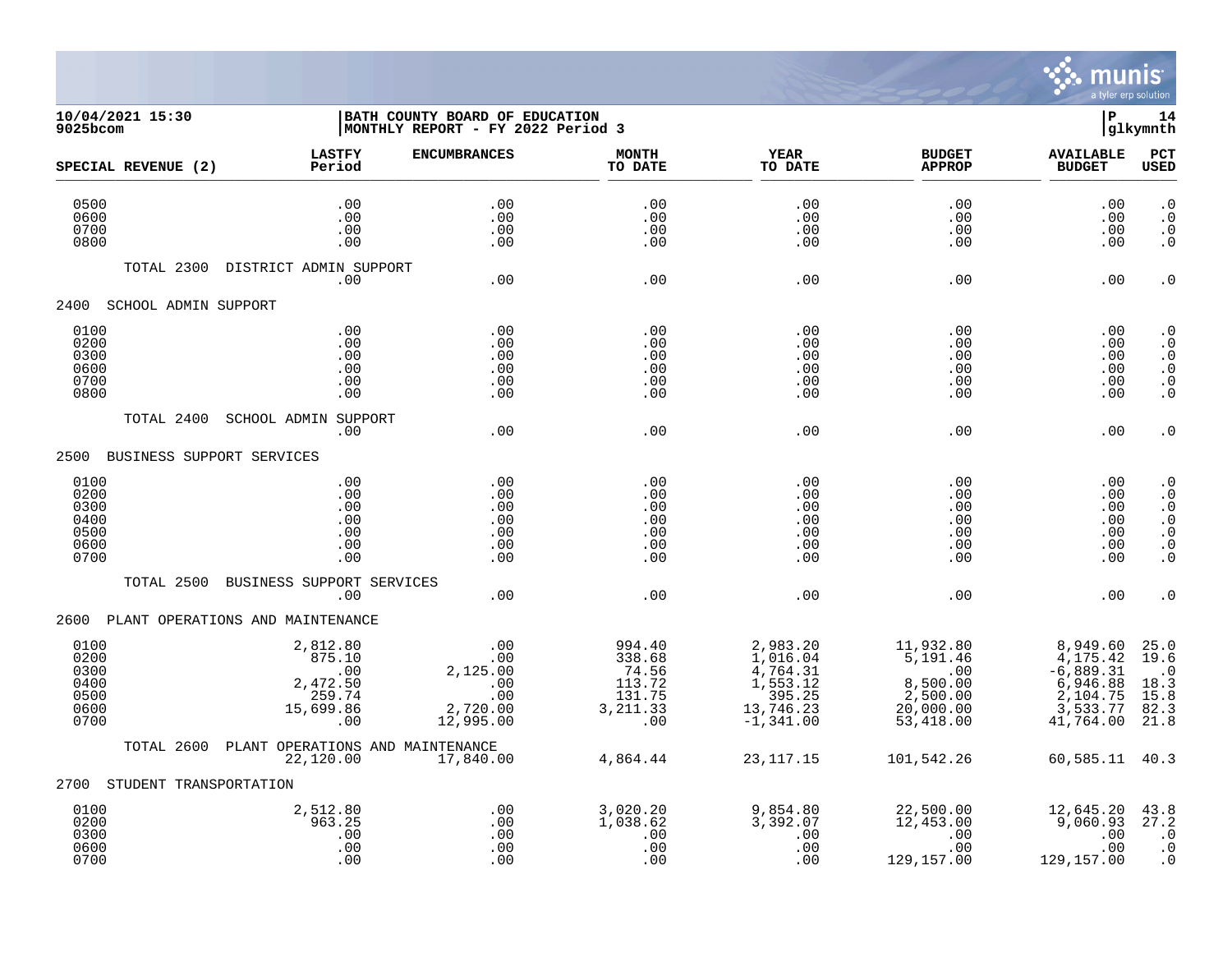

| 10/04/2021 15:30<br>9025bcom                                         |                                                                                 | BATH COUNTY BOARD OF EDUCATION<br>MONTHLY REPORT - FY 2022 Period 3 |                                                                               |                                                                                | ΙP                                                                                            | 15<br>glkymnth                                                                                 |                                                                                          |
|----------------------------------------------------------------------|---------------------------------------------------------------------------------|---------------------------------------------------------------------|-------------------------------------------------------------------------------|--------------------------------------------------------------------------------|-----------------------------------------------------------------------------------------------|------------------------------------------------------------------------------------------------|------------------------------------------------------------------------------------------|
| SPECIAL REVENUE (2)                                                  | <b>LASTFY</b><br>Period                                                         | <b>ENCUMBRANCES</b>                                                 | <b>MONTH</b><br>TO DATE                                                       | <b>YEAR</b><br>TO DATE                                                         | <b>BUDGET</b><br><b>APPROP</b>                                                                | <b>AVAILABLE</b><br><b>BUDGET</b>                                                              | <b>PCT</b><br>USED                                                                       |
| 0800                                                                 | .00                                                                             | .00                                                                 | .00                                                                           | .00                                                                            | .00                                                                                           | .00                                                                                            | $\cdot$ 0                                                                                |
| TOTAL 2700                                                           | STUDENT TRANSPORTATION<br>3,476.05                                              | .00                                                                 | 4,058.82                                                                      | 13,246.87                                                                      | 164,110.00                                                                                    | 150,863.13                                                                                     | 8.1                                                                                      |
| FOOD SERVICE OPERATION<br>3100                                       |                                                                                 |                                                                     |                                                                               |                                                                                |                                                                                               |                                                                                                |                                                                                          |
| 0100<br>0200<br>0500<br>0600<br>0700<br>0800                         | .00<br>.00<br>.00<br>.00<br>$-10.00$<br>.00                                     | .00<br>.00<br>.00<br>.00<br>.00<br>.00                              | .00<br>.00<br>.00<br>.00<br>.00<br>.00                                        | .00<br>.00<br>.00<br>.00<br>$-2,723.50$<br>.00                                 | .00<br>.00<br>.00<br>.00<br>25,900.00<br>.00                                                  | .00<br>.00<br>.00<br>.00<br>$28,623.50 -10.5$<br>.00                                           | $\cdot$ 0<br>$\cdot$ 0<br>$\boldsymbol{\cdot}$ 0<br>$\cdot$ 0<br>$\cdot$ 0               |
| TOTAL 3100                                                           | FOOD SERVICE OPERATION<br>$-10.00$                                              | .00                                                                 | .00                                                                           | $-2,723.50$                                                                    | 25,900.00                                                                                     | $28,623.50 -10.5$                                                                              |                                                                                          |
| 3200<br>DAY CARE OPERATIONS                                          |                                                                                 |                                                                     |                                                                               |                                                                                |                                                                                               |                                                                                                |                                                                                          |
| 0100<br>0500<br>0600                                                 | .00<br>.00<br>.00                                                               | .00<br>.00<br>.00                                                   | .00<br>.00<br>.00                                                             | .00<br>.00<br>.00                                                              | .00<br>.00<br>.00                                                                             | .00<br>.00<br>.00                                                                              | $\cdot$ 0<br>$\cdot$ 0<br>$\overline{0}$                                                 |
| TOTAL 3200                                                           | DAY CARE OPERATIONS<br>.00                                                      | .00                                                                 | .00                                                                           | .00                                                                            | .00                                                                                           | .00                                                                                            | $\cdot$ 0                                                                                |
| 3300<br>COMMUNITY SERVICES                                           |                                                                                 |                                                                     |                                                                               |                                                                                |                                                                                               |                                                                                                |                                                                                          |
| 0100<br>0200<br>0300<br>0400<br>0500<br>0600<br>0700<br>0800<br>0900 | 53,262.16<br>4,193.81<br>.00<br>111.76<br>.00<br>15,014.23<br>.00<br>.00<br>.00 | .00<br>.00<br>159.00<br>.00<br>.00<br>4,569.49<br>.00<br>.00<br>.00 | 21,684.52<br>2,784.10<br>.00<br>55.88<br>.00<br>1,179.25<br>.00<br>.00<br>.00 | 57,388.06<br>5,712.31<br>.00<br>167.64<br>.00<br>2,443.17<br>.00<br>.00<br>.00 | 286,076.38<br>38,927.69<br>699.00<br>400.00<br>3,959.50<br>38, 153.95<br>.00<br>160.00<br>.00 | 228,688.32<br>33, 215.38<br>540.00<br>232.36<br>3,959.50<br>31, 141.29<br>.00<br>160.00<br>.00 | 20.1<br>14.7<br>22.8<br>41.9<br>$\cdot$ 0<br>18.4<br>$\cdot$ 0<br>$\cdot$ 0<br>$\cdot$ 0 |
| TOTAL 3300                                                           | COMMUNITY SERVICES<br>72,581.96                                                 | 4,728.49                                                            | 25,703.75                                                                     | 65,711.18                                                                      | 368, 376.52                                                                                   | 297,936.85 19.1                                                                                |                                                                                          |
| 5100<br>DEBT SERVICE                                                 |                                                                                 |                                                                     |                                                                               |                                                                                |                                                                                               |                                                                                                |                                                                                          |
| 0800                                                                 | .00                                                                             | .00                                                                 | .00                                                                           | .00                                                                            | .00                                                                                           | .00                                                                                            | $\cdot$ 0                                                                                |
| TOTAL 5100                                                           | DEBT SERVICE<br>.00                                                             | .00                                                                 | .00                                                                           | .00                                                                            | .00                                                                                           | .00                                                                                            | . 0                                                                                      |
| 5200<br>FUND TRANSFERS                                               |                                                                                 |                                                                     |                                                                               |                                                                                |                                                                                               |                                                                                                |                                                                                          |
| 0900                                                                 | .00                                                                             | .00                                                                 | .00                                                                           | .00                                                                            | .00                                                                                           | .00                                                                                            | . 0                                                                                      |

TOTAL 5200 FUND TRANSFERS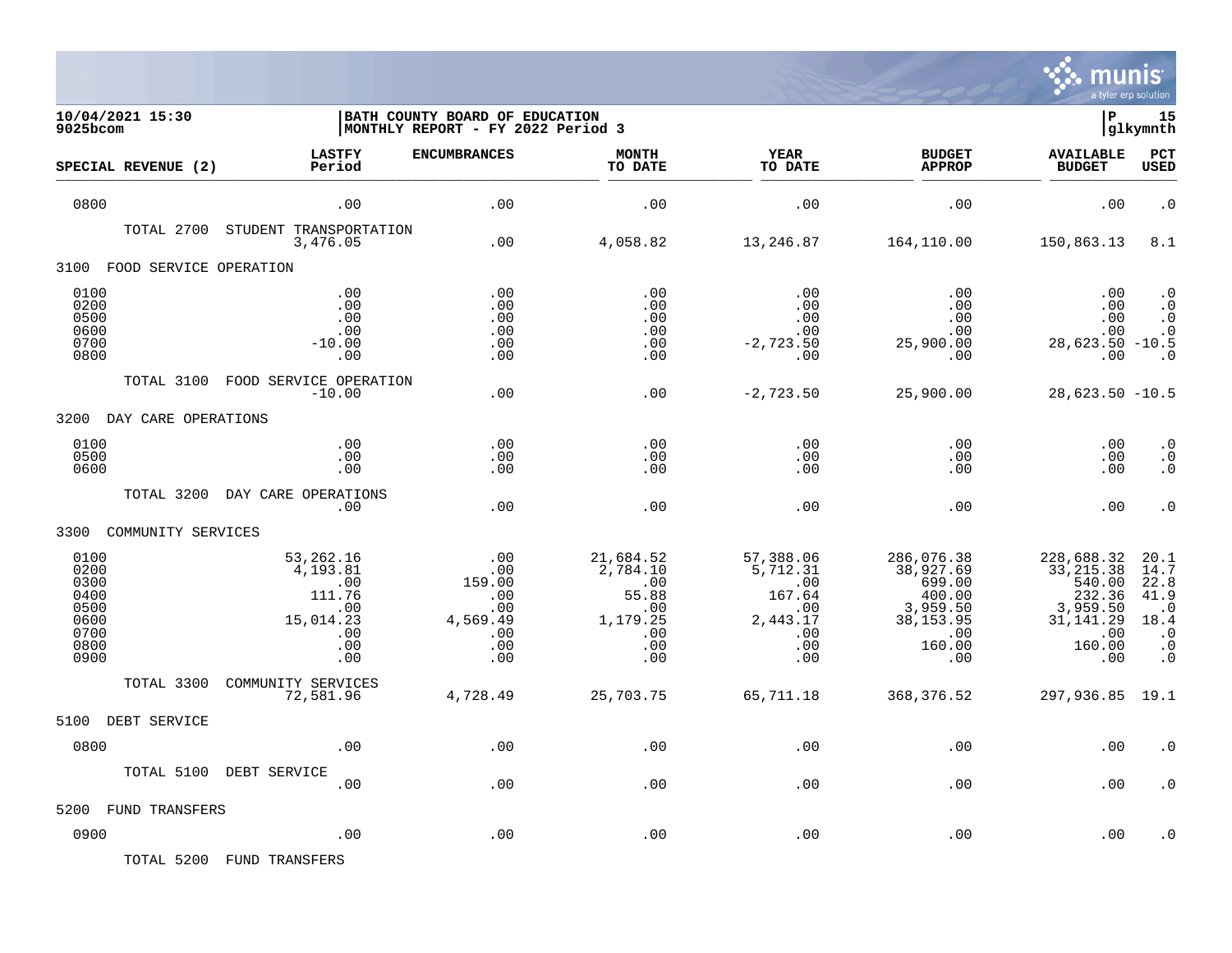

| 10/04/2021 15:30<br>9025bcom |                         | BATH COUNTY BOARD OF EDUCATION<br>MONTHLY REPORT - FY 2022 Period 3 |                         |                 |                                |                                   | 16<br> glkymnth |
|------------------------------|-------------------------|---------------------------------------------------------------------|-------------------------|-----------------|--------------------------------|-----------------------------------|-----------------|
| SPECIAL REVENUE (2)          | <b>LASTFY</b><br>Period | <b>ENCUMBRANCES</b>                                                 | <b>MONTH</b><br>TO DATE | YEAR<br>TO DATE | <b>BUDGET</b><br><b>APPROP</b> | <b>AVAILABLE</b><br><b>BUDGET</b> | PCT<br>USED     |
|                              | .00                     | .00                                                                 | .00                     | .00             | .00                            | .00                               | $\cdot$ 0       |
| TOTAL EXPENDITURES           | 643,609.96              | 502,171.77                                                          | 485,138.58              | 1,023,936.69    | 7.893.436.39                   | 6, 367, 327. 93 19. 3             |                 |
| TOTAL FOR SPECIAL REVENUE    | (2)<br>182,291.37       | $-502.171.77$                                                       | 116,659.36              | 41,853.38       | .00                            | 460, 318.39                       | $\cdot$ 0       |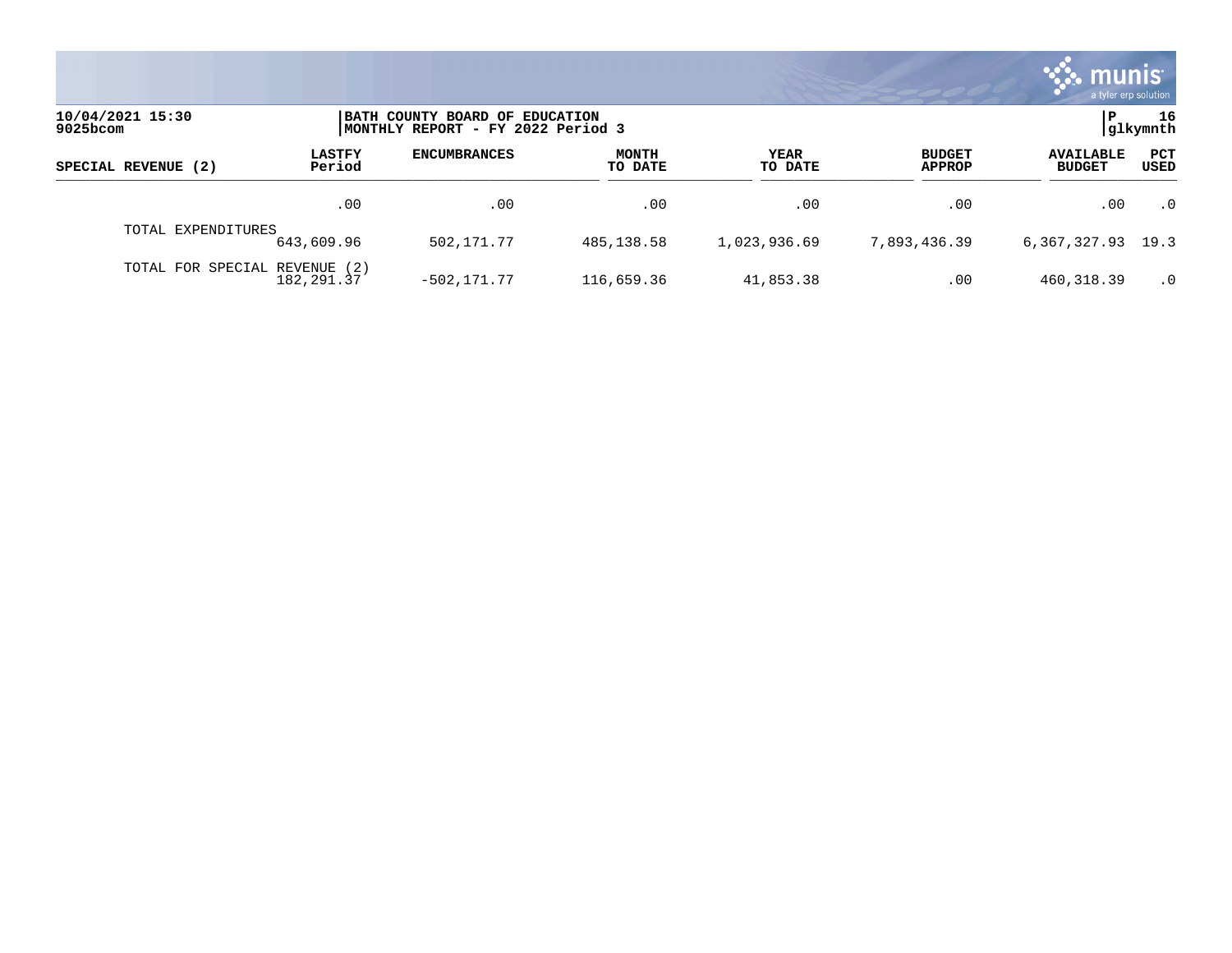|                                                |                                                                     |                   |                         |                          |                                | munis                             | a tyler erp solution                |
|------------------------------------------------|---------------------------------------------------------------------|-------------------|-------------------------|--------------------------|--------------------------------|-----------------------------------|-------------------------------------|
| 10/04/2021 15:30<br>9025bcom                   | BATH COUNTY BOARD OF EDUCATION<br>MONTHLY REPORT - FY 2022 Period 3 |                   |                         |                          |                                | l P                               | 17<br>glkymnth                      |
| DISTRICT ACTIVITY FD (ANNUAL) Period           | <b>LASTFY</b><br><b>ENCUMBRANCES</b>                                |                   | <b>MONTH</b><br>TO DATE | <b>YEAR</b><br>TO DATE   | <b>BUDGET</b><br><b>APPROP</b> | <b>AVAILABLE</b><br><b>BUDGET</b> | PCT<br><b>USED</b>                  |
| <b>REVENUES</b>                                |                                                                     |                   |                         |                          |                                |                                   |                                     |
| 0999 BEGINNING BALANCE                         |                                                                     |                   |                         |                          |                                |                                   |                                     |
| TOTAL 0999 BEGINNING BALANCE<br>96,410.11      |                                                                     | .00               | .00                     | 100,372.68               | 100,372.68                     |                                   | .00 100.0                           |
| <b>RECEIPTS</b>                                |                                                                     |                   |                         |                          |                                |                                   |                                     |
| REVENUE FROM LOCAL SOURCES                     |                                                                     |                   |                         |                          |                                |                                   |                                     |
| STUDENT ACTIVITIES                             |                                                                     |                   |                         |                          |                                |                                   |                                     |
| 1740 FEES<br>1750 DONATIONS<br>1790 OTHER STUD | .00<br>.00<br>.00                                                   | .00<br>.00<br>.00 | .00<br>.00<br>400.00    | 45.00<br>.00<br>1,776.82 | 45.00<br>.00<br>1,776.82       | $.00 \,$                          | .00 100.0<br>$\cdot$ 0<br>.00 100.0 |
| TOTAL STUDENT ACTIVITIES                       | .00                                                                 | .00               | 400.00                  | 1,821.82                 | 1,821.82                       |                                   | .00100.0                            |
| OTHER REVENUE FROM LOCAL SOURCES               |                                                                     |                   |                         |                          |                                |                                   |                                     |
| 1920 CONTRIBUTE<br>1990 MISC REV               | 800.00<br>.00                                                       | .00<br>.00        | 3,000.00<br>.00         | 4,000.00<br>696.12       | 4,000.00<br>696.12             |                                   | .00100.0<br>.00 100.0               |
| TOTAL OTHER REVENUE FROM LOCAL SOURCES         | 800.00                                                              | .00               | 3,000.00                | 4,696.12                 | 4,696.12                       |                                   | .00 100.0                           |
| TOTAL REVENUE FROM LOCAL SOURCES               | 800.00                                                              | .00               | 3,400.00                | 6,517.94                 | 6,517.94                       |                                   | .00100.0                            |
| REVENUE FROM FEDERAL SOURCES                   |                                                                     |                   |                         |                          |                                |                                   |                                     |
| FEDERAL REIMBURSEMENT                          |                                                                     |                   |                         |                          |                                |                                   |                                     |
| 4810 MED REIMB                                 | .00                                                                 | .00               | .00                     | .00                      | .00                            | .00                               | $\cdot$ 0                           |
| TOTAL FEDERAL REIMBURSEMENT                    | .00                                                                 | .00               | .00                     | .00                      | .00                            | .00                               | $\cdot$ 0                           |
| TOTAL REVENUE FROM FEDERAL SOURCES             | .00                                                                 | .00               | .00                     | .00                      | .00                            | .00                               | $\cdot$ 0                           |
| OTHER RECEIPTS                                 |                                                                     |                   |                         |                          |                                |                                   |                                     |
| INTERFUND TRANSFERS                            |                                                                     |                   |                         |                          |                                |                                   |                                     |
| 5210 FND XFER                                  | .00                                                                 | .00               | .00                     | .00                      | .00                            | .00                               | $\cdot$ 0                           |
| TOTAL INTERFUND TRANSFERS                      | .00                                                                 | .00               | .00                     | .00                      | .00                            | .00                               | . 0                                 |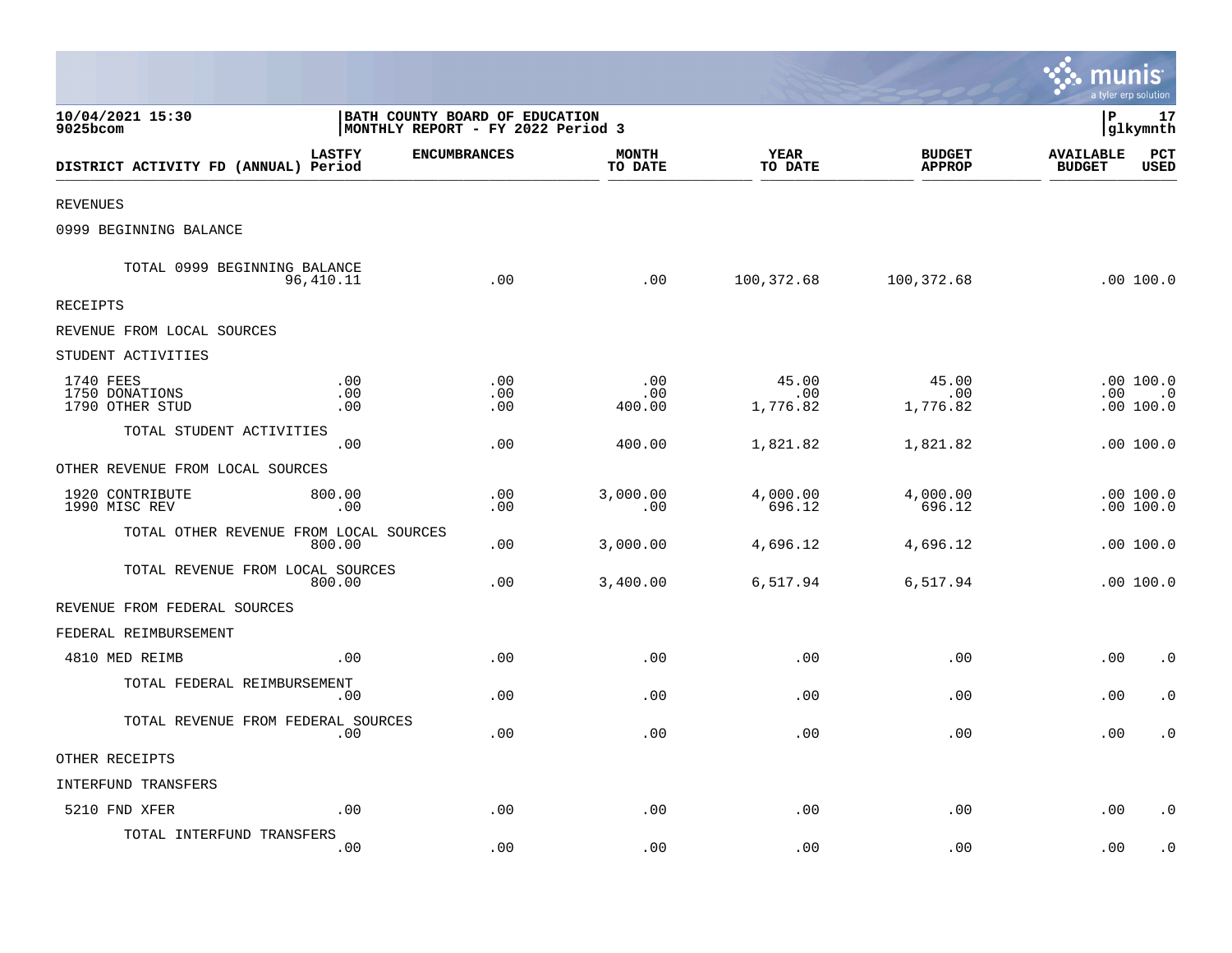

| 10/04/2021 15:30<br>$9025$ bcom      |               | BATH COUNTY BOARD OF EDUCATION<br>MONTHLY REPORT - FY 2022 Period 3 |                         |                 |                                |                                                         |  |  |
|--------------------------------------|---------------|---------------------------------------------------------------------|-------------------------|-----------------|--------------------------------|---------------------------------------------------------|--|--|
| DISTRICT ACTIVITY FD (ANNUAL) Period | <b>LASTFY</b> | <b>ENCUMBRANCES</b>                                                 | <b>MONTH</b><br>TO DATE | YEAR<br>TO DATE | <b>BUDGET</b><br><b>APPROP</b> | <b>PCT</b><br><b>AVAILABLE</b><br><b>BUDGET</b><br>USED |  |  |
| TOTAL OTHER RECEIPTS                 | .00           | .00                                                                 | .00                     | .00             | .00                            | .00<br>$\cdot$ 0                                        |  |  |
| TOTAL RECEIPTS                       | 800.00        | .00                                                                 | 3,400.00                | 6,517.94        | 6,517.94                       | .00 100.0                                               |  |  |
| TOTAL REVENUE                        | 97,210.11     | .00                                                                 | 3,400.00                | 106,890.62      | 106,890.62                     | 100.0<br>.00                                            |  |  |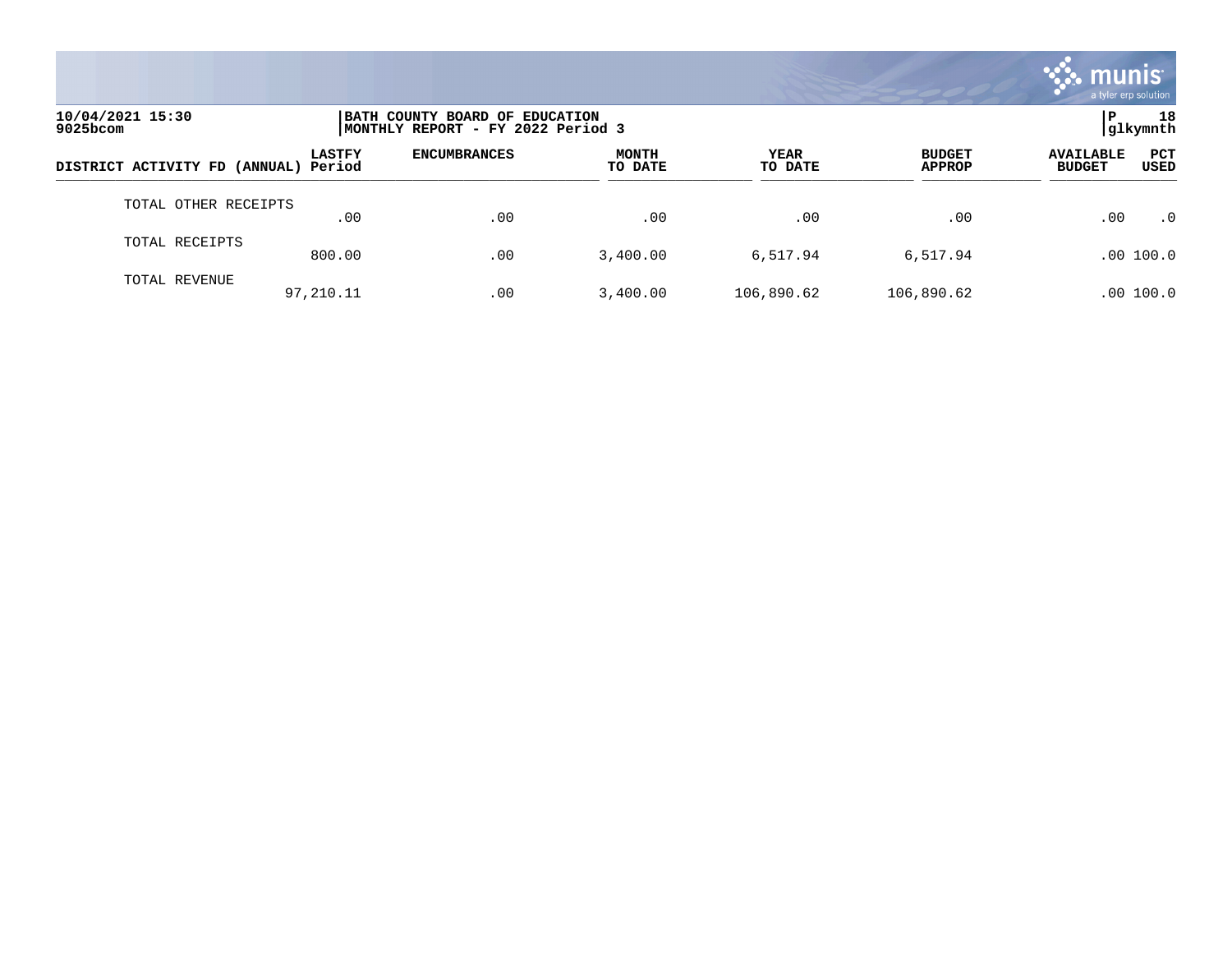

| 10/04/2021 15:30<br>9025bcom                                 |                                                                | BATH COUNTY BOARD OF EDUCATION<br>MONTHLY REPORT - FY 2022 Period 3 |                                                                |                                                                |                                                                                        | ΙP                                                                                    | 19<br>glkymnth                                                                  |
|--------------------------------------------------------------|----------------------------------------------------------------|---------------------------------------------------------------------|----------------------------------------------------------------|----------------------------------------------------------------|----------------------------------------------------------------------------------------|---------------------------------------------------------------------------------------|---------------------------------------------------------------------------------|
|                                                              | <b>LASTFY</b><br>DISTRICT ACTIVITY FD (ANNUAL) Period          | <b>ENCUMBRANCES</b>                                                 | <b>MONTH</b><br>TO DATE                                        | <b>YEAR</b><br>TO DATE                                         | <b>BUDGET</b><br><b>APPROP</b>                                                         | <b>AVAILABLE</b><br><b>BUDGET</b>                                                     | PCT<br>USED                                                                     |
| <b>EXPENDITURES</b>                                          |                                                                |                                                                     |                                                                |                                                                |                                                                                        |                                                                                       |                                                                                 |
| 1000<br>INSTRUCTION                                          |                                                                |                                                                     |                                                                |                                                                |                                                                                        |                                                                                       |                                                                                 |
| 0100<br>0200<br>0300<br>0400<br>0500<br>0600<br>0700<br>0800 | .00<br>.00<br>1,422.55<br>.00<br>81.90<br>395.31<br>.00<br>.00 | .00<br>.00<br>159.00<br>.00<br>.00<br>10,025.58<br>.00<br>.00       | .00<br>.00<br>.00<br>.00<br>4,259.05<br>1,849.41<br>.00<br>.00 | .00<br>.00<br>.00<br>.00<br>4,381.81<br>2,982.36<br>.00<br>.00 | 4,509.90<br>868.00<br>500.00<br>962.07<br>8,000.00<br>83, 348.92<br>557.05<br>3,624.53 | 4,509.90<br>868.00<br>341.00<br>962.07<br>3,618.19<br>70,340.98<br>557.05<br>3,624.53 | $\cdot$ 0<br>. 0<br>31.8<br>$\cdot$ 0<br>54.8<br>15.6<br>$\cdot$ 0<br>$\cdot$ 0 |
|                                                              | TOTAL 1000<br>INSTRUCTION<br>1,899.76                          | 10,184.58                                                           | 6,108.46                                                       | 7,364.17                                                       | 102,370.47                                                                             | 84,821.72                                                                             | 17.1                                                                            |
| 2100                                                         | STUDENT SUPPORT SERVICES                                       |                                                                     |                                                                |                                                                |                                                                                        |                                                                                       |                                                                                 |
| 0600                                                         | .00                                                            | .00                                                                 | 38.56                                                          | 38.56                                                          | 1,426.90                                                                               | 1,388.34                                                                              | 2.7                                                                             |
|                                                              | STUDENT SUPPORT SERVICES<br>TOTAL 2100<br>.00                  | .00                                                                 | 38.56                                                          | 38.56                                                          | 1,426.90                                                                               | 1,388.34                                                                              | 2.7                                                                             |
| 2200                                                         | INSTRUCTIONAL STAFF SUPP SERV                                  |                                                                     |                                                                |                                                                |                                                                                        |                                                                                       |                                                                                 |
| 0600<br>0700                                                 | .00<br>.00                                                     | .00<br>.00                                                          | .00<br>.00                                                     | .00<br>.00                                                     | 1,233.90<br>.00                                                                        | 1,233.90<br>.00                                                                       | $\begin{array}{c} 0 \\ 0 \end{array}$                                           |
|                                                              | TOTAL 2200<br>INSTRUCTIONAL STAFF SUPP SERV<br>.00             | .00                                                                 | .00                                                            | .00                                                            | 1,233.90                                                                               | 1,233.90                                                                              | $\cdot$ 0                                                                       |
| 2600                                                         | PLANT OPERATIONS AND MAINTENANCE                               |                                                                     |                                                                |                                                                |                                                                                        |                                                                                       |                                                                                 |
| 0600                                                         | .00                                                            | .00                                                                 | .00                                                            | .00                                                            | .00                                                                                    | .00                                                                                   | $\cdot$ 0                                                                       |
|                                                              | PLANT OPERATIONS AND MAINTENANCE<br>TOTAL 2600<br>.00          | .00                                                                 | .00                                                            | .00                                                            | .00                                                                                    | .00                                                                                   | $\cdot$ 0                                                                       |
| 2700                                                         | STUDENT TRANSPORTATION                                         |                                                                     |                                                                |                                                                |                                                                                        |                                                                                       |                                                                                 |
| 0100<br>0200<br>0800                                         | .00<br>.00<br>.00                                              | .00<br>.00<br>.00                                                   | .00<br>.00<br>.00                                              | .00<br>.00<br>.00                                              | .00<br>.00<br>1,859.35                                                                 | .00<br>.00<br>1,859.35                                                                | $\cdot$ 0<br>$\cdot$ 0<br>$\cdot$ 0                                             |
|                                                              | TOTAL 2700<br>STUDENT TRANSPORTATION<br>.00                    | .00                                                                 | .00                                                            | .00                                                            | 1,859.35                                                                               | 1,859.35                                                                              | $\cdot$ 0                                                                       |
|                                                              | TOTAL EXPENDITURES<br>1,899.76                                 | 10,184.58                                                           | 6,147.02                                                       | 7,402.73                                                       | 106,890.62                                                                             | 89,303.31                                                                             | 16.5                                                                            |
|                                                              | TOTAL FOR DISTRICT ACTIVITY FD (ANNUAL) (21)<br>95, 310.35     | $-10, 184.58$                                                       | $-2,747.02$                                                    | 99,487.89                                                      | .00                                                                                    | $-89, 303.31$                                                                         | $\cdot$ 0                                                                       |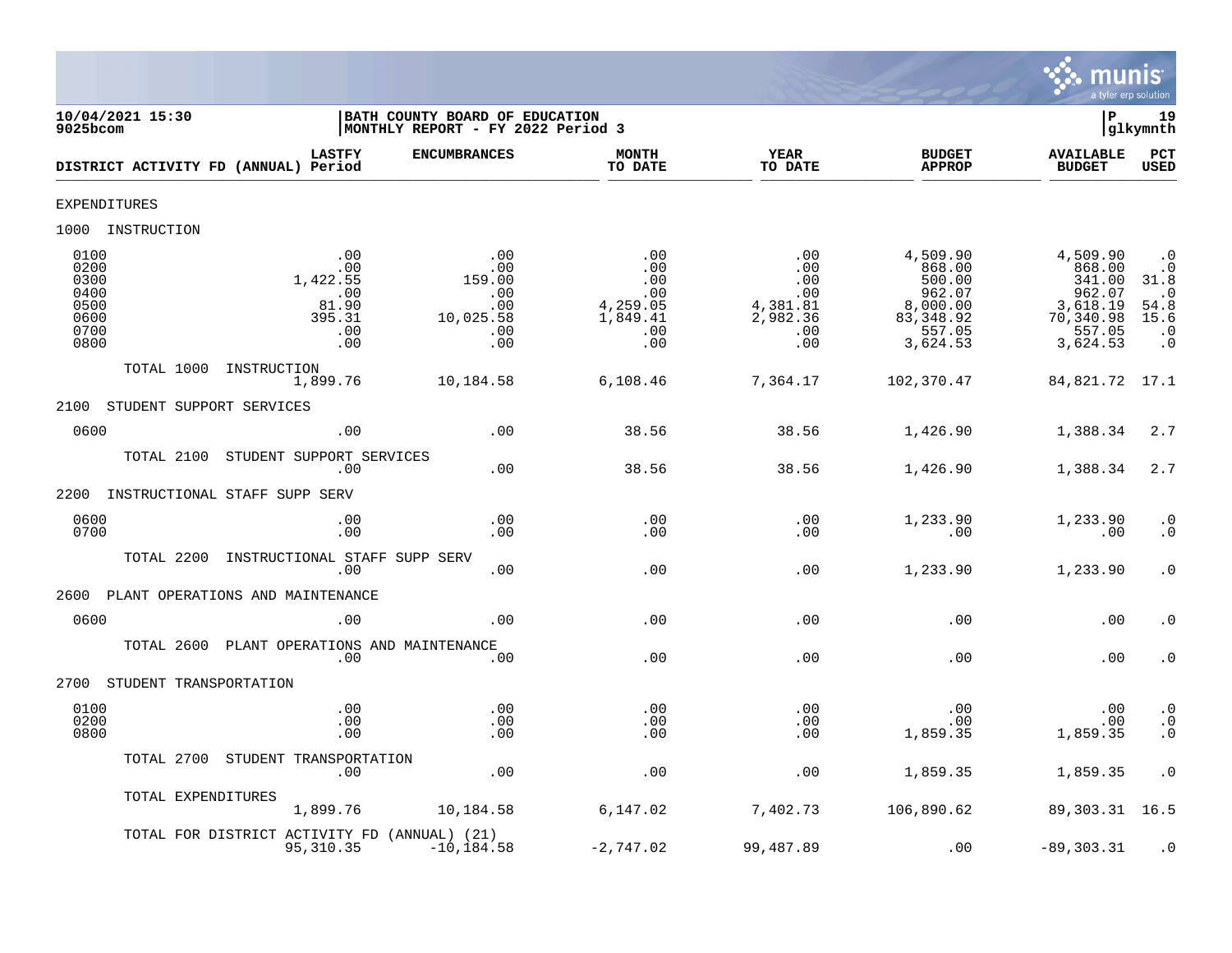|                                                              |                                                                     |                          |                          |                          |                                | <b>munis</b><br>a tyler erp solution |                                                  |
|--------------------------------------------------------------|---------------------------------------------------------------------|--------------------------|--------------------------|--------------------------|--------------------------------|--------------------------------------|--------------------------------------------------|
| 10/04/2021 15:30<br>9025bcom                                 | BATH COUNTY BOARD OF EDUCATION<br>MONTHLY REPORT - FY 2022 Period 3 |                          |                          |                          |                                | P                                    | 20<br>glkymnth                                   |
| SPEC REV - STUDENT ACTIVITY (2Period                         | <b>LASTFY</b>                                                       | <b>ENCUMBRANCES</b>      | <b>MONTH</b><br>TO DATE  | YEAR<br>TO DATE          | <b>BUDGET</b><br><b>APPROP</b> | <b>AVAILABLE</b><br><b>BUDGET</b>    | PCT<br>USED                                      |
| <b>REVENUES</b>                                              |                                                                     |                          |                          |                          |                                |                                      |                                                  |
| RECEIPTS                                                     |                                                                     |                          |                          |                          |                                |                                      |                                                  |
| REVENUE FROM LOCAL SOURCES                                   |                                                                     |                          |                          |                          |                                |                                      |                                                  |
| STUDENT ACTIVITIES                                           |                                                                     |                          |                          |                          |                                |                                      |                                                  |
| 1710 ADMISSIONS<br>1730 DUES<br>1740 FEES<br>1790 OTHER STUD | .00<br>.00<br>.00<br>.00                                            | .00<br>.00<br>.00<br>.00 | .00<br>.00<br>.00<br>.00 | .00<br>.00<br>.00<br>.00 | .00<br>.00<br>.00<br>.00       | .00<br>.00<br>.00<br>.00             | $\cdot$ 0<br>$\cdot$ 0<br>$\cdot$ 0<br>$\cdot$ 0 |
| TOTAL STUDENT ACTIVITIES                                     | .00                                                                 | .00                      | .00                      | .00                      | .00                            | .00                                  | $\boldsymbol{\cdot}$ 0                           |
| OTHER REVENUE FROM LOCAL SOURCES                             |                                                                     |                          |                          |                          |                                |                                      |                                                  |
| 1920 CONTRIBUTE                                              | .00                                                                 | .00                      | .00                      | .00                      | .00                            | .00                                  | $\cdot$ 0                                        |
| TOTAL OTHER REVENUE FROM LOCAL SOURCES                       | .00                                                                 | .00                      | .00                      | .00                      | .00                            | .00                                  | $\cdot$ 0                                        |
| TOTAL REVENUE FROM LOCAL SOURCES                             | .00                                                                 | .00                      | .00                      | .00                      | .00                            | .00                                  | $\cdot$ 0                                        |
| TOTAL RECEIPTS                                               | .00                                                                 | .00                      | .00                      | .00                      | .00                            | .00                                  | $\cdot$ 0                                        |
| TOTAL REVENUE                                                | .00                                                                 | .00                      | .00                      | .00                      | .00                            | .00                                  | $\cdot$ 0                                        |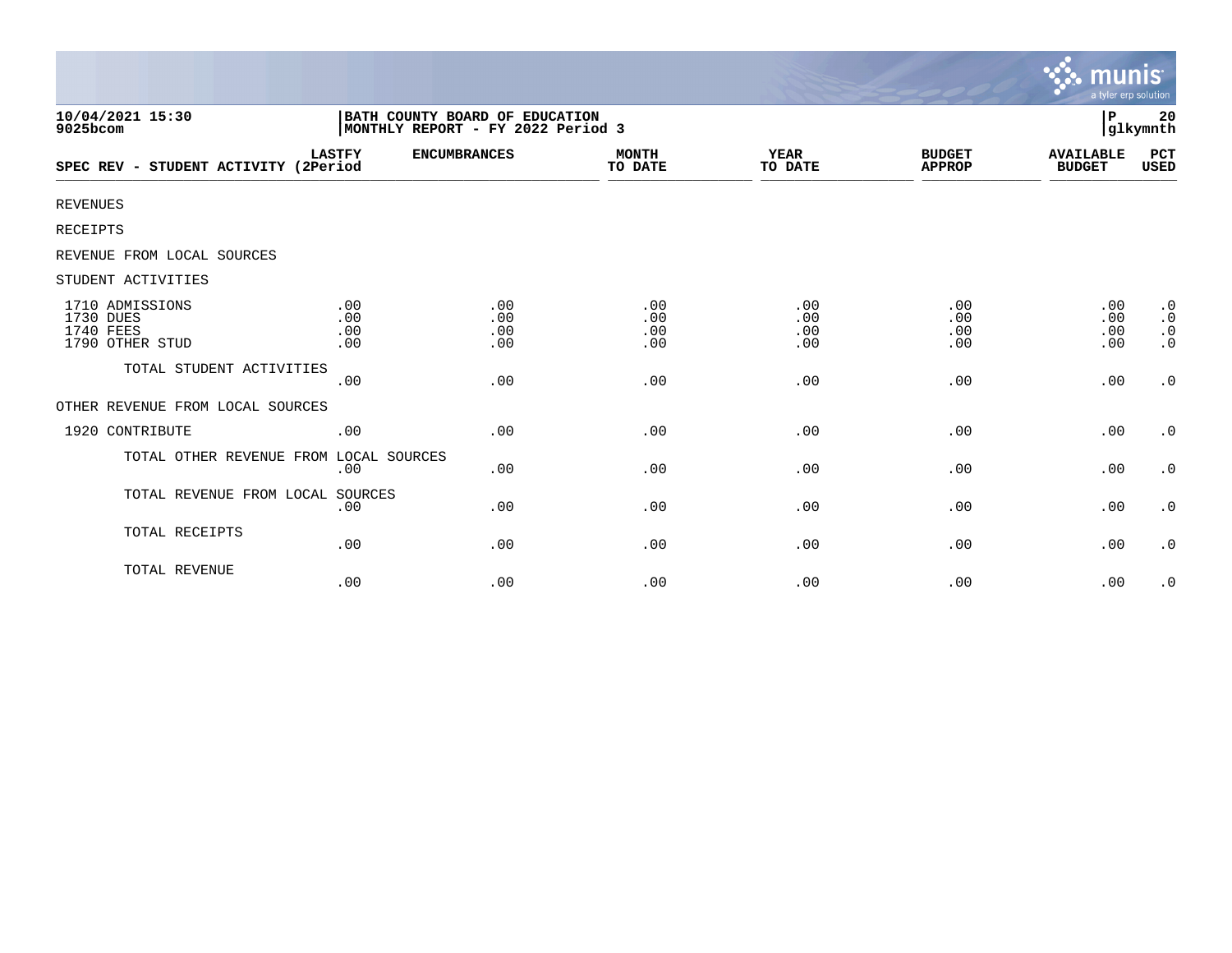

| 10/04/2021 15:30<br>9025bcom                         |                                               | BATH COUNTY BOARD OF EDUCATION<br>MONTHLY REPORT - FY 2022 Period 3 |                                               |                                               |                                               | $\, {\bf P}$                                  | 21<br>glkymnth                                                                                                                                |
|------------------------------------------------------|-----------------------------------------------|---------------------------------------------------------------------|-----------------------------------------------|-----------------------------------------------|-----------------------------------------------|-----------------------------------------------|-----------------------------------------------------------------------------------------------------------------------------------------------|
| SPEC REV - STUDENT ACTIVITY (2Period                 | <b>LASTFY</b>                                 | <b>ENCUMBRANCES</b>                                                 | <b>MONTH</b><br>TO DATE                       | <b>YEAR</b><br>TO DATE                        | <b>BUDGET</b><br><b>APPROP</b>                | <b>AVAILABLE</b><br><b>BUDGET</b>             | PCT<br><b>USED</b>                                                                                                                            |
| EXPENDITURES                                         |                                               |                                                                     |                                               |                                               |                                               |                                               |                                                                                                                                               |
| INSTRUCTION<br>1000                                  |                                               |                                                                     |                                               |                                               |                                               |                                               |                                                                                                                                               |
| 0100<br>0300<br>0400<br>0500<br>0600<br>0700<br>0800 | .00<br>.00<br>.00<br>.00<br>.00<br>.00<br>.00 | .00<br>.00<br>.00<br>.00<br>.00<br>.00<br>.00                       | .00<br>.00<br>.00<br>.00<br>.00<br>.00<br>.00 | .00<br>.00<br>.00<br>.00<br>.00<br>.00<br>.00 | .00<br>.00<br>.00<br>.00<br>.00<br>.00<br>.00 | .00<br>.00<br>.00<br>.00<br>.00<br>.00<br>.00 | $\cdot$ 0<br>$\boldsymbol{\cdot}$ 0<br>$\cdot$ 0<br>$\begin{smallmatrix} 0.1 \\ 0.1 \end{smallmatrix}$<br>$\boldsymbol{\cdot}$ 0<br>$\cdot$ 0 |
| TOTAL 1000                                           | INSTRUCTION<br>.00                            | .00                                                                 | .00                                           | .00                                           | .00                                           | .00                                           | $\cdot$ 0                                                                                                                                     |
| 2100<br>STUDENT SUPPORT SERVICES                     |                                               |                                                                     |                                               |                                               |                                               |                                               |                                                                                                                                               |
| 0100<br>0300<br>0400<br>0500<br>0600<br>0700<br>0800 | .00<br>.00<br>.00<br>.00<br>.00<br>.00<br>.00 | .00<br>.00<br>.00<br>.00<br>.00<br>.00<br>.00                       | .00<br>.00<br>.00<br>.00<br>.00<br>.00<br>.00 | .00<br>.00<br>.00<br>.00<br>.00<br>.00<br>.00 | .00<br>.00<br>.00<br>.00<br>.00<br>.00<br>.00 | .00<br>.00<br>.00<br>.00<br>.00<br>.00<br>.00 | $\begin{smallmatrix} 0.1 \\ 0.1 \end{smallmatrix}$<br>$\cdot$ 0<br>$\begin{array}{c} 0.0 \\ 0.0 \\ 0.0 \end{array}$<br>$\cdot$ 0              |
| TOTAL 2100                                           | STUDENT SUPPORT SERVICES<br>.00               | .00                                                                 | .00                                           | .00                                           | .00                                           | .00                                           | $\cdot$ 0                                                                                                                                     |
| INSTRUCTIONAL STAFF SUPP SERV<br>2200                |                                               |                                                                     |                                               |                                               |                                               |                                               |                                                                                                                                               |
| 0100<br>0300<br>0400<br>0500<br>0600<br>0700<br>0800 | .00<br>.00<br>.00<br>.00<br>.00<br>.00<br>.00 | .00<br>.00<br>.00<br>.00<br>.00<br>.00<br>.00                       | .00<br>.00<br>.00<br>.00<br>.00<br>.00<br>.00 | .00<br>.00<br>.00<br>.00<br>.00<br>.00<br>.00 | .00<br>.00<br>.00<br>.00<br>.00<br>.00<br>.00 | .00<br>.00<br>.00<br>.00<br>.00<br>.00<br>.00 | $\cdot$ 0<br>$\ddot{0}$<br>$\boldsymbol{\cdot}$ 0<br>$\overline{0}$<br>$\ddot{\theta}$<br>$\cdot$ 0<br>$\overline{0}$ .                       |
| TOTAL 2200                                           | INSTRUCTIONAL STAFF SUPP SERV<br>.00          | .00                                                                 | .00                                           | .00                                           | .00                                           | .00                                           | $\cdot$ 0                                                                                                                                     |
| 2600<br>PLANT OPERATIONS AND MAINTENANCE             |                                               |                                                                     |                                               |                                               |                                               |                                               |                                                                                                                                               |
| 0100<br>0300<br>0400<br>0500<br>0600<br>0700<br>0800 | .00<br>.00<br>.00<br>.00<br>.00<br>.00<br>.00 | .00<br>.00<br>.00<br>.00<br>.00<br>.00<br>.00                       | .00<br>.00<br>.00<br>.00<br>.00<br>.00<br>.00 | .00<br>.00<br>.00<br>.00<br>.00<br>.00<br>.00 | .00<br>.00<br>.00<br>.00<br>.00<br>.00<br>.00 | .00<br>.00<br>.00<br>.00<br>.00<br>.00<br>.00 | $\cdot$ 0<br>$\cdot$ 0<br>$\boldsymbol{\cdot}$ 0<br>$\ddot{0}$<br>$\boldsymbol{\cdot}$ 0<br>$\boldsymbol{\cdot}$ 0<br>$\cdot$ 0               |
| TOTAL 2600                                           | PLANT OPERATIONS AND MAINTENANCE<br>.00       | .00                                                                 | .00                                           | .00                                           | .00                                           | .00                                           | $\cdot$ 0                                                                                                                                     |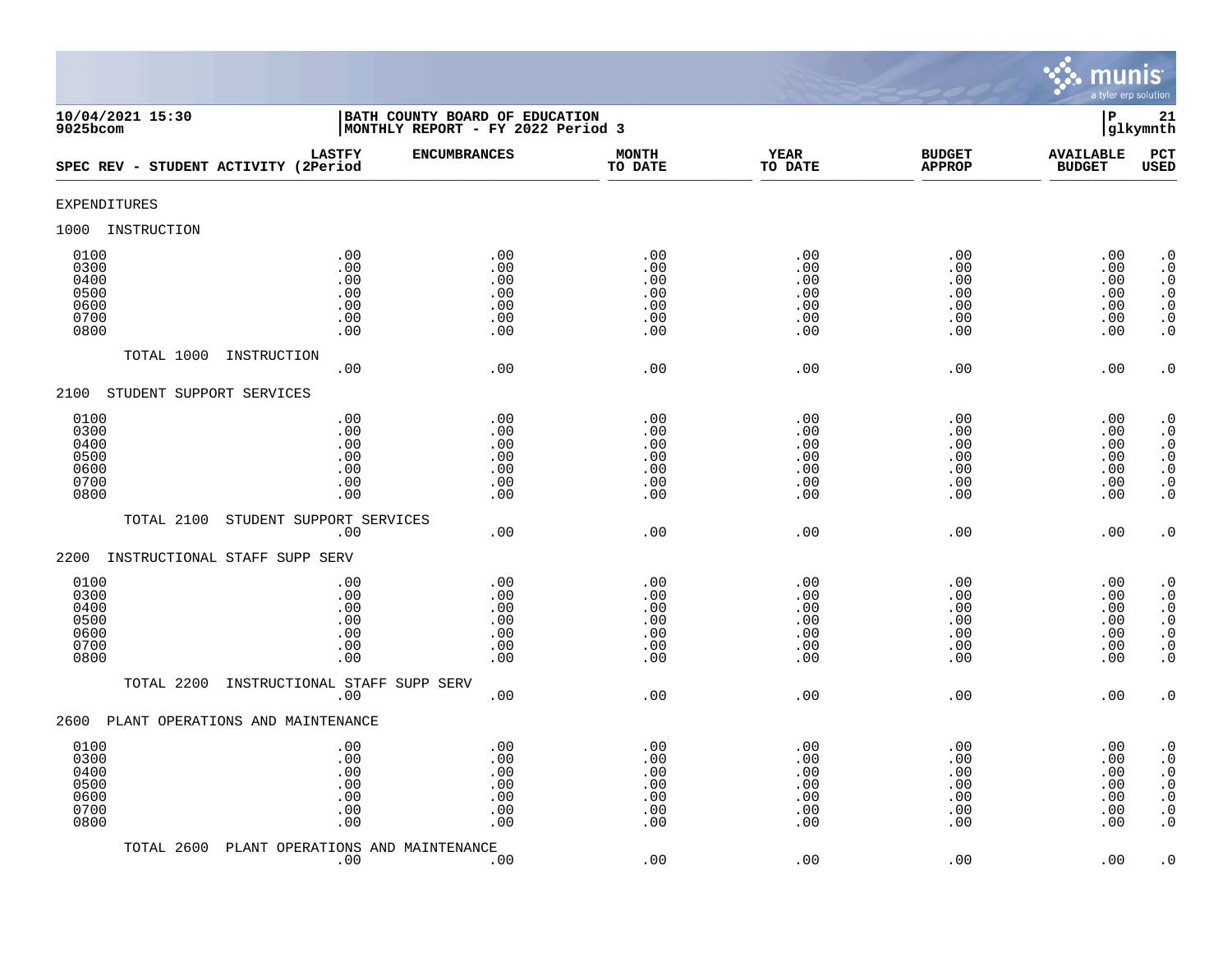

|                                                      | 10/04/2021 15:30<br>BATH COUNTY BOARD OF EDUCATION<br>9025bcom<br>MONTHLY REPORT - FY 2022 Period 3 |                                               |                                               |                                               | 22<br>P<br>glkymnth                           |                                               |                                               |                                                                                         |
|------------------------------------------------------|-----------------------------------------------------------------------------------------------------|-----------------------------------------------|-----------------------------------------------|-----------------------------------------------|-----------------------------------------------|-----------------------------------------------|-----------------------------------------------|-----------------------------------------------------------------------------------------|
| SPEC REV -                                           | STUDENT ACTIVITY (2Period                                                                           | <b>LASTFY</b>                                 | <b>ENCUMBRANCES</b>                           | <b>MONTH</b><br>TO DATE                       | <b>YEAR</b><br>TO DATE                        | <b>BUDGET</b><br><b>APPROP</b>                | <b>AVAILABLE</b><br><b>BUDGET</b>             | PCT<br><b>USED</b>                                                                      |
| 2700                                                 | STUDENT TRANSPORTATION                                                                              |                                               |                                               |                                               |                                               |                                               |                                               |                                                                                         |
| 0100<br>0300<br>0400<br>0500<br>0600<br>0700<br>0800 |                                                                                                     | .00<br>.00<br>.00<br>.00<br>.00<br>.00<br>.00 | .00<br>.00<br>.00<br>.00<br>.00<br>.00<br>.00 | .00<br>.00<br>.00<br>.00<br>.00<br>.00<br>.00 | .00<br>.00<br>.00<br>.00<br>.00<br>.00<br>.00 | .00<br>.00<br>.00<br>.00<br>.00<br>.00<br>.00 | .00<br>.00<br>.00<br>.00<br>.00<br>.00<br>.00 | $\cdot$ 0<br>$\cdot$ 0<br>$\cdot$ 0<br>$\cdot$ 0<br>$\cdot$ 0<br>$\cdot$ 0<br>$\cdot$ 0 |
|                                                      | TOTAL 2700                                                                                          | STUDENT TRANSPORTATION<br>.00                 | .00                                           | .00                                           | .00                                           | .00                                           | .00                                           | $\cdot$ 0                                                                               |
|                                                      | TOTAL EXPENDITURES                                                                                  | .00                                           | .00                                           | .00                                           | .00                                           | .00                                           | .00                                           | $\cdot$ 0                                                                               |
|                                                      | TOTAL FOR SPEC REV -                                                                                | STUDENT ACTIVITY (25)<br>.00                  | .00                                           | .00                                           | .00                                           | .00                                           | .00                                           | $\cdot$ 0                                                                               |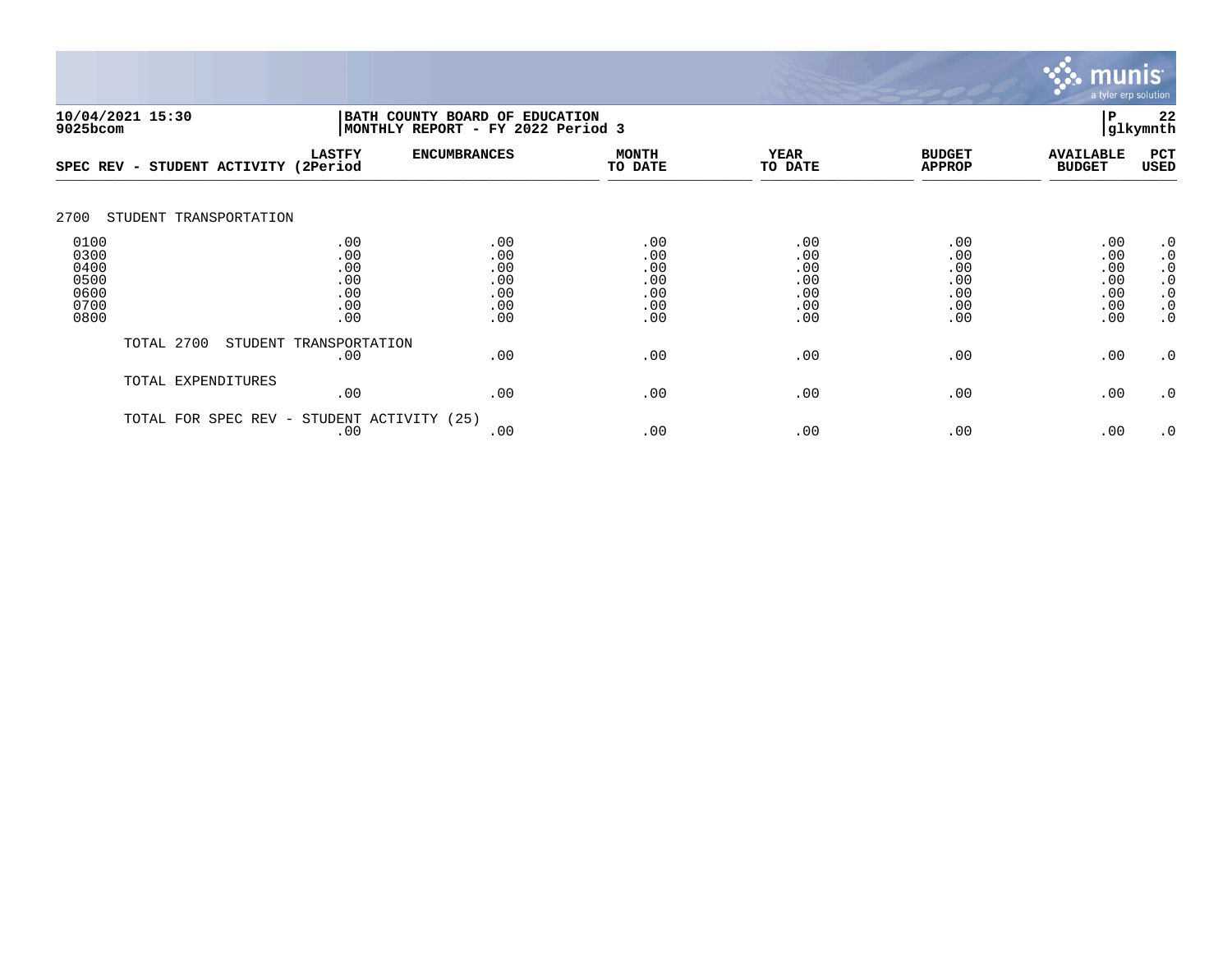|                                  |                         |                                                                     |                         |                        |                                | mun<br>a tyler erp solution       |                    |
|----------------------------------|-------------------------|---------------------------------------------------------------------|-------------------------|------------------------|--------------------------------|-----------------------------------|--------------------|
| 10/04/2021 15:30<br>9025bcom     |                         | BATH COUNTY BOARD OF EDUCATION<br>MONTHLY REPORT - FY 2022 Period 3 |                         |                        |                                | ΙP                                | 23<br>glkymnth     |
| CAPITAL OUTLAY FUND (310)        | <b>LASTFY</b><br>Period | <b>ENCUMBRANCES</b>                                                 | <b>MONTH</b><br>TO DATE | <b>YEAR</b><br>TO DATE | <b>BUDGET</b><br><b>APPROP</b> | <b>AVAILABLE</b><br><b>BUDGET</b> | PCT<br><b>USED</b> |
| <b>REVENUES</b>                  |                         |                                                                     |                         |                        |                                |                                   |                    |
| 0999 BEGINNING BALANCE           |                         |                                                                     |                         |                        |                                |                                   |                    |
| TOTAL 0999 BEGINNING BALANCE     | .00                     | .00                                                                 | .00                     | .00                    | .00                            | .00                               | . 0                |
| <b>RECEIPTS</b>                  |                         |                                                                     |                         |                        |                                |                                   |                    |
| REVENUE FROM STATE SOURCES       |                         |                                                                     |                         |                        |                                |                                   |                    |
| RESTRICTED                       |                         |                                                                     |                         |                        |                                |                                   |                    |
| 3200 RES STATE                   | 86,105.00               | .00                                                                 | .00                     | 89,753.00              | 179,506.00                     | 89,753.00                         | 50.0               |
| TOTAL RESTRICTED                 | 86,105.00               | .00                                                                 | .00                     | 89,753.00              | 179,506.00                     | 89,753.00                         | 50.0               |
| TOTAL REVENUE FROM STATE SOURCES | 86,105.00               | .00                                                                 | .00                     | 89,753.00              | 179,506.00                     | 89,753.00                         | 50.0               |
| OTHER RECEIPTS                   |                         |                                                                     |                         |                        |                                |                                   |                    |
| <b>INTERFUND TRANSFERS</b>       |                         |                                                                     |                         |                        |                                |                                   |                    |
| 5210 FND XFER                    | .00                     | .00                                                                 | .00                     | .00                    | .00                            | .00                               | $\cdot$ 0          |
| TOTAL INTERFUND TRANSFERS        | .00                     | .00                                                                 | .00                     | .00                    | .00                            | .00                               | $\cdot$ 0          |
| TOTAL OTHER RECEIPTS             | .00                     | .00                                                                 | .00                     | .00                    | .00                            | .00                               | $\cdot$ 0          |
| TOTAL RECEIPTS                   | 86,105.00               | .00                                                                 | .00                     | 89,753.00              | 179,506.00                     | 89,753.00                         | 50.0               |
| TOTAL REVENUE                    | 86,105.00               | .00                                                                 | .00                     | 89,753.00              | 179,506.00                     | 89,753.00                         | 50.0               |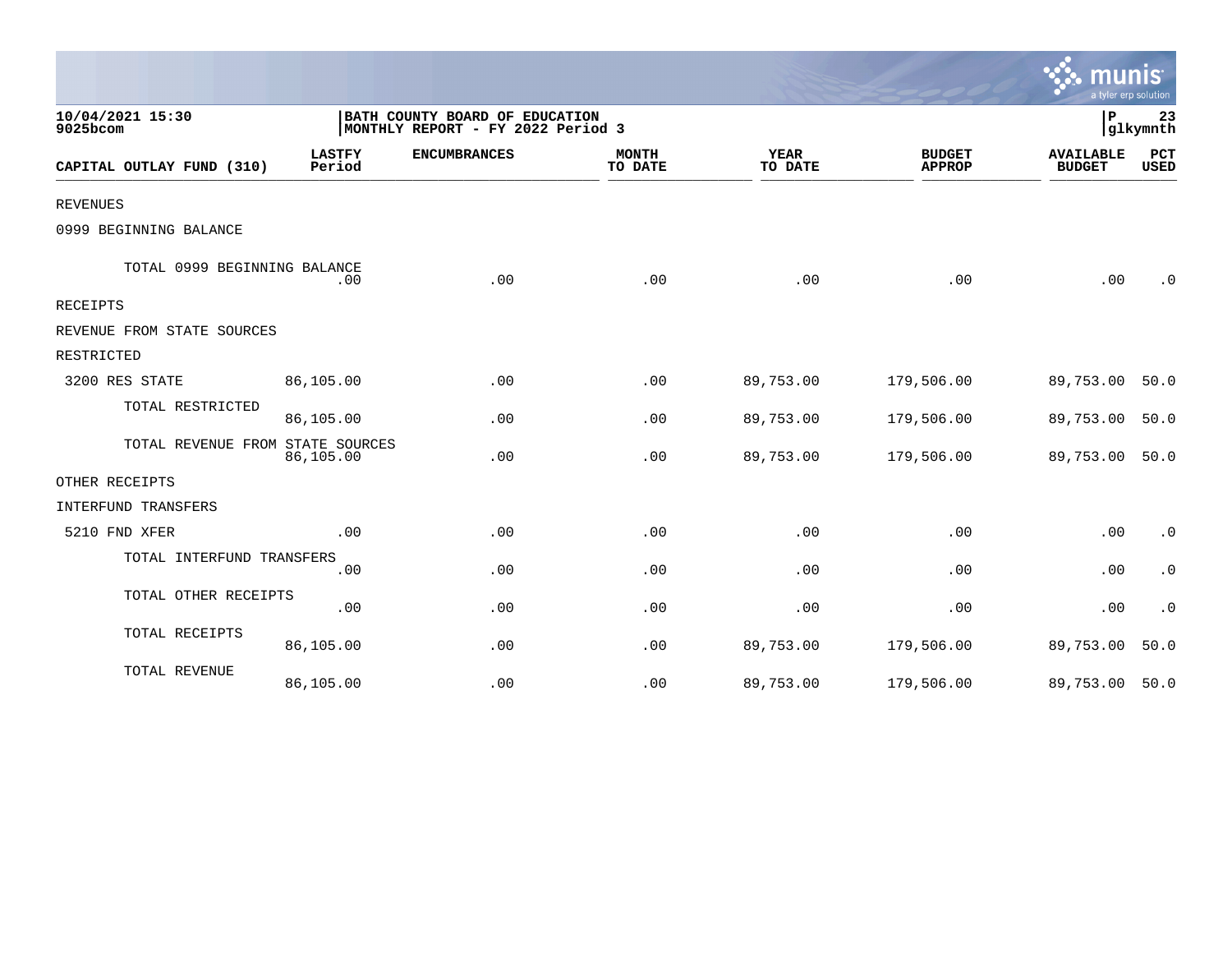

| 10/04/2021 15:30<br>9025bcom             |                         | BATH COUNTY BOARD OF EDUCATION<br>MONTHLY REPORT - FY 2022 Period 3 |                         |                 |                                | ${\bf P}$                         | 24<br>glkymnth                                    |
|------------------------------------------|-------------------------|---------------------------------------------------------------------|-------------------------|-----------------|--------------------------------|-----------------------------------|---------------------------------------------------|
| CAPITAL OUTLAY FUND (310)                | <b>LASTFY</b><br>Period | <b>ENCUMBRANCES</b>                                                 | <b>MONTH</b><br>TO DATE | YEAR<br>TO DATE | <b>BUDGET</b><br><b>APPROP</b> | <b>AVAILABLE</b><br><b>BUDGET</b> | PCT<br><b>USED</b>                                |
| <b>EXPENDITURES</b>                      |                         |                                                                     |                         |                 |                                |                                   |                                                   |
| PLANT OPERATIONS AND MAINTENANCE<br>2600 |                         |                                                                     |                         |                 |                                |                                   |                                                   |
| 0400<br>0500                             | .00<br>.00              | .00<br>.00                                                          | .00<br>.00              | .00<br>.00      | .00<br>.00                     | .00<br>.00                        | $\cdot$ 0<br>$\cdot$ 0                            |
| TOTAL 2600                               | .00                     | PLANT OPERATIONS AND MAINTENANCE<br>.00                             | .00                     | .00             | .00                            | .00                               | $\cdot$ 0                                         |
| DEBT SERVICE<br>5100                     |                         |                                                                     |                         |                 |                                |                                   |                                                   |
| 0800<br>0840                             | .00<br>.00              | .00<br>.00                                                          | .00<br>.00              | .00<br>.00      | .00<br>179,506.00              | .00<br>179,506.00                 | $\begin{smallmatrix} 0.1 \ 0.1 \end{smallmatrix}$ |
| TOTAL 5100<br>DEBT SERVICE               | .00                     | .00                                                                 | .00                     | .00             | 179,506.00                     | 179,506.00                        | .0                                                |
| FUND TRANSFERS<br>5200                   |                         |                                                                     |                         |                 |                                |                                   |                                                   |
| 0900                                     | .00                     | .00                                                                 | .00                     | .00             | .00                            | .00                               | $\cdot$ 0                                         |
| TOTAL 5200                               | FUND TRANSFERS<br>.00   | .00                                                                 | .00                     | .00             | .00                            | .00                               | $\cdot$ 0                                         |
| TOTAL EXPENDITURES                       | .00                     | .00                                                                 | .00                     | .00             | 179,506.00                     | 179,506.00                        | $\cdot$ 0                                         |
| TOTAL FOR CAPITAL OUTLAY FUND            | 86,105.00               | (310)<br>.00                                                        | .00                     | 89,753.00       | .00                            | $-89,753.00$                      | $\cdot$ 0                                         |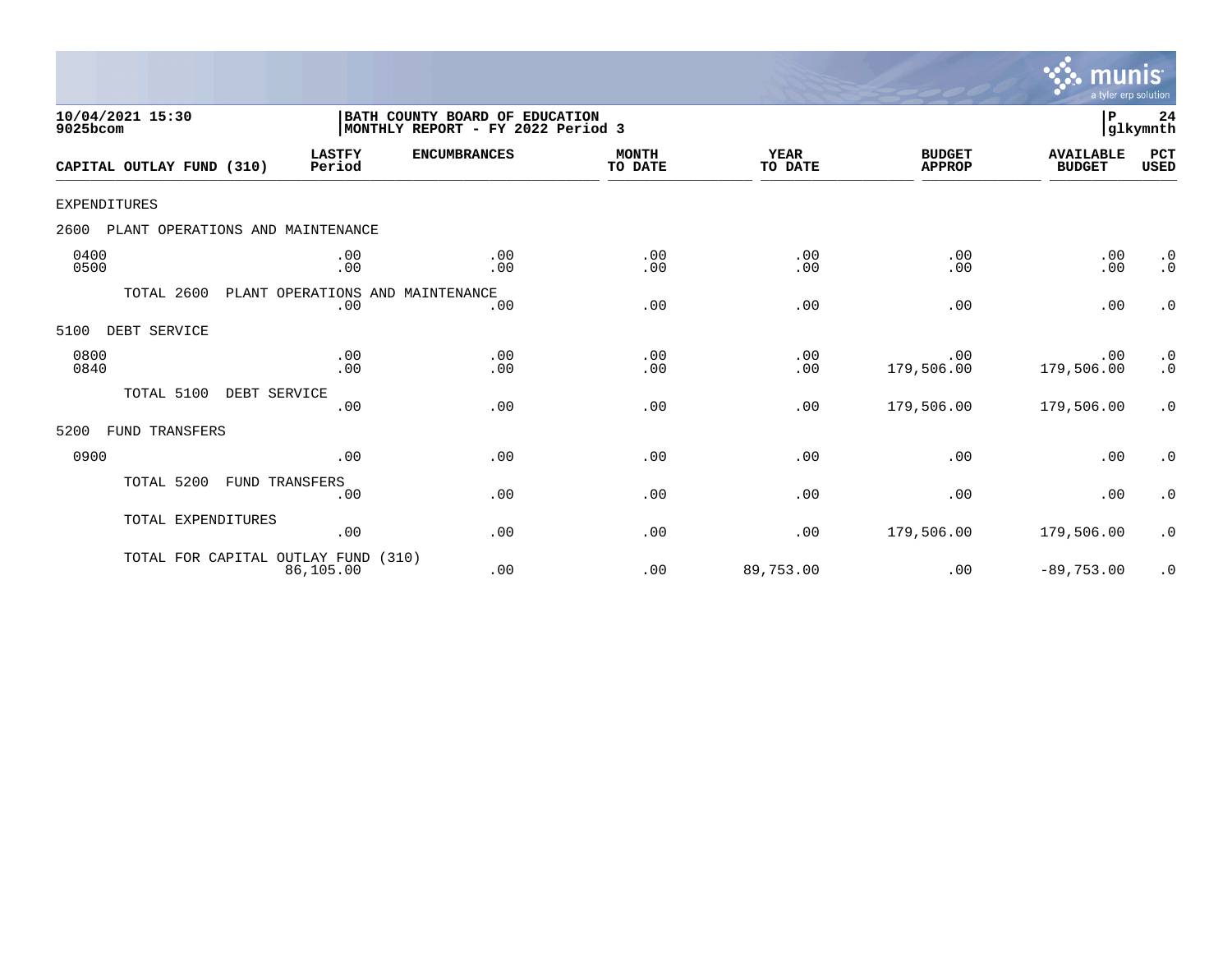|                                                                                                   |                                                                     |                                        |                                        |                                             |                                               | munis<br>a tyler erp solution                 |                                                                            |
|---------------------------------------------------------------------------------------------------|---------------------------------------------------------------------|----------------------------------------|----------------------------------------|---------------------------------------------|-----------------------------------------------|-----------------------------------------------|----------------------------------------------------------------------------|
| 10/04/2021 15:30<br>9025bcom                                                                      | BATH COUNTY BOARD OF EDUCATION<br>MONTHLY REPORT - FY 2022 Period 3 |                                        |                                        |                                             |                                               | l P                                           | 25<br> glkymnth                                                            |
| BUILDING FUND (5 CENT LEVY) (3Period                                                              | <b>LASTFY</b>                                                       | <b>ENCUMBRANCES</b>                    | <b>MONTH</b><br>TO DATE                | <b>YEAR</b><br>TO DATE                      | <b>BUDGET</b><br><b>APPROP</b>                | <b>AVAILABLE</b><br><b>BUDGET</b>             | PCT<br>USED                                                                |
| <b>REVENUES</b>                                                                                   |                                                                     |                                        |                                        |                                             |                                               |                                               |                                                                            |
| 0999 BEGINNING BALANCE                                                                            |                                                                     |                                        |                                        |                                             |                                               |                                               |                                                                            |
| TOTAL 0999 BEGINNING BALANCE                                                                      | .00                                                                 | .00                                    | .00                                    | .00                                         | .00                                           | .00                                           | $\cdot$ 0                                                                  |
| <b>RECEIPTS</b>                                                                                   |                                                                     |                                        |                                        |                                             |                                               |                                               |                                                                            |
| REVENUE FROM LOCAL SOURCES                                                                        |                                                                     |                                        |                                        |                                             |                                               |                                               |                                                                            |
| AD VALOREM TAXES                                                                                  |                                                                     |                                        |                                        |                                             |                                               |                                               |                                                                            |
| 1111 GRP TAX<br>1113 PSCRP TAX<br>1115 DLQ TAX<br>1116 DISTL TAX<br>1117 MV TAX<br>1118 UNMND TAX | .00<br>.00<br>.00<br>.00<br>.00<br>.00                              | .00<br>.00<br>.00<br>.00<br>.00<br>.00 | .00<br>.00<br>.00<br>.00<br>.00<br>.00 | $.00 \,$<br>.00<br>.00<br>.00<br>.00<br>.00 | 650,000.00<br>.00<br>.00<br>.00<br>.00<br>.00 | 650,000.00<br>.00<br>.00<br>.00<br>.00<br>.00 | $\cdot$ 0<br>$\cdot$ 0<br>$\cdot$ 0<br>$\cdot$ 0<br>$\cdot$ 0<br>$\cdot$ 0 |
| TOTAL AD VALOREM TAXES                                                                            | .00                                                                 | .00                                    | .00                                    | .00                                         | 650,000.00                                    | 650,000.00                                    | $\cdot$ 0                                                                  |
| PENALTIES & INTEREST ON TAXES                                                                     |                                                                     |                                        |                                        |                                             |                                               |                                               |                                                                            |
| 1140 PEN & INT                                                                                    | .00                                                                 | .00                                    | .00                                    | .00                                         | .00                                           | .00                                           | $\cdot$ 0                                                                  |
| TOTAL PENALTIES & INTEREST ON TAXES                                                               | .00                                                                 | .00                                    | .00                                    | .00                                         | .00                                           | .00                                           | $\boldsymbol{\cdot}$ 0                                                     |
| OTHER TAXES                                                                                       |                                                                     |                                        |                                        |                                             |                                               |                                               |                                                                            |
| 1191 OMIT TAX<br>1192 EXCISE TAX                                                                  | .00<br>.00                                                          | .00<br>.00                             | .00<br>.00                             | .00<br>.00                                  | .00<br>.00                                    | .00<br>.00                                    | $\cdot$ 0<br>$\cdot$ 0                                                     |
| TOTAL OTHER TAXES                                                                                 | .00                                                                 | .00                                    | .00                                    | .00                                         | .00                                           | .00                                           | $\boldsymbol{\cdot}$ 0                                                     |
| EARNINGS ON INVESTMENTS                                                                           |                                                                     |                                        |                                        |                                             |                                               |                                               |                                                                            |
| 1510 INT ON INV                                                                                   | .00                                                                 | .00                                    | .00                                    | .00                                         | .00                                           | .00                                           | $\cdot$ 0                                                                  |
| TOTAL EARNINGS ON INVESTMENTS                                                                     | .00                                                                 | .00.                                   | .00                                    | .00                                         | .00                                           | .00                                           | $\cdot$ 0                                                                  |
| TOTAL REVENUE FROM LOCAL SOURCES                                                                  | .00                                                                 | .00                                    | .00                                    | .00                                         | 650,000.00                                    | 650,000.00                                    | $\cdot$ 0                                                                  |
| REVENUE FROM STATE SOURCES                                                                        |                                                                     |                                        |                                        |                                             |                                               |                                               |                                                                            |

 $\mathcal{L}$ 

RESTRICTED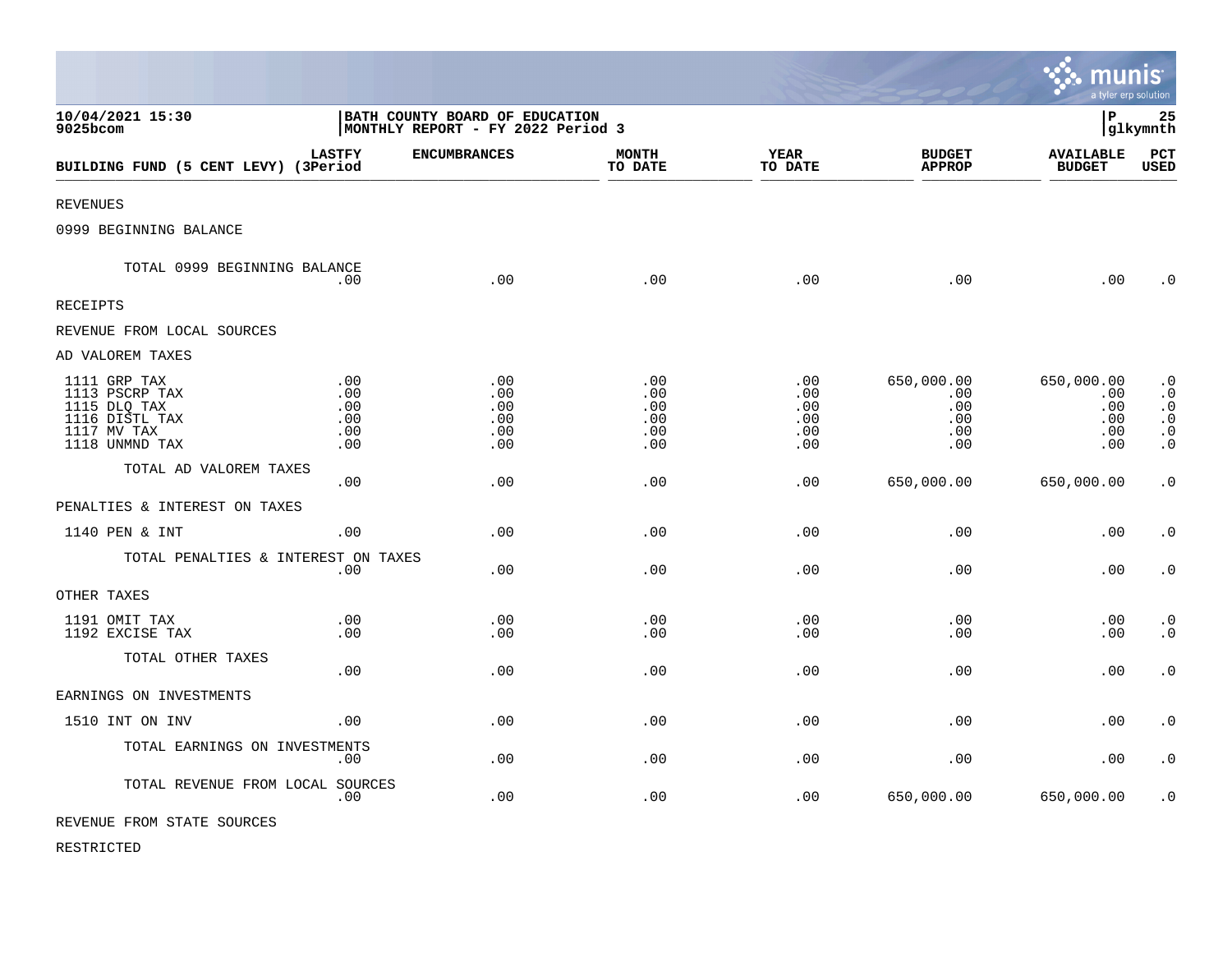

| 10/04/2021 15:30<br>9025bcom                                                                                  |                                        | BATH COUNTY BOARD OF EDUCATION<br> MONTHLY REPORT - FY 2022 Period 3 |                                        |                                        |                                        |                                        |                                                                            |  |
|---------------------------------------------------------------------------------------------------------------|----------------------------------------|----------------------------------------------------------------------|----------------------------------------|----------------------------------------|----------------------------------------|----------------------------------------|----------------------------------------------------------------------------|--|
| BUILDING FUND (5 CENT LEVY) (3Period                                                                          | <b>LASTFY</b>                          | <b>ENCUMBRANCES</b>                                                  | <b>MONTH</b><br>TO DATE                | <b>YEAR</b><br>TO DATE                 | <b>BUDGET</b><br><b>APPROP</b>         | <b>AVAILABLE</b><br><b>BUDGET</b>      | <b>PCT</b><br>USED                                                         |  |
| 3200 RES STATE                                                                                                | 506,216.00                             | .00                                                                  | .00                                    | 497,138.00                             | 994, 274.00                            | 497,136.00                             | 50.0                                                                       |  |
| TOTAL RESTRICTED                                                                                              | 506,216.00                             | .00                                                                  | .00                                    | 497,138.00                             | 994, 274.00                            | 497,136.00                             | 50.0                                                                       |  |
| TOTAL REVENUE FROM STATE SOURCES                                                                              | 506,216.00                             | .00                                                                  | .00                                    | 497,138.00                             | 994,274.00                             | 497,136.00                             | 50.0                                                                       |  |
| OTHER RECEIPTS                                                                                                |                                        |                                                                      |                                        |                                        |                                        |                                        |                                                                            |  |
| INTERFUND TRANSFERS                                                                                           |                                        |                                                                      |                                        |                                        |                                        |                                        |                                                                            |  |
| 5210 FND XFER                                                                                                 | .00                                    | .00                                                                  | .00                                    | .00                                    | .00                                    | .00                                    | $\cdot$ 0                                                                  |  |
| TOTAL INTERFUND TRANSFERS                                                                                     | .00                                    | .00                                                                  | .00                                    | .00                                    | .00                                    | .00                                    | $\cdot$ 0                                                                  |  |
| SALE OR COMP FOR LOSS OF ASSETS                                                                               |                                        |                                                                      |                                        |                                        |                                        |                                        |                                                                            |  |
| 5311 SALE LAND<br>5312 LOSS LAND<br>5331 SALE BLDG<br>5332 LOSS BLDG<br>5341<br>SALE EQUIP<br>5342 LOSS EQUIP | .00<br>.00<br>.00<br>.00<br>.00<br>.00 | .00<br>.00<br>.00<br>.00<br>.00<br>.00                               | .00<br>.00<br>.00<br>.00<br>.00<br>.00 | .00<br>.00<br>.00<br>.00<br>.00<br>.00 | .00<br>.00<br>.00<br>.00<br>.00<br>.00 | .00<br>.00<br>.00<br>.00<br>.00<br>.00 | $\cdot$ 0<br>$\cdot$ 0<br>$\cdot$ 0<br>$\cdot$ 0<br>$\cdot$ 0<br>$\cdot$ 0 |  |
| TOTAL SALE OR COMP FOR LOSS OF ASSETS                                                                         | .00                                    | .00                                                                  | .00                                    | .00                                    | .00                                    | .00                                    | $\cdot$ 0                                                                  |  |
| TOTAL OTHER RECEIPTS                                                                                          | .00                                    | .00                                                                  | .00                                    | .00                                    | .00                                    | .00                                    | $\cdot$ 0                                                                  |  |
| TOTAL RECEIPTS                                                                                                | 506,216.00                             | .00                                                                  | .00                                    | 497,138.00                             | 1,644,274.00                           | 1,147,136.00                           | 30.2                                                                       |  |
| TOTAL REVENUE                                                                                                 | 506,216.00                             | .00                                                                  | .00                                    | 497,138.00                             | 1,644,274.00                           | 1,147,136.00                           | 30.2                                                                       |  |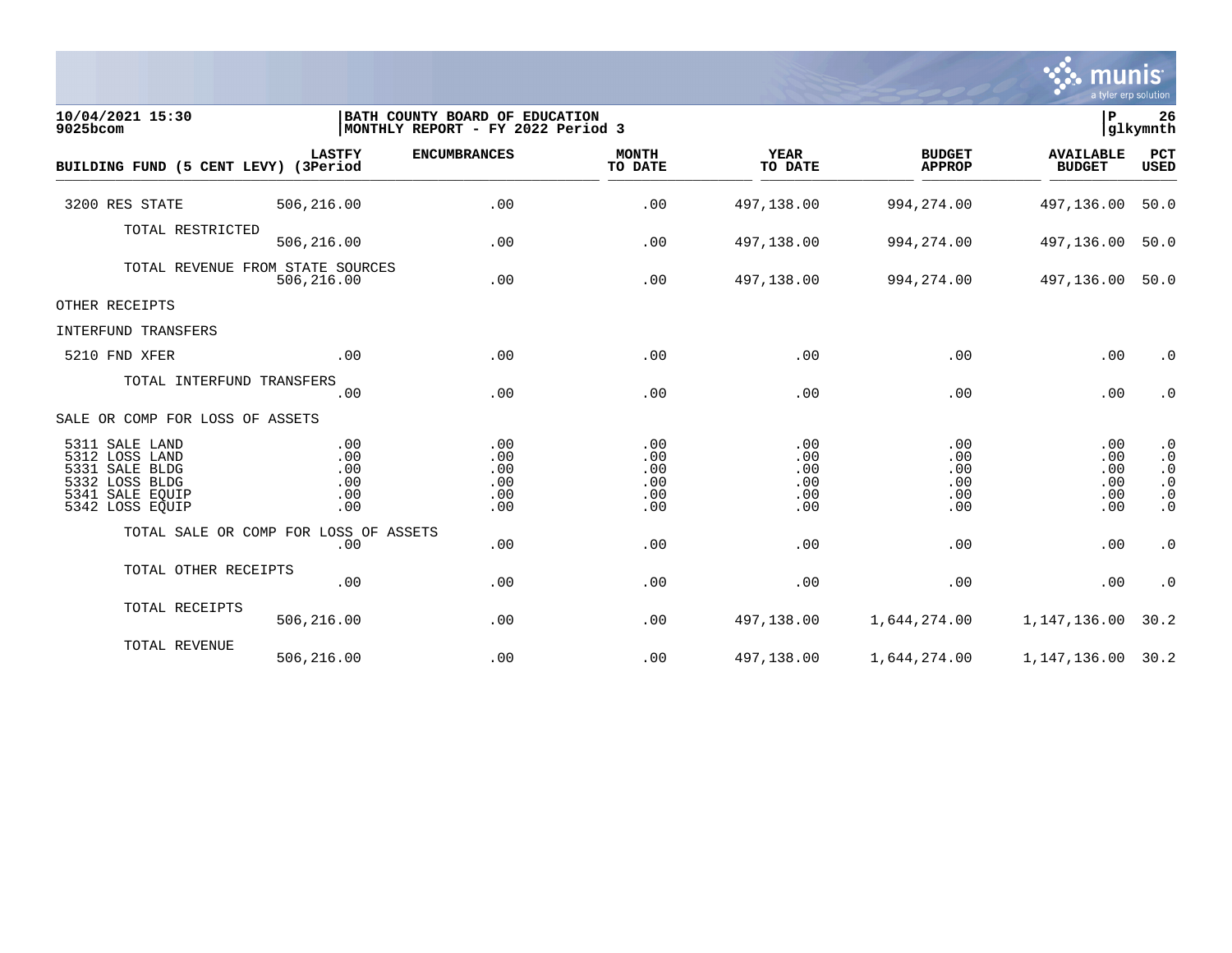

| 10/04/2021 15:30<br>9025bcom  |                                                        | BATH COUNTY BOARD OF EDUCATION<br> MONTHLY REPORT - FY 2022 Period 3 |                         |                        |                                | P                                 | 27<br>glkymnth         |
|-------------------------------|--------------------------------------------------------|----------------------------------------------------------------------|-------------------------|------------------------|--------------------------------|-----------------------------------|------------------------|
| BUILDING FUND (5 CENT LEVY)   | <b>LASTFY</b><br>(3Period                              | <b>ENCUMBRANCES</b>                                                  | <b>MONTH</b><br>TO DATE | <b>YEAR</b><br>TO DATE | <b>BUDGET</b><br><b>APPROP</b> | <b>AVAILABLE</b><br><b>BUDGET</b> | PCT<br><b>USED</b>     |
| <b>EXPENDITURES</b>           |                                                        |                                                                      |                         |                        |                                |                                   |                        |
| BUILDING IMPROVEMENTS<br>4700 |                                                        |                                                                      |                         |                        |                                |                                   |                        |
| 0400<br>0840                  | .00<br>.00                                             | .00<br>.00                                                           | .00<br>.00              | .00<br>.00             | .00<br>299,995.98              | .00<br>299,995.98                 | $\cdot$ 0<br>$\cdot$ 0 |
| TOTAL 4700                    | BUILDING IMPROVEMENTS<br>.00                           | .00                                                                  | .00                     | .00                    | 299,995.98                     | 299,995.98                        | $\cdot$ 0              |
| 5100<br>DEBT SERVICE          |                                                        |                                                                      |                         |                        |                                |                                   |                        |
| 0300<br>0800                  | .00<br>.00                                             | .00<br>.00                                                           | .00<br>.00              | .00<br>.00             | .00<br>.00                     | .00<br>.00                        | $\cdot$ 0<br>$\cdot$ 0 |
| TOTAL 5100                    | DEBT SERVICE<br>.00                                    | .00                                                                  | .00                     | .00                    | .00                            | .00                               | $\cdot$ 0              |
| FUND TRANSFERS<br>5200        |                                                        |                                                                      |                         |                        |                                |                                   |                        |
| 0900                          | 586, 533.26                                            | .00                                                                  | .00                     | 577,863.88             | 1,344,278.02                   | 766,414.14                        | 43.0                   |
| TOTAL 5200                    | FUND<br>TRANSFERS<br>586,533.26                        | .00                                                                  | .00                     | 577,863.88             | 1,344,278.02                   | 766, 414. 14 43. 0                |                        |
| TOTAL EXPENDITURES            | 586, 533.26                                            | .00                                                                  | .00                     | 577,863.88             | 1,644,274.00                   | 1,066,410.12                      | 35.1                   |
|                               | TOTAL FOR BUILDING FUND (5 CENT LEVY)<br>$-80, 317.26$ | (320)<br>.00                                                         | .00                     | $-80, 725.88$          | .00                            | 80,725.88                         | $\cdot$ 0              |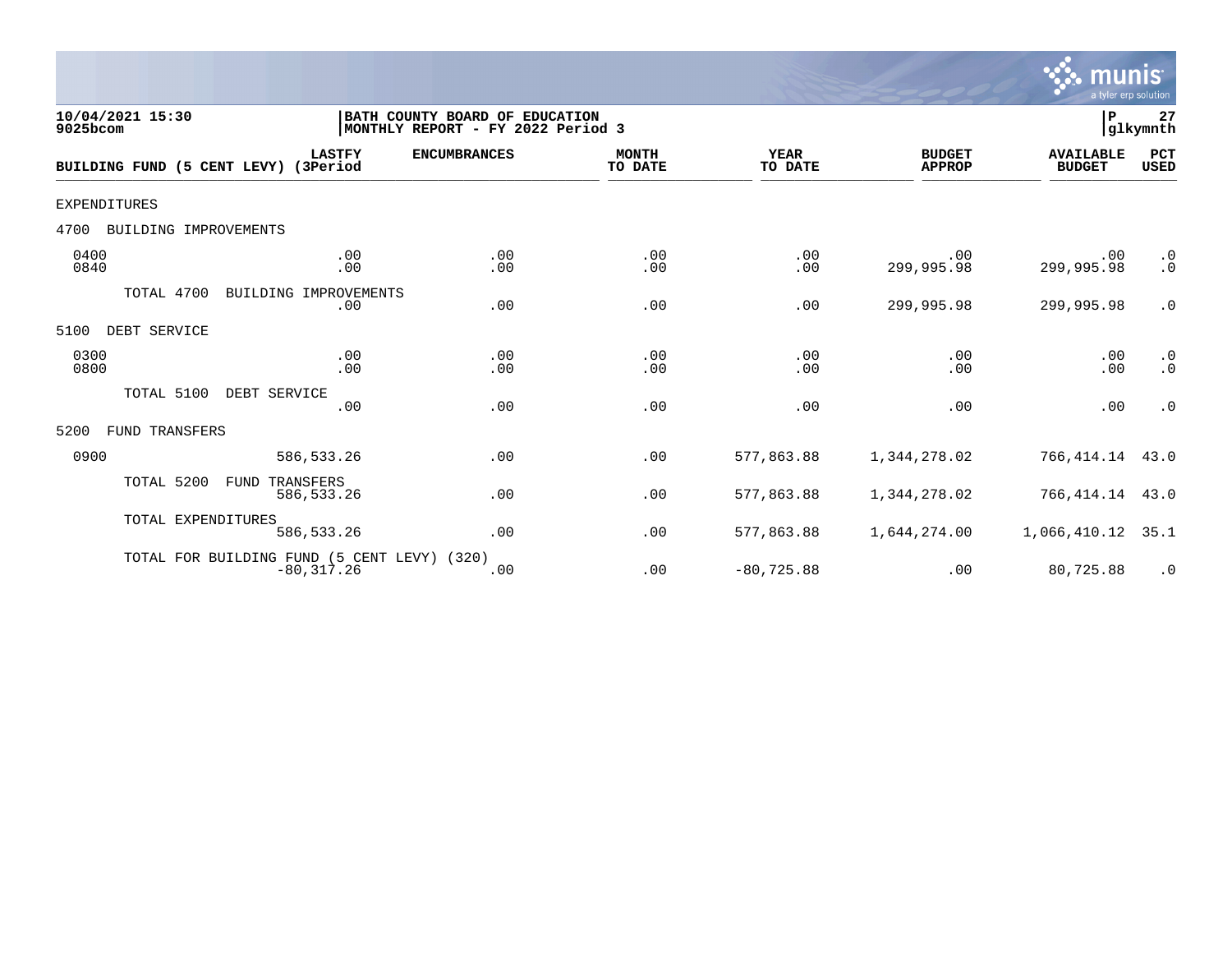|                                  |                                                                     |                     |                         |                        |                                | a tyler erp solution              |                        |
|----------------------------------|---------------------------------------------------------------------|---------------------|-------------------------|------------------------|--------------------------------|-----------------------------------|------------------------|
| 10/04/2021 15:30<br>9025bcom     | BATH COUNTY BOARD OF EDUCATION<br>MONTHLY REPORT - FY 2022 Period 3 |                     |                         |                        |                                |                                   | 28<br>glkymnth         |
| CONSTRUCTION FUND (360)          | <b>LASTFY</b><br>Period                                             | <b>ENCUMBRANCES</b> | <b>MONTH</b><br>TO DATE | <b>YEAR</b><br>TO DATE | <b>BUDGET</b><br><b>APPROP</b> | <b>AVAILABLE</b><br><b>BUDGET</b> | PCT<br><b>USED</b>     |
| REVENUES                         |                                                                     |                     |                         |                        |                                |                                   |                        |
| RECEIPTS                         |                                                                     |                     |                         |                        |                                |                                   |                        |
| REVENUE FROM LOCAL SOURCES       |                                                                     |                     |                         |                        |                                |                                   |                        |
| EARNINGS ON INVESTMENTS          |                                                                     |                     |                         |                        |                                |                                   |                        |
| 1510 INT ON INV                  | .00                                                                 | .00                 | .00                     | .00                    | .00                            | .00                               | $\cdot$ 0              |
| TOTAL EARNINGS ON INVESTMENTS    | $.00 \,$                                                            | .00                 | .00                     | .00                    | .00                            | .00                               | $\cdot$ 0              |
| TOTAL REVENUE FROM LOCAL SOURCES | .00                                                                 | .00                 | .00                     | .00                    | .00                            | .00                               | $\cdot$ 0              |
| OTHER RECEIPTS                   |                                                                     |                     |                         |                        |                                |                                   |                        |
| BOND ISSUANCE                    |                                                                     |                     |                         |                        |                                |                                   |                        |
| 5110 BOND PRIN                   | .00                                                                 | .00                 | .00                     | .00                    | .00                            | .00                               | $\cdot$ 0              |
| TOTAL BOND ISSUANCE              | .00                                                                 | .00                 | .00                     | .00                    | .00                            | .00                               | $\cdot$ 0              |
| INTERFUND TRANSFERS              |                                                                     |                     |                         |                        |                                |                                   |                        |
| 5210 FND XFER                    | .00                                                                 | .00                 | .00                     | .00                    | .00                            | .00                               | $\cdot$ 0              |
| TOTAL INTERFUND TRANSFERS        | .00                                                                 | .00                 | .00                     | .00                    | .00                            | .00                               | $\cdot$ 0              |
| TOTAL OTHER RECEIPTS             | .00                                                                 | .00                 | .00                     | .00                    | .00                            | .00                               | $\boldsymbol{\cdot}$ 0 |
| TOTAL RECEIPTS                   | .00                                                                 | .00                 | .00                     | .00                    | .00                            | .00                               | $\cdot$ 0              |
| TOTAL REVENUE                    | .00                                                                 | .00                 | .00                     | .00                    | .00                            | .00                               | $\cdot$ 0              |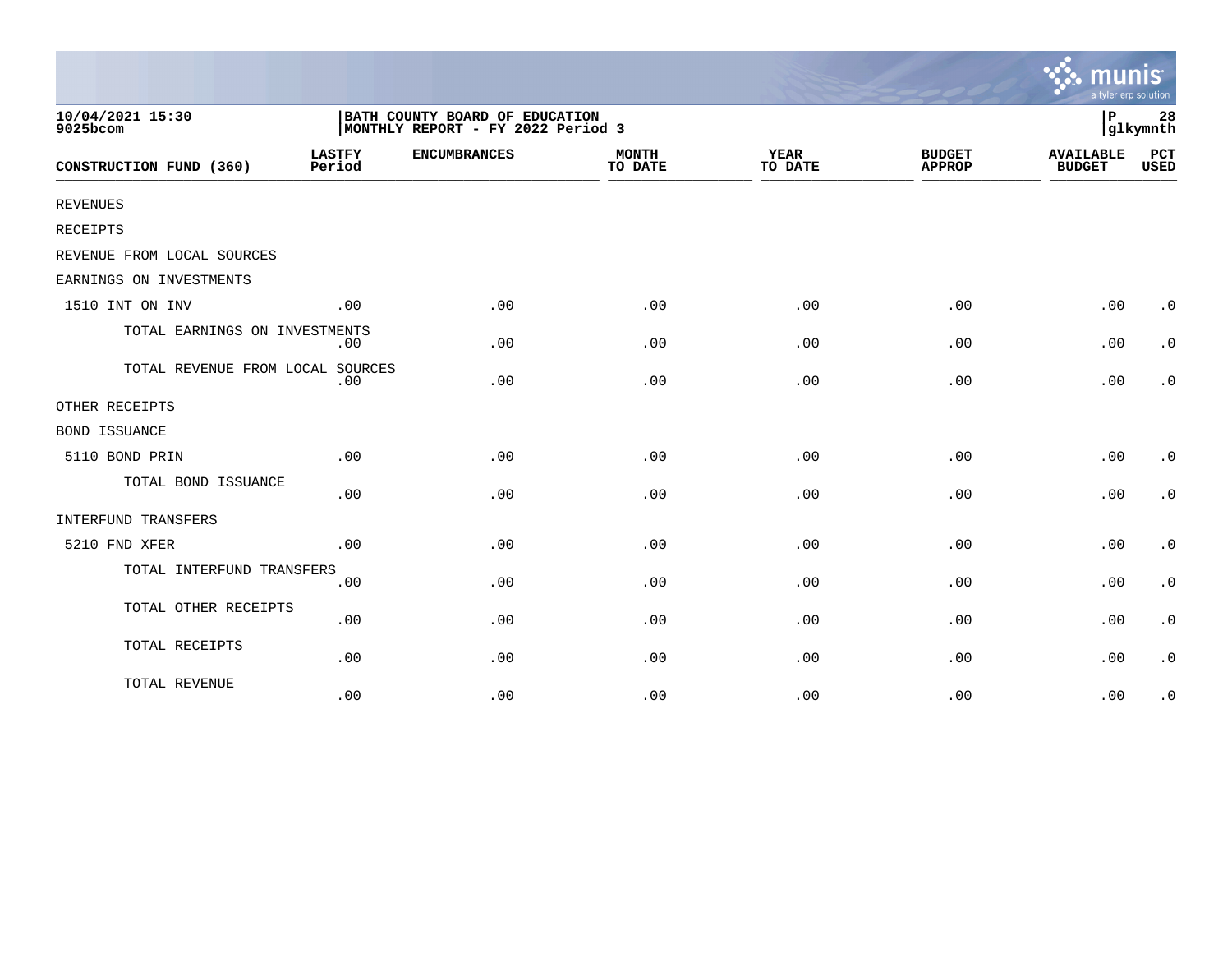|                                                              |                                                         |                                                                     |                                                      |                                                      |                                                           | mu<br>a tyler erp solution                                   | nıs                                                                                                               |
|--------------------------------------------------------------|---------------------------------------------------------|---------------------------------------------------------------------|------------------------------------------------------|------------------------------------------------------|-----------------------------------------------------------|--------------------------------------------------------------|-------------------------------------------------------------------------------------------------------------------|
| 10/04/2021 15:30<br>9025bcom                                 |                                                         | BATH COUNTY BOARD OF EDUCATION<br>MONTHLY REPORT - FY 2022 Period 3 |                                                      |                                                      |                                                           | l P                                                          | 29<br> glkymnth                                                                                                   |
| CONSTRUCTION FUND (360)                                      | <b>LASTFY</b><br>Period                                 | <b>ENCUMBRANCES</b>                                                 | <b>MONTH</b><br>TO DATE                              | YEAR<br>TO DATE                                      | <b>BUDGET</b><br><b>APPROP</b>                            | <b>AVAILABLE</b><br><b>BUDGET</b>                            | <b>PCT</b><br>USED                                                                                                |
| EXPENDITURES                                                 |                                                         |                                                                     |                                                      |                                                      |                                                           |                                                              |                                                                                                                   |
| 0000 RESTRICT TO REV & BAL SHT ONLY                          |                                                         |                                                                     |                                                      |                                                      |                                                           |                                                              |                                                                                                                   |
| 0900                                                         | .00                                                     | .00                                                                 | .00                                                  | .00                                                  | .00                                                       | .00                                                          | . 0                                                                                                               |
| TOTAL 0000 RESTRICT TO REV & BAL SHT ONLY                    | .00                                                     | .00                                                                 | .00                                                  | .00                                                  | .00                                                       | .00                                                          | $\cdot$ 0                                                                                                         |
| 4300 ARCHITECTURAL/ENGIN                                     |                                                         |                                                                     |                                                      |                                                      |                                                           |                                                              |                                                                                                                   |
| 0300                                                         | .00                                                     | .00                                                                 | .00                                                  | .00                                                  | .00                                                       | .00                                                          | $\cdot$ 0                                                                                                         |
| TOTAL 4300 ARCHITECTURAL/ENGIN                               | .00                                                     | .00                                                                 | .00                                                  | .00                                                  | .00                                                       | .00                                                          | . 0                                                                                                               |
| 4500 BUILDING ACQUISTIONS & CONSTRUCTION                     |                                                         |                                                                     |                                                      |                                                      |                                                           |                                                              |                                                                                                                   |
| 0300<br>0400<br>0600<br>0700<br>0800<br>0840                 | .00<br>.00<br>.00<br>.00<br>.00<br>.00                  | .00<br>.00<br>.00<br>.00<br>.00<br>.00                              | .00<br>.00<br>.00<br>.00<br>.00<br>.00               | .00<br>.00<br>.00<br>.00<br>.00<br>.00               | .00<br>.00<br>.00<br>.00<br>.00<br>.00                    | .00<br>.00<br>.00<br>.00<br>.00<br>.00                       | $\cdot$ 0<br>$\cdot$ 0<br>$\cdot$ 0<br>$\cdot$ 0<br>$\cdot$ 0<br>$\cdot$ 0                                        |
| TOTAL 4500                                                   | .00                                                     | BUILDING ACQUISTIONS & CONSTRUCTION<br>.00                          | .00                                                  | .00                                                  | .00                                                       | .00                                                          | $\cdot$ 0                                                                                                         |
| 4700<br>BUILDING IMPROVEMENTS                                |                                                         |                                                                     |                                                      |                                                      |                                                           |                                                              |                                                                                                                   |
| 0300<br>0400<br>0500<br>0600<br>0700<br>0800<br>0840<br>0900 | .00<br>481.91<br>.00<br>.00<br>.00<br>.00<br>.00<br>.00 | .00<br>.00<br>.00<br>.00<br>2,525.00<br>.00<br>.00<br>.00           | .00<br>.00<br>.00<br>.00<br>.00<br>.00<br>.00<br>.00 | .00<br>.00<br>.00<br>.00<br>.00<br>.00<br>.00<br>.00 | .00<br>.00<br>.00<br>.00<br>.00<br>.00<br>$.00 \,$<br>.00 | .00<br>.00<br>.00<br>.00<br>$-2,525.00$<br>.00<br>.00<br>.00 | $\cdot$ 0<br>$\cdot$ 0<br>$\cdot$ 0<br>$\cdot$ 0<br>$\cdot$ 0<br>$\cdot$ 0<br>$\boldsymbol{\cdot}$ 0<br>$\cdot$ 0 |
| TOTAL 4700 BUILDING IMPROVEMENTS                             |                                                         |                                                                     |                                                      |                                                      |                                                           |                                                              |                                                                                                                   |
|                                                              | 481.91                                                  | 2,525.00                                                            | .00                                                  | .00                                                  | .00                                                       | $-2,525.00$                                                  | $\cdot$ 0                                                                                                         |
| 5200 FUND TRANSFERS                                          |                                                         |                                                                     |                                                      |                                                      |                                                           |                                                              |                                                                                                                   |
| 0900                                                         | .00                                                     | $\boldsymbol{\mathsf{.00}}$                                         | .00                                                  | .00                                                  | .00                                                       | .00                                                          | $\boldsymbol{\cdot}$ 0                                                                                            |
| TOTAL 5200 FUND TRANSFERS                                    | .00                                                     | $.00$                                                               | .00                                                  | .00                                                  | .00                                                       | .00                                                          | $\cdot$ 0                                                                                                         |
| TOTAL EXPENDITURES                                           | 481.91                                                  | 2,525.00                                                            | .00                                                  | .00                                                  | .00                                                       | $-2,525.00$                                                  | $\cdot$ 0                                                                                                         |
| TOTAL FOR CONSTRUCTION FUND (360)                            |                                                         |                                                                     |                                                      |                                                      |                                                           |                                                              |                                                                                                                   |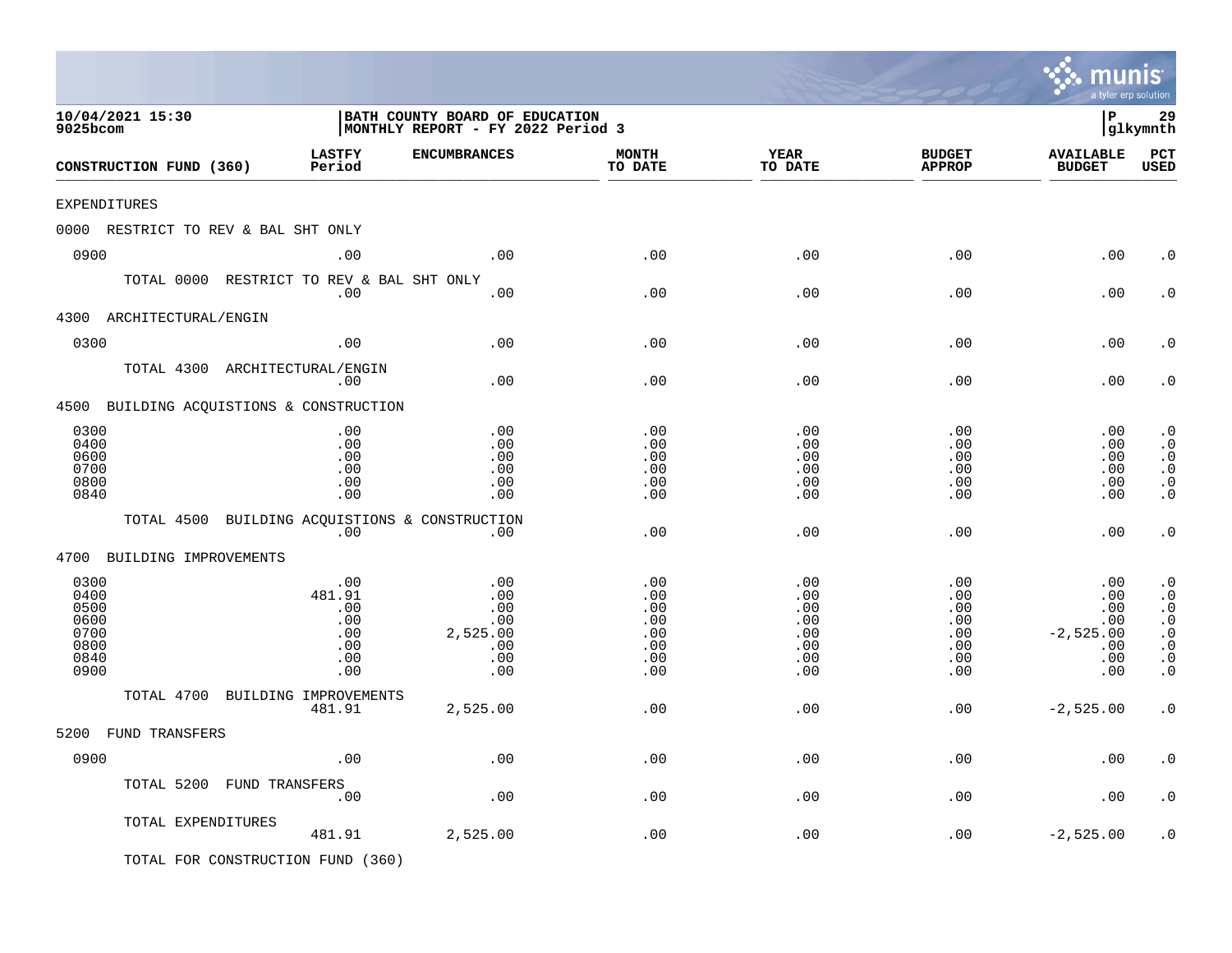|                              |                         |                                                                     |                         |                 |                                | munis                             | a tyler erp solution |
|------------------------------|-------------------------|---------------------------------------------------------------------|-------------------------|-----------------|--------------------------------|-----------------------------------|----------------------|
| 10/04/2021 15:30<br>9025bcom |                         | BATH COUNTY BOARD OF EDUCATION<br>MONTHLY REPORT - FY 2022 Period 3 |                         |                 |                                |                                   | 30<br> glkymnth      |
| (360)<br>CONSTRUCTION FUND   | <b>LASTFY</b><br>Period | <b>ENCUMBRANCES</b>                                                 | <b>MONTH</b><br>TO DATE | YEAR<br>TO DATE | <b>BUDGET</b><br><b>APPROP</b> | <b>AVAILABLE</b><br><b>BUDGET</b> | PCT<br>USED          |
|                              | $-481.91$               | $-2,525.00$                                                         | .00                     | .00             | .00                            | 2,525.00                          | $\cdot$ 0            |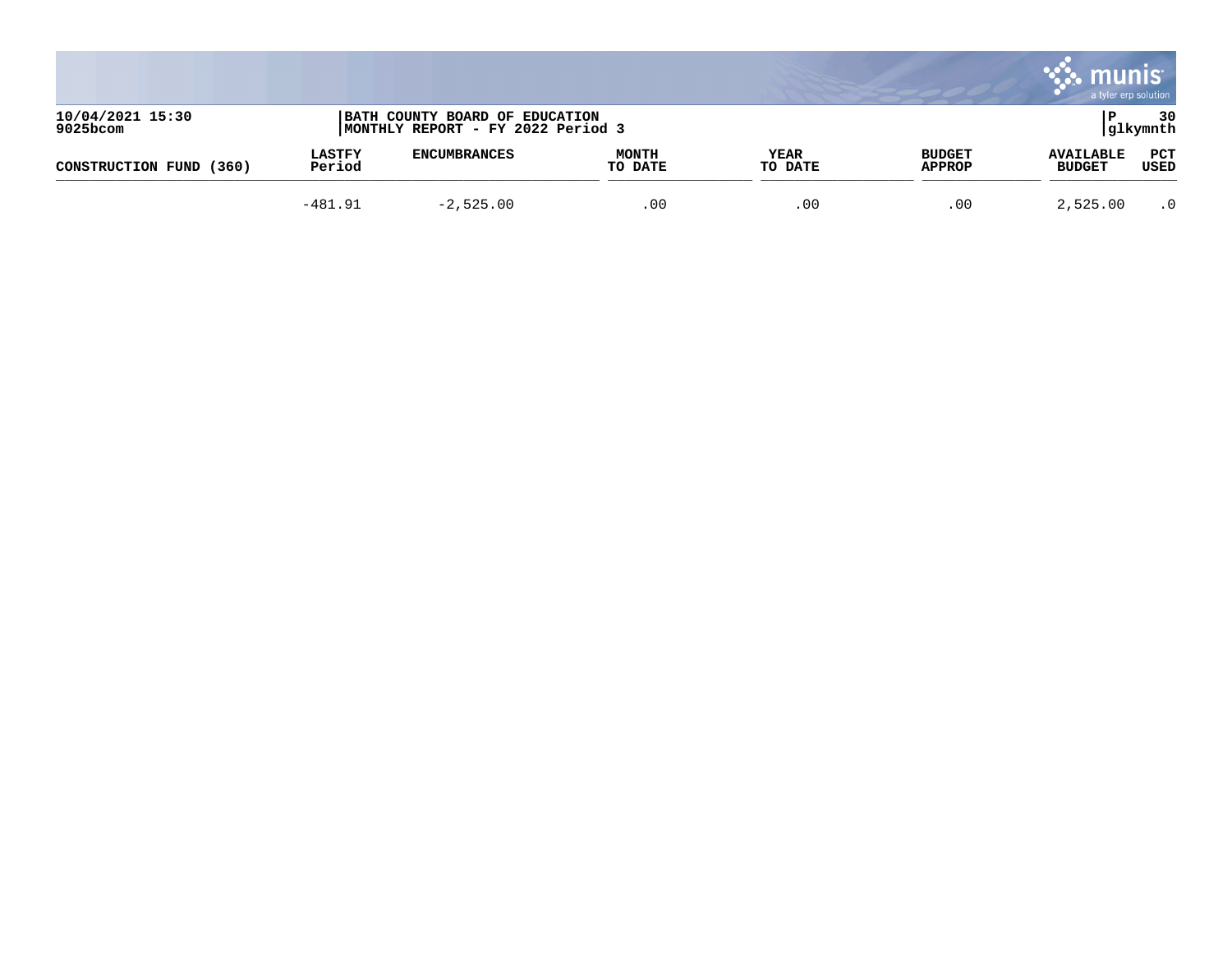|                                  |                         |                                                                      |                         |                        |                                | a tyler erp solutior              |                    |
|----------------------------------|-------------------------|----------------------------------------------------------------------|-------------------------|------------------------|--------------------------------|-----------------------------------|--------------------|
| 10/04/2021 15:30<br>9025bcom     |                         | BATH COUNTY BOARD OF EDUCATION<br> MONTHLY REPORT - FY 2022 Period 3 |                         |                        |                                | P                                 | 31<br>glkymnth     |
| DEBT SERVICE FUND (400)          | <b>LASTFY</b><br>Period | <b>ENCUMBRANCES</b>                                                  | <b>MONTH</b><br>TO DATE | <b>YEAR</b><br>TO DATE | <b>BUDGET</b><br><b>APPROP</b> | <b>AVAILABLE</b><br><b>BUDGET</b> | PCT<br><b>USED</b> |
| <b>REVENUES</b>                  |                         |                                                                      |                         |                        |                                |                                   |                    |
| <b>RECEIPTS</b>                  |                         |                                                                      |                         |                        |                                |                                   |                    |
| REVENUE FROM LOCAL SOURCES       |                         |                                                                      |                         |                        |                                |                                   |                    |
| EARNINGS ON INVESTMENTS          |                         |                                                                      |                         |                        |                                |                                   |                    |
| 1510 INT ON INV                  | .00                     | .00                                                                  | .00                     | .00                    | .00                            | .00                               | $\cdot$ 0          |
| TOTAL EARNINGS ON INVESTMENTS    | $.00 \,$                | .00                                                                  | .00                     | .00                    | .00                            | .00                               | $\cdot$ 0          |
| TOTAL REVENUE FROM LOCAL SOURCES | .00                     | .00                                                                  | .00                     | .00                    | .00                            | .00                               | $\cdot$ 0          |
| REVENUE FROM STATE SOURCES       |                         |                                                                      |                         |                        |                                |                                   |                    |
| REVENUE ON BEHALF PAYMENTS       |                         |                                                                      |                         |                        |                                |                                   |                    |
| 3900 ON-BEHALF                   | .00                     | .00                                                                  | .00                     | .00                    | .00                            | .00                               | $\cdot$ 0          |
| TOTAL REVENUE ON BEHALF PAYMENTS | .00                     | .00                                                                  | .00                     | .00                    | .00                            | .00                               | $\cdot$ 0          |
| TOTAL REVENUE FROM STATE SOURCES | .00                     | .00                                                                  | .00                     | .00                    | .00                            | .00                               | $\cdot$ 0          |
| OTHER RECEIPTS                   |                         |                                                                      |                         |                        |                                |                                   |                    |
| <b>BOND ISSUANCE</b>             |                         |                                                                      |                         |                        |                                |                                   |                    |
| 5110 BOND PRIN                   | .00                     | .00                                                                  | .00                     | .00                    | .00                            | .00                               | $\cdot$ 0          |
| TOTAL BOND ISSUANCE              | .00                     | .00                                                                  | .00                     | .00                    | .00                            | .00                               | $\cdot$ 0          |
| INTERFUND TRANSFERS              |                         |                                                                      |                         |                        |                                |                                   |                    |
| 5210 FND XFER                    | 586, 533.26             | .00                                                                  | .00                     | 577,863.88             | 1,344,278.02                   | 766,414.14                        | 43.0               |
| TOTAL INTERFUND TRANSFERS        | 586, 533. 26            | .00                                                                  | .00                     | 577,863.88             | 1,344,278.02                   | 766,414.14                        | 43.0               |
| TOTAL OTHER RECEIPTS             | 586, 533.26             | .00                                                                  | .00                     | 577,863.88             | 1,344,278.02                   | 766,414.14                        | 43.0               |
| TOTAL RECEIPTS                   | 586, 533.26             | .00                                                                  | .00                     | 577,863.88             | 1,344,278.02                   | 766,414.14                        | 43.0               |
| TOTAL REVENUE                    | 586, 533.26             | .00                                                                  | .00                     | 577,863.88             | 1,344,278.02                   | 766, 414. 14 43. 0                |                    |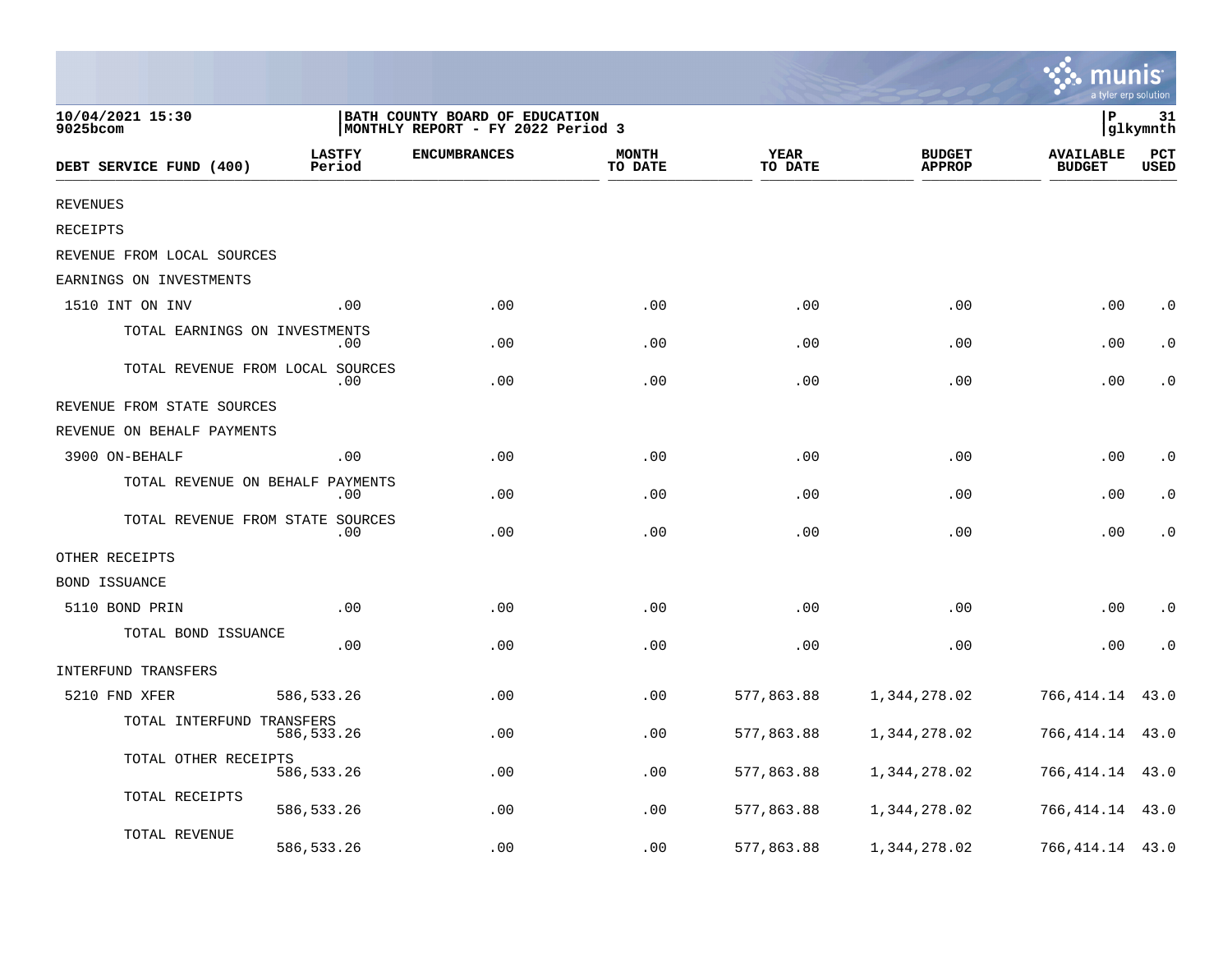

| 10/04/2021 15:30<br>9025bcom |                                          | BATH COUNTY BOARD OF<br><b>EDUCATION</b><br>MONTHLY REPORT - FY 2022 Period 3 |                         |                        |                                |                                   |                                             |  |
|------------------------------|------------------------------------------|-------------------------------------------------------------------------------|-------------------------|------------------------|--------------------------------|-----------------------------------|---------------------------------------------|--|
| DEBT SERVICE FUND (400)      | <b>LASTFY</b><br>Period                  | <b>ENCUMBRANCES</b>                                                           | <b>MONTH</b><br>TO DATE | <b>YEAR</b><br>TO DATE | <b>BUDGET</b><br><b>APPROP</b> | <b>AVAILABLE</b><br><b>BUDGET</b> | PCT<br>USED                                 |  |
| EXPENDITURES                 |                                          |                                                                               |                         |                        |                                |                                   |                                             |  |
| 5100<br>DEBT SERVICE         |                                          |                                                                               |                         |                        |                                |                                   |                                             |  |
| 0800<br>0900                 | 586,533.26<br>.00                        | 561,382.52<br>.00                                                             | 205,031.65<br>.00       | 782,895.53<br>.00      | 1,344,278.02<br>.00            | .00                               | $-.03$ 100.0<br>$\overline{\phantom{0}}$ .0 |  |
| TOTAL 5100                   | DEBT SERVICE<br>586,533.26               | 561,382.52                                                                    | 205,031.65              | 782,895.53             | 1,344,278.02                   |                                   | $-.03$ 100.0                                |  |
| 5200<br>TRANSFERS<br>FUND    |                                          |                                                                               |                         |                        |                                |                                   |                                             |  |
| 0900                         | .00                                      | .00                                                                           | .00                     | .00                    | .00                            | .00                               | .0                                          |  |
| TOTAL 5200                   | FUND TRANSFERS<br>.00                    | .00                                                                           | .00                     | .00                    | .00                            | .00                               | .0                                          |  |
| TOTAL EXPENDITURES           | 586,533.26                               | 561,382.52                                                                    | 205,031.65              | 782,895.53             | 1,344,278.02                   |                                   | $-.03$ 100.0                                |  |
|                              | TOTAL FOR DEBT SERVICE FUND (400)<br>.00 | $-561, 382.52$                                                                | $-205,031.65$           | $-205,031.65$          | .00                            | 766,414.17                        | $\cdot$ 0                                   |  |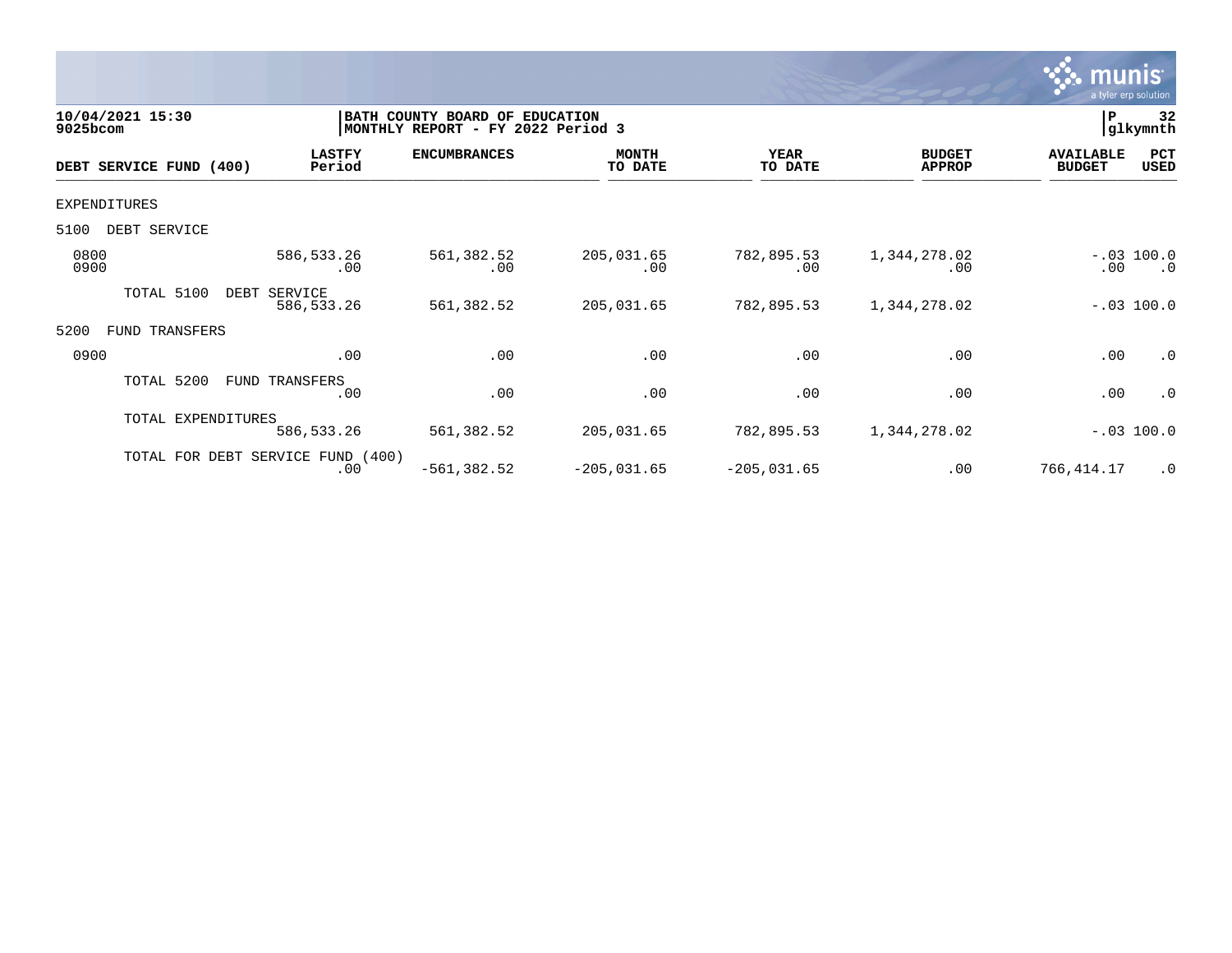|                                                                                                                                                                                                                                               |                                                                                         |                                                                                         |                                                                                              |                                                                                              |                                                                                                             | munis                                                                                                    | a tyler erp solution                                                                                                                                                         |
|-----------------------------------------------------------------------------------------------------------------------------------------------------------------------------------------------------------------------------------------------|-----------------------------------------------------------------------------------------|-----------------------------------------------------------------------------------------|----------------------------------------------------------------------------------------------|----------------------------------------------------------------------------------------------|-------------------------------------------------------------------------------------------------------------|----------------------------------------------------------------------------------------------------------|------------------------------------------------------------------------------------------------------------------------------------------------------------------------------|
| 10/04/2021 15:30<br>9025bcom                                                                                                                                                                                                                  |                                                                                         | BATH COUNTY BOARD OF EDUCATION<br>MONTHLY REPORT - FY 2022 Period 3                     |                                                                                              |                                                                                              |                                                                                                             | l P                                                                                                      | 33<br> glkymnth                                                                                                                                                              |
| FOOD SERVICE FUND (51)                                                                                                                                                                                                                        | <b>LASTFY</b><br>Period                                                                 | <b>ENCUMBRANCES</b>                                                                     | <b>MONTH</b><br>TO DATE                                                                      | YEAR<br>TO DATE                                                                              | <b>BUDGET</b><br><b>APPROP</b>                                                                              | <b>AVAILABLE</b><br><b>BUDGET</b>                                                                        | PCT<br>USED                                                                                                                                                                  |
| <b>REVENUES</b>                                                                                                                                                                                                                               |                                                                                         |                                                                                         |                                                                                              |                                                                                              |                                                                                                             |                                                                                                          |                                                                                                                                                                              |
| 0999 BEGINNING BALANCE                                                                                                                                                                                                                        |                                                                                         |                                                                                         |                                                                                              |                                                                                              |                                                                                                             |                                                                                                          |                                                                                                                                                                              |
| TOTAL 0999 BEGINNING BALANCE                                                                                                                                                                                                                  | 2,096,569.51                                                                            | .00                                                                                     | .00                                                                                          | .00                                                                                          | 2,000,000.00                                                                                                | 2,000,000.00                                                                                             | $\cdot$ 0                                                                                                                                                                    |
| <b>RECEIPTS</b>                                                                                                                                                                                                                               |                                                                                         |                                                                                         |                                                                                              |                                                                                              |                                                                                                             |                                                                                                          |                                                                                                                                                                              |
| REVENUE FROM LOCAL SOURCES                                                                                                                                                                                                                    |                                                                                         |                                                                                         |                                                                                              |                                                                                              |                                                                                                             |                                                                                                          |                                                                                                                                                                              |
| EARNINGS ON INVESTMENTS                                                                                                                                                                                                                       |                                                                                         |                                                                                         |                                                                                              |                                                                                              |                                                                                                             |                                                                                                          |                                                                                                                                                                              |
| 1510 INT ON INV                                                                                                                                                                                                                               | 2,529.69                                                                                | .00                                                                                     | 762.85                                                                                       | 2,298.83                                                                                     | 3,000.00                                                                                                    | 701.17 76.6                                                                                              |                                                                                                                                                                              |
| TOTAL EARNINGS ON INVESTMENTS                                                                                                                                                                                                                 | 2,529.69                                                                                | .00                                                                                     | 762.85                                                                                       | 2,298.83                                                                                     | 3,000.00                                                                                                    | 701.17 76.6                                                                                              |                                                                                                                                                                              |
| FOOD SERVICE                                                                                                                                                                                                                                  |                                                                                         |                                                                                         |                                                                                              |                                                                                              |                                                                                                             |                                                                                                          |                                                                                                                                                                              |
| 1611 REIMB LNCH<br>1612 REIMB BRKF<br>1613 REIMB MILK<br>1621 NO-RMB LNH<br>1622 NO-RMB BKF<br>1623 NO-RMB MLK<br>1624 NO-RMB ALA<br>1627 NO-RM VEND<br>1628 NO-RM VEND<br>1629 NO-RM OTHR<br>1630 SPEC FUNC<br>1631 CATERING<br>1637 VENDING | .00<br>.00<br>.00<br>.00<br>.00<br>.00<br>.00<br>.00<br>.00<br>.00<br>.00<br>.00<br>.00 | .00<br>.00<br>.00<br>.00<br>.00<br>.00<br>.00<br>.00<br>.00<br>.00<br>.00<br>.00<br>.00 | 1,943.30<br>.00<br>.00<br>.00<br>.00<br>.00<br>.00<br>.00<br>.00<br>.00<br>.00<br>.00<br>.00 | 3,716.55<br>.00<br>.00<br>.00<br>.00<br>.00<br>.00<br>.00<br>.00<br>.00<br>.00<br>.00<br>.00 | 67,000.00<br>600.00<br>.00<br>.00<br>.00<br>$.00 \,$<br>.00<br>.00<br>.00<br>.00<br>400.00<br>500.00<br>.00 | 63, 283. 45<br>600.00<br>.00<br>.00<br>.00<br>.00<br>.00<br>.00<br>.00<br>.00<br>400.00<br>500.00<br>.00 | 5.6<br>$\cdot$ 0<br>$\cdot$ 0<br>$\cdot 0$<br>$\cdot$ 0<br>$\cdot$ 0<br>$\cdot$ 0<br>$\cdot$ 0<br>$\cdot$ 0<br>$\cdot$ 0<br>$\cdot$ 0<br>$\boldsymbol{\cdot}$ 0<br>$\cdot$ 0 |
| TOTAL FOOD SERVICE                                                                                                                                                                                                                            | .00                                                                                     | .00                                                                                     | 1,943.30                                                                                     | 3,716.55                                                                                     | 68,500.00                                                                                                   | 64,783.45                                                                                                | 5.4                                                                                                                                                                          |
| OTHER REVENUE FROM LOCAL SOURCES                                                                                                                                                                                                              |                                                                                         |                                                                                         |                                                                                              |                                                                                              |                                                                                                             |                                                                                                          |                                                                                                                                                                              |
| 1920 CONTRIBUTE<br>1980 PRYR REFND<br>1990 MISC REV<br>1993 OTH REBATE<br>1994 RET INSUFF                                                                                                                                                     | .00<br>.00<br>.00<br>.00<br>.00                                                         | .00<br>.00<br>.00<br>.00<br>.00                                                         | .00<br>.00<br>.00<br>.00<br>.00                                                              | .00<br>.00<br>.00<br>.00<br>.00                                                              | .00<br>.00<br>2,000.00<br>.00<br>.00                                                                        | .00<br>.00<br>2,000.00<br>.00<br>.00                                                                     | $\boldsymbol{\cdot}$ 0<br>$\cdot$ 0<br>$\cdot$ 0<br>$\cdot$ 0<br>$\cdot$ 0                                                                                                   |
| TOTAL OTHER REVENUE FROM LOCAL SOURCES                                                                                                                                                                                                        | .00                                                                                     | .00                                                                                     | .00                                                                                          | .00                                                                                          | 2,000.00                                                                                                    | 2,000.00                                                                                                 | $\cdot$ 0                                                                                                                                                                    |
| TOTAL REVENUE FROM LOCAL SOURCES                                                                                                                                                                                                              | 2,529.69                                                                                | .00                                                                                     | 2,706.15                                                                                     | 6,015.38                                                                                     | 73,500.00                                                                                                   | 67,484.62                                                                                                | 8.2                                                                                                                                                                          |

 $\mathcal{L}$ 

REVENUE FROM STATE SOURCES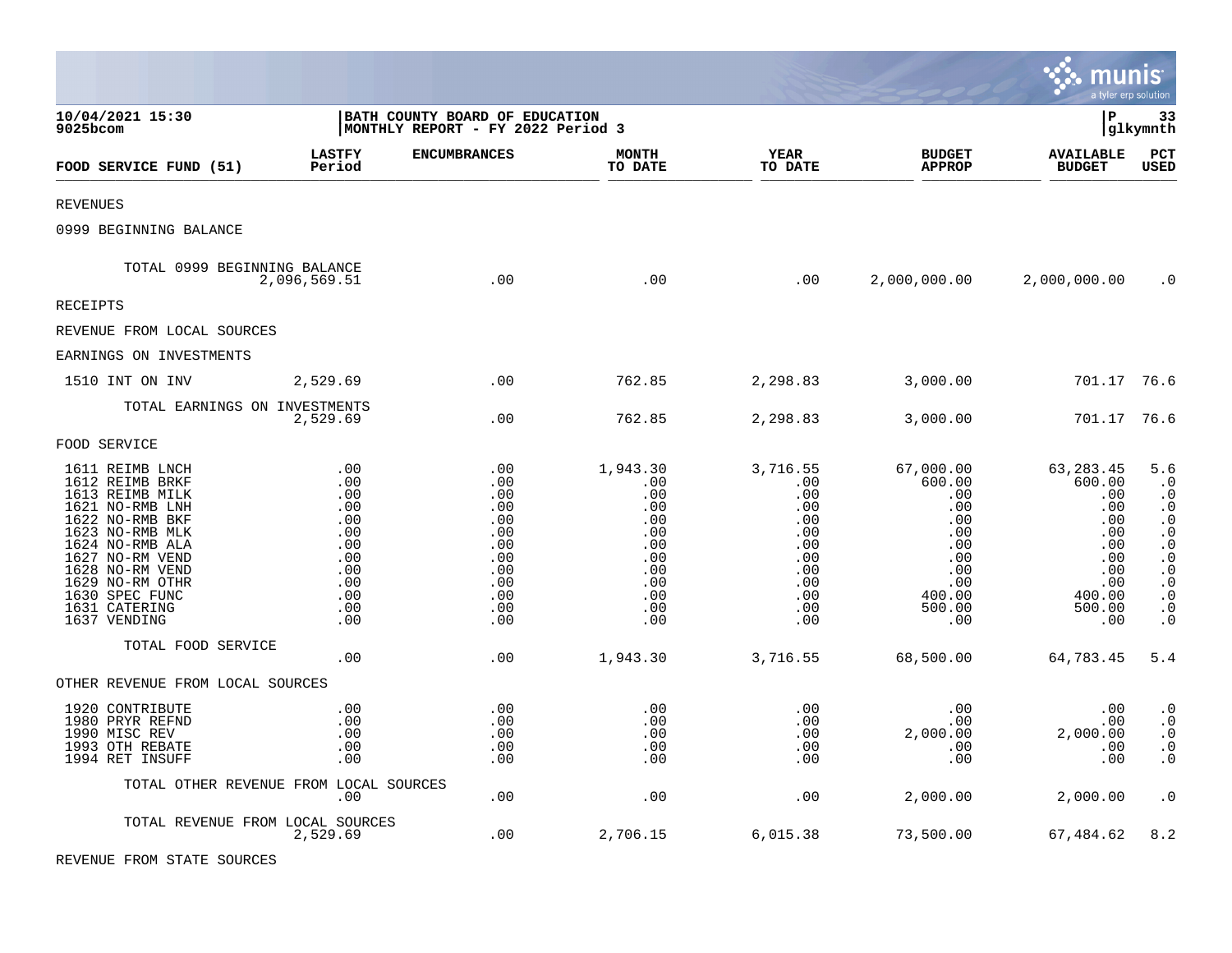

| 10/04/2021 15:30<br>9025bcom                   | BATH COUNTY BOARD OF EDUCATION<br> MONTHLY REPORT - FY 2022 Period 3 |                     |                         |                 |                                | lР                                | 34<br> glkymnth        |  |
|------------------------------------------------|----------------------------------------------------------------------|---------------------|-------------------------|-----------------|--------------------------------|-----------------------------------|------------------------|--|
| FOOD SERVICE FUND (51)                         | <b>LASTFY</b><br>Period                                              | <b>ENCUMBRANCES</b> | <b>MONTH</b><br>TO DATE | YEAR<br>TO DATE | <b>BUDGET</b><br><b>APPROP</b> | <b>AVAILABLE</b><br><b>BUDGET</b> | PCT<br><b>USED</b>     |  |
|                                                |                                                                      |                     |                         |                 |                                |                                   |                        |  |
| RESTRICTED                                     |                                                                      |                     |                         |                 |                                |                                   |                        |  |
| 3200 RES STATE                                 | .00                                                                  | .00                 | .00                     | .00             | 33,000.00                      | 33,000.00                         | $\cdot$ 0              |  |
| TOTAL RESTRICTED                               | .00                                                                  | .00                 | .00                     | .00             | 33,000.00                      | 33,000.00                         | $\cdot$ 0              |  |
| REVENUE ON BEHALF PAYMENTS                     |                                                                      |                     |                         |                 |                                |                                   |                        |  |
| 3900 ON-BEHALF                                 | .00                                                                  | .00                 | .00                     | .00             | .00                            | .00                               | $\cdot$ 0              |  |
| TOTAL REVENUE ON BEHALF                        | PAYMENTS<br>.00                                                      | .00                 | .00                     | .00             | .00                            | .00                               | $\cdot$ 0              |  |
| TOTAL REVENUE FROM STATE SOURCES               | .00                                                                  | .00                 | .00                     | .00             | 33,000.00                      | 33,000.00                         | . 0                    |  |
| REVENUE FROM FEDERAL SOURCES                   |                                                                      |                     |                         |                 |                                |                                   |                        |  |
| RESTRICTED THROUGH THE STATE                   |                                                                      |                     |                         |                 |                                |                                   |                        |  |
| 4500 RES FED/ST                                | 42,578.32                                                            | .00                 | 148,007.42              | 154,482.36      | 919,000.00                     | 764, 517.64 16.8                  |                        |  |
| TOTAL RESTRICTED THROUGH THE STATE             | 42,578.32                                                            | .00                 | 148,007.42              | 154,482.36      | 919,000.00                     | 764,517.64 16.8                   |                        |  |
| CHILD NUTRITION PROGRAM DONATED COMMODIT       |                                                                      |                     |                         |                 |                                |                                   |                        |  |
| 4950 CHD NT DC                                 | .00                                                                  | .00                 | .00                     | .00             | .00                            | .00                               | $\cdot$ 0              |  |
| TOTAL CHILD NUTRITION PROGRAM DONATED COMMODIT | .00                                                                  | .00                 | .00                     | .00             | .00                            | .00                               | $\cdot$ 0              |  |
| TOTAL REVENUE FROM FEDERAL SOURCES             | 42,578.32                                                            | .00                 | 148,007.42              | 154,482.36      | 919,000.00                     | 764, 517.64 16.8                  |                        |  |
| OTHER RECEIPTS                                 |                                                                      |                     |                         |                 |                                |                                   |                        |  |
| INTERFUND TRANSFERS                            |                                                                      |                     |                         |                 |                                |                                   |                        |  |
| 5210 FND XFER                                  | .00                                                                  | .00                 | .00                     | .00             | .00                            | .00                               | $\cdot$ 0              |  |
| TOTAL INTERFUND TRANSFERS                      | .00                                                                  | .00                 | .00                     | .00             | .00                            | .00                               | $\cdot$ 0              |  |
| SALE OR COMP FOR LOSS OF ASSETS                |                                                                      |                     |                         |                 |                                |                                   |                        |  |
| 5341 SALE EQUIP<br>5342 LOSS EQUIP             | .00<br>.00                                                           | .00<br>.00          | .00<br>.00              | .00<br>.00      | .00<br>.00                     | .00<br>.00                        | $\cdot$ 0<br>$\cdot$ 0 |  |
| TOTAL SALE OR COMP FOR LOSS OF ASSETS          | $.00 \,$                                                             | .00                 | .00                     | .00             | .00                            | .00                               | $\cdot$ 0              |  |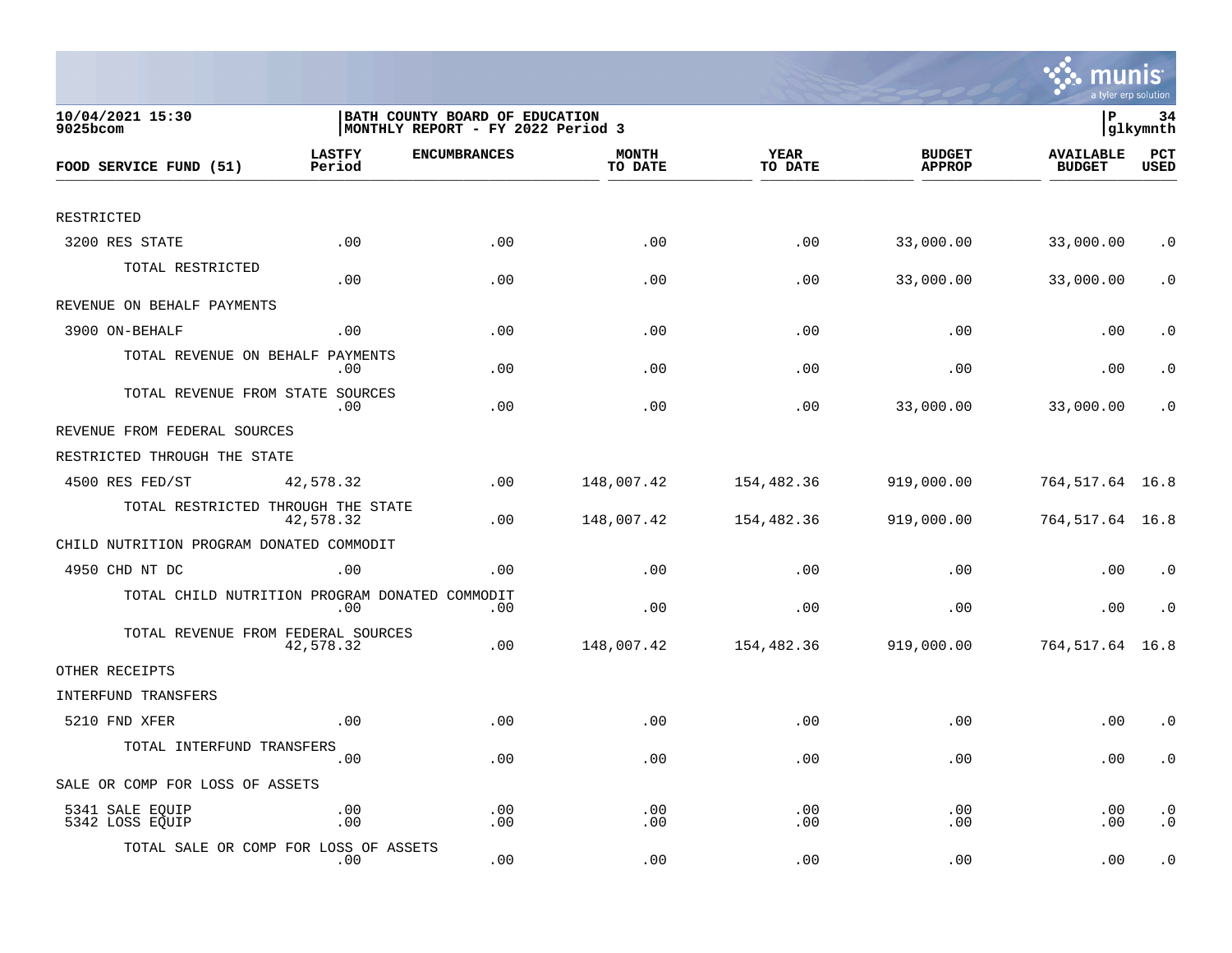|                              |                         |                                                                     |                         |                 |                                | munis l<br>a tyler erp solution   |                |
|------------------------------|-------------------------|---------------------------------------------------------------------|-------------------------|-----------------|--------------------------------|-----------------------------------|----------------|
| 10/04/2021 15:30<br>9025bcom |                         | BATH COUNTY BOARD OF EDUCATION<br>MONTHLY REPORT - FY 2022 Period 3 |                         |                 |                                | ΙP.                               | 35<br>glkymnth |
| FOOD SERVICE FUND (51)       | <b>LASTFY</b><br>Period | <b>ENCUMBRANCES</b>                                                 | <b>MONTH</b><br>TO DATE | YEAR<br>TO DATE | <b>BUDGET</b><br><b>APPROP</b> | <b>AVAILABLE</b><br><b>BUDGET</b> | PCT<br>USED    |
| TOTAL OTHER RECEIPTS         | .00                     | .00                                                                 | .00                     | .00             | .00                            | .00                               | $\cdot$ 0      |
| TOTAL RECEIPTS               | 45,108.01               | .00                                                                 | 150,713.57              | 160,497.74      | 1,025,500.00                   | 865,002.26 15.7                   |                |
| TOTAL REVENUE                | 2, 141, 677.52          | .00                                                                 | 150,713.57              | 160,497.74      | 3,025,500.00                   | 2,865,002.26                      | 5.3            |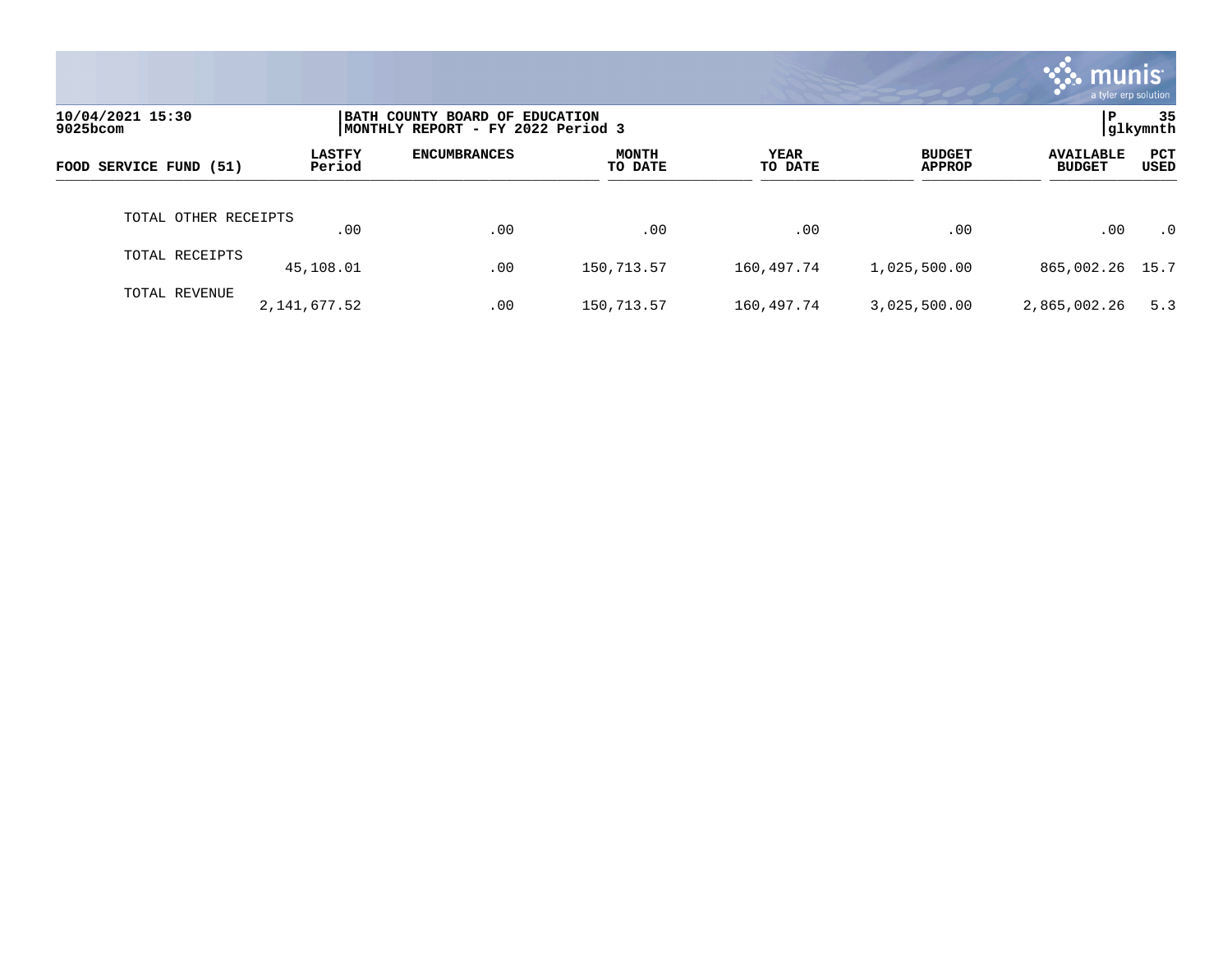|                                                                      |                                                                                                                       |                                                                       |                                                                                  |                                                                                                                       |                                                                                                              | mu<br>a tyler erp solution                                                                                                                   | <b>nıs</b>                                                                        |
|----------------------------------------------------------------------|-----------------------------------------------------------------------------------------------------------------------|-----------------------------------------------------------------------|----------------------------------------------------------------------------------|-----------------------------------------------------------------------------------------------------------------------|--------------------------------------------------------------------------------------------------------------|----------------------------------------------------------------------------------------------------------------------------------------------|-----------------------------------------------------------------------------------|
| 10/04/2021 15:30<br>9025bcom                                         |                                                                                                                       | BATH COUNTY BOARD OF EDUCATION<br>MONTHLY REPORT - FY 2022 Period 3   |                                                                                  |                                                                                                                       |                                                                                                              | l P                                                                                                                                          | 36<br> glkymnth                                                                   |
| FOOD SERVICE FUND (51)                                               | <b>LASTFY</b><br>Period                                                                                               | <b>ENCUMBRANCES</b>                                                   | <b>MONTH</b><br>TO DATE                                                          | YEAR<br>TO DATE                                                                                                       | <b>BUDGET</b><br><b>APPROP</b>                                                                               | <b>AVAILABLE</b><br><b>BUDGET</b>                                                                                                            | PCT<br><b>USED</b>                                                                |
| <b>EXPENDITURES</b>                                                  |                                                                                                                       |                                                                       |                                                                                  |                                                                                                                       |                                                                                                              |                                                                                                                                              |                                                                                   |
|                                                                      | 0000 RESTRICT TO REV & BAL SHT ONLY                                                                                   |                                                                       |                                                                                  |                                                                                                                       |                                                                                                              |                                                                                                                                              |                                                                                   |
| 0300                                                                 | .00                                                                                                                   | .00                                                                   | .00                                                                              | .00                                                                                                                   | .00                                                                                                          | .00                                                                                                                                          | $\cdot$ 0                                                                         |
|                                                                      | TOTAL 0000 RESTRICT TO REV & BAL SHT ONLY<br>.00                                                                      | .00                                                                   | .00                                                                              | .00                                                                                                                   | .00                                                                                                          | .00                                                                                                                                          | $\cdot$ 0                                                                         |
| 2700 STUDENT TRANSPORTATION                                          |                                                                                                                       |                                                                       |                                                                                  |                                                                                                                       |                                                                                                              |                                                                                                                                              |                                                                                   |
| 0100<br>0200                                                         | .00<br>.00                                                                                                            | .00<br>.00                                                            | .00<br>.00                                                                       | .00<br>.00                                                                                                            | 151.00<br>47.00                                                                                              | 151.00<br>47.00                                                                                                                              | $\cdot$ 0<br>$\cdot$ 0                                                            |
|                                                                      | TOTAL 2700 STUDENT TRANSPORTATION<br>.00                                                                              | .00                                                                   | .00                                                                              | .00                                                                                                                   | 198.00                                                                                                       | 198.00                                                                                                                                       | $\cdot$ 0                                                                         |
| 3100 FOOD SERVICE OPERATION                                          |                                                                                                                       |                                                                       |                                                                                  |                                                                                                                       |                                                                                                              |                                                                                                                                              |                                                                                   |
| 0100<br>0200<br>0280<br>0300<br>0400<br>0500<br>0600<br>0700<br>0800 | 65,680.91<br>20,374.69<br>$\overline{\phantom{0}}$ .00<br>800.00<br>421.85<br>59.00<br>37,739.31<br>8,950.00<br>22.50 | .00<br>.00<br>.00<br>.00<br>810.93<br>.00<br>119,895.67<br>.00<br>.00 | 39,845.28<br>13,670.04<br>.00<br>.00<br>545.17<br>.00<br>91,063.22<br>.00<br>.00 | 69,972.64<br>23,802.52<br>.00<br>4,735.00<br>1,981.92<br>93.00<br>91,270.05<br>$\overline{\phantom{0}}$ .00<br>268.00 | 506,358.00<br>194,000.00<br>.00<br>19,050.00<br>231,799.00<br>5,723.00<br>1,756,263.00<br>262, 109.00<br>.00 | 436,385.36<br>170, 197.48<br>$\overline{\phantom{0}}$ .00<br>14,315.00<br>229,006.15<br>5,630.00<br>1,545,097.28<br>262, 109.00<br>$-268.00$ | 13.8<br>12.3<br>$\cdot$ 0<br>24.9<br>1.2<br>1.6<br>12.0<br>$\cdot$ 0<br>$\cdot$ 0 |
|                                                                      | TOTAL 3100 FOOD SERVICE OPERATION<br>134,048.26                                                                       | 120,706.60                                                            | 145,123.71                                                                       | 192,123.13                                                                                                            | 2,975,302.00                                                                                                 | 2,662,472.27 10.5                                                                                                                            |                                                                                   |
| 5200 FUND TRANSFERS                                                  |                                                                                                                       |                                                                       |                                                                                  |                                                                                                                       |                                                                                                              |                                                                                                                                              |                                                                                   |
| 0900                                                                 | 7,331.51                                                                                                              | .00                                                                   | 4,227.44                                                                         | 5,507.54                                                                                                              | 50,000.00                                                                                                    | 44, 492. 46 11.0                                                                                                                             |                                                                                   |
| TOTAL 5200                                                           | FUND TRANSFERS<br>7,331.51                                                                                            | $\overline{00}$                                                       | 4,227.44                                                                         | 5,507.54                                                                                                              | 50,000.00                                                                                                    | 44,492.46 11.0                                                                                                                               |                                                                                   |
|                                                                      | TOTAL EXPENDITURES<br>141,379.77                                                                                      | 120,706.60                                                            | 149,351.15                                                                       | 197,630.67                                                                                                            | 3,025,500.00                                                                                                 | 2,707,162.73 10.5                                                                                                                            |                                                                                   |
|                                                                      | TOTAL FOR FOOD SERVICE FUND (51)<br>2,000,297.75                                                                      | $-120,706.60$                                                         | 1,362.42                                                                         | $-37, 132.93$                                                                                                         | .00                                                                                                          | 157,839.53                                                                                                                                   | $\cdot$ 0                                                                         |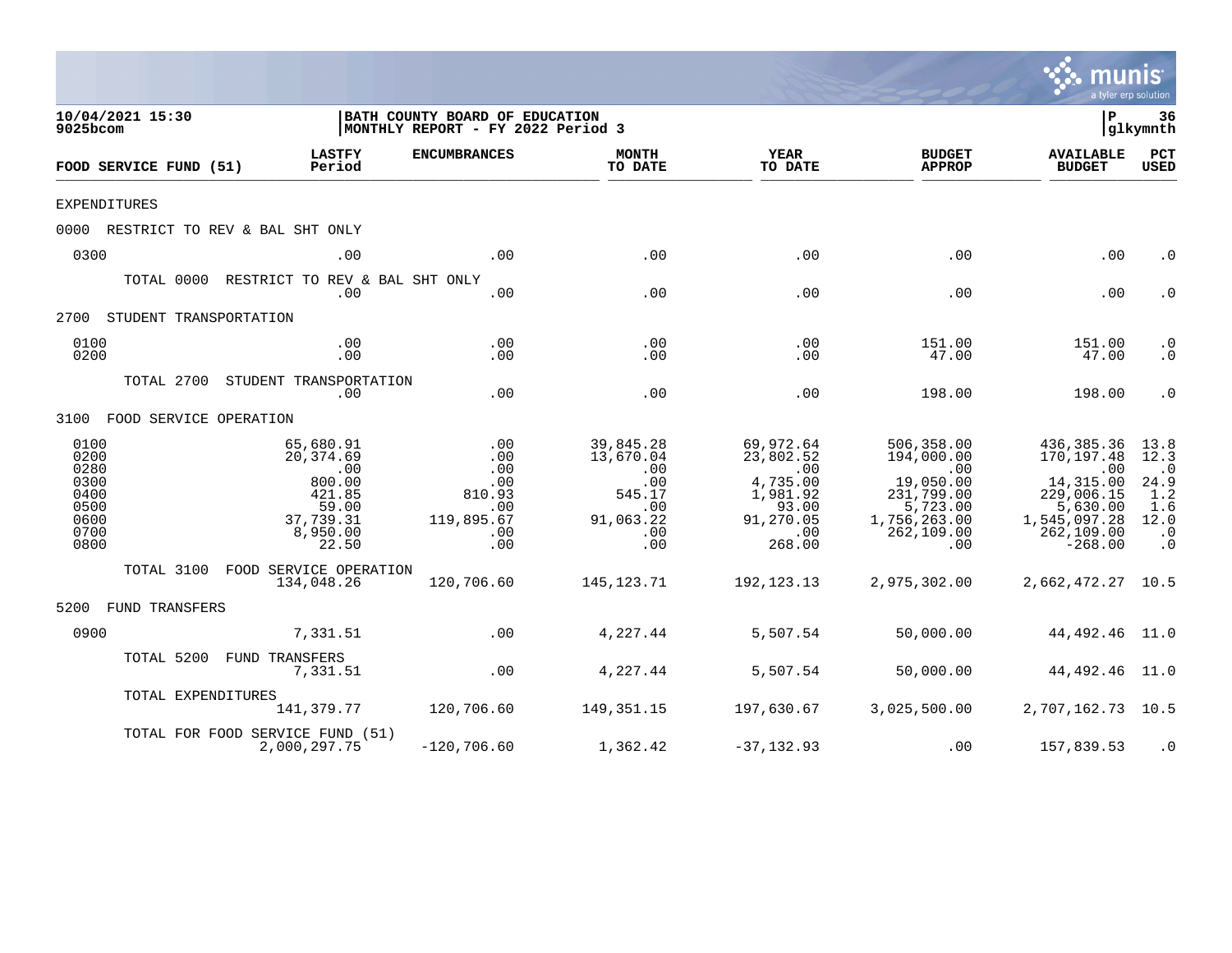|                                        |                         |                                                                     |                         |                        |                                | <b>. .</b> munis<br>a tyler erp solution |                        |
|----------------------------------------|-------------------------|---------------------------------------------------------------------|-------------------------|------------------------|--------------------------------|------------------------------------------|------------------------|
| 10/04/2021 15:30<br>9025bcom           |                         | BATH COUNTY BOARD OF EDUCATION<br>MONTHLY REPORT - FY 2022 Period 3 |                         |                        |                                | P                                        | 37<br>glkymnth         |
| CHILD CARE (52)                        | <b>LASTFY</b><br>Period | <b>ENCUMBRANCES</b>                                                 | <b>MONTH</b><br>TO DATE | <b>YEAR</b><br>TO DATE | <b>BUDGET</b><br><b>APPROP</b> | <b>AVAILABLE</b><br><b>BUDGET</b>        | PCT<br><b>USED</b>     |
| <b>REVENUES</b>                        |                         |                                                                     |                         |                        |                                |                                          |                        |
| 0999 BEGINNING BALANCE                 |                         |                                                                     |                         |                        |                                |                                          |                        |
| TOTAL 0999 BEGINNING BALANCE           | 20,633.54               | .00                                                                 | .00                     | .00                    | 6,251.90                       | 6,251.90                                 | $\cdot$ 0              |
| <b>RECEIPTS</b>                        |                         |                                                                     |                         |                        |                                |                                          |                        |
| REVENUE FROM LOCAL SOURCES             |                         |                                                                     |                         |                        |                                |                                          |                        |
| TUITION                                |                         |                                                                     |                         |                        |                                |                                          |                        |
| 1310 TUIT IND                          | 5,704.00                | .00                                                                 | 4,168.00                | 9,429.00               | 99,051.43                      | 89,622.43                                | 9.5                    |
| TOTAL TUITION                          | 5,704.00                | .00                                                                 | 4,168.00                | 9,429.00               | 99,051.43                      | 89,622.43                                | 9.5                    |
| OTHER REVENUE FROM LOCAL SOURCES       |                         |                                                                     |                         |                        |                                |                                          |                        |
| 1920 CONTRIBUTE<br>1990 MISC REV       | .00<br>.00              | .00<br>.00                                                          | .00<br>.00              | .00<br>.00             | .00<br>.00                     | .00<br>.00                               | $\cdot$ 0<br>$\cdot$ 0 |
| TOTAL OTHER REVENUE FROM LOCAL SOURCES | .00.                    | .00                                                                 | .00                     | .00                    | .00                            | .00                                      | $\cdot$ 0              |
| TOTAL REVENUE FROM LOCAL SOURCES       | 5,704.00                | .00                                                                 | 4,168.00                | 9,429.00               | 99,051.43                      | 89,622.43                                | 9.5                    |
| REVENUE FROM STATE SOURCES             |                         |                                                                     |                         |                        |                                |                                          |                        |
| EXPENDITURE REIMBURSEMENTS             |                         |                                                                     |                         |                        |                                |                                          |                        |
| 3131 MISC REIMB                        | 21,202.19               | .00                                                                 | 8,196.00                | 11,904.00              | 40,000.00                      | 28,096.00                                | 29.8                   |
| TOTAL EXPENDITURE REIMBURSEMENTS       | 21,202.19               | .00                                                                 | 8,196.00                | 11,904.00              | 40,000.00                      | 28,096.00                                | 29.8                   |
| REVENUE ON BEHALF PAYMENTS             |                         |                                                                     |                         |                        |                                |                                          |                        |
| 3900 ON-BEHALF                         | .00                     | .00                                                                 | .00                     | .00                    | .00                            | .00                                      | $\cdot$ 0              |
| TOTAL REVENUE ON BEHALF PAYMENTS       | .00                     | .00                                                                 | .00                     | .00                    | .00                            | .00                                      | $\cdot$ 0              |
| TOTAL REVENUE FROM STATE SOURCES       | 21,202.19               | .00                                                                 | 8,196.00                | 11,904.00              | 40,000.00                      | 28,096.00                                | 29.8                   |
| REVENUE FROM FEDERAL SOURCES           |                         |                                                                     |                         |                        |                                |                                          |                        |
| RESTRICTED THROUGH THE STATE           |                         |                                                                     |                         |                        |                                |                                          |                        |

 $\mathcal{L}$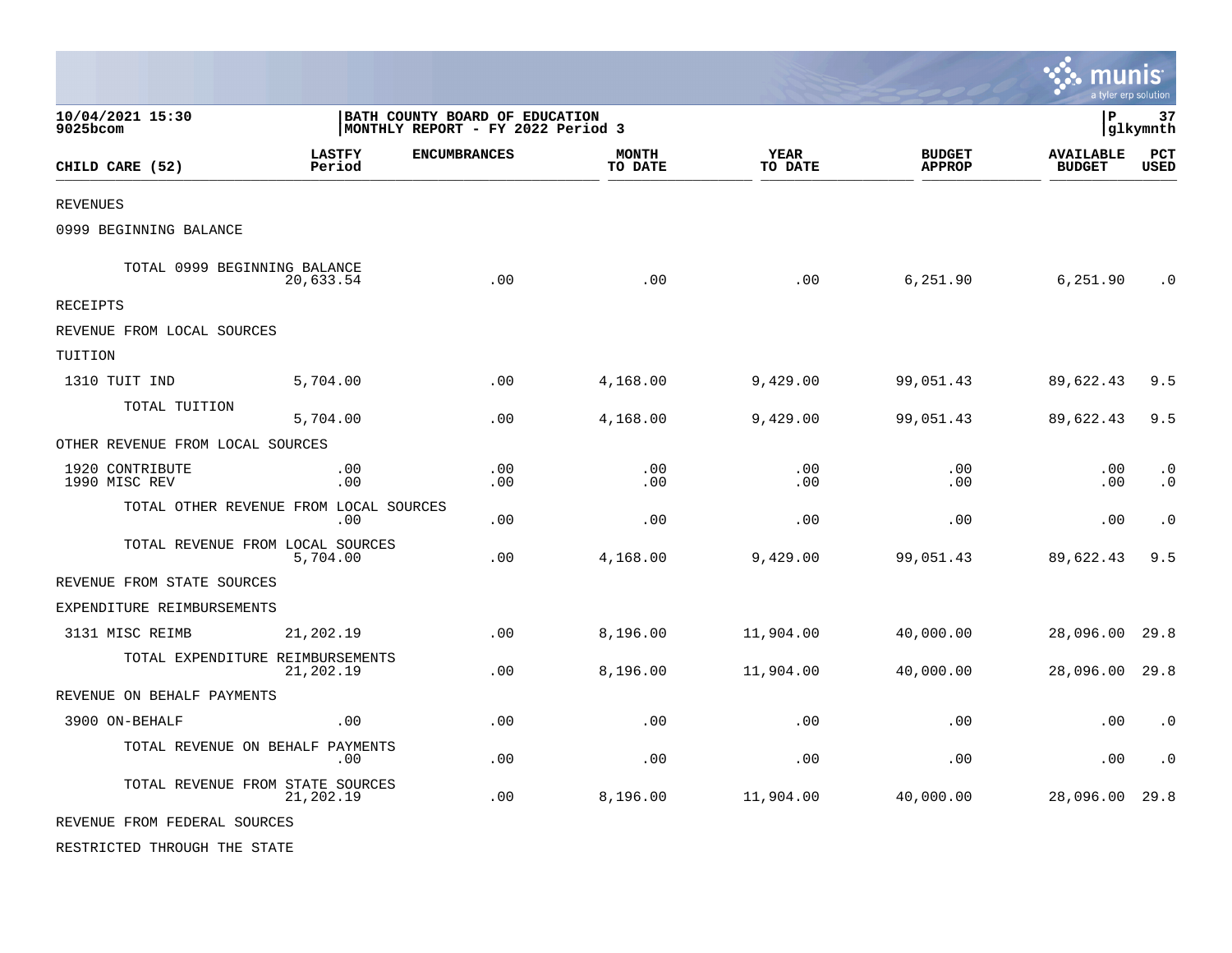

| 10/04/2021 15:30<br>9025bcom |                               | BATH COUNTY BOARD OF EDUCATION<br>MONTHLY REPORT - FY 2022 Period 3 |                         |                        |                                |                                   | 38<br> P<br>glkymnth |  |
|------------------------------|-------------------------------|---------------------------------------------------------------------|-------------------------|------------------------|--------------------------------|-----------------------------------|----------------------|--|
| CHILD CARE (52)              | <b>LASTFY</b><br>Period       | <b>ENCUMBRANCES</b>                                                 | <b>MONTH</b><br>TO DATE | <b>YEAR</b><br>TO DATE | <b>BUDGET</b><br><b>APPROP</b> | <b>AVAILABLE</b><br><b>BUDGET</b> | PCT<br><b>USED</b>   |  |
| 4500 RES FED/ST              | 3,306.03                      | .00                                                                 | 40,132.12               | 81,277.13              | 224,655.00                     | 143,377.87                        | 36.2                 |  |
| TOTAL RESTRICTED             | THROUGH THE STATE<br>3,306.03 | .00                                                                 | 40,132.12               | 81,277.13              | 224,655.00                     | 143,377.87                        | 36.2                 |  |
| TOTAL REVENUE FROM           | FEDERAL SOURCES<br>3,306.03   | .00                                                                 | 40,132.12               | 81,277.13              | 224,655.00                     | 143,377.87                        | 36.2                 |  |
| OTHER RECEIPTS               |                               |                                                                     |                         |                        |                                |                                   |                      |  |
| INTERFUND TRANSFERS          |                               |                                                                     |                         |                        |                                |                                   |                      |  |
| 5210 FND XFER                | .00                           | .00                                                                 | .00                     | .00                    | .00                            | .00                               | $\cdot$ 0            |  |
| TOTAL INTERFUND TRANSFERS    | .00                           | .00                                                                 | .00                     | .00                    | .00                            | .00                               | $\cdot$ 0            |  |
| TOTAL OTHER RECEIPTS         | .00                           | .00                                                                 | .00                     | .00                    | .00                            | .00                               | $\cdot$ 0            |  |
| TOTAL RECEIPTS               | 30, 212. 22                   | .00                                                                 | 52,496.12               | 102,610.13             | 363,706.43                     | 261,096.30                        | 28.2                 |  |
| TOTAL REVENUE                | 50,845.76                     | .00                                                                 | 52,496.12               | 102,610.13             | 369,958.33                     | 267, 348. 20 27. 7                |                      |  |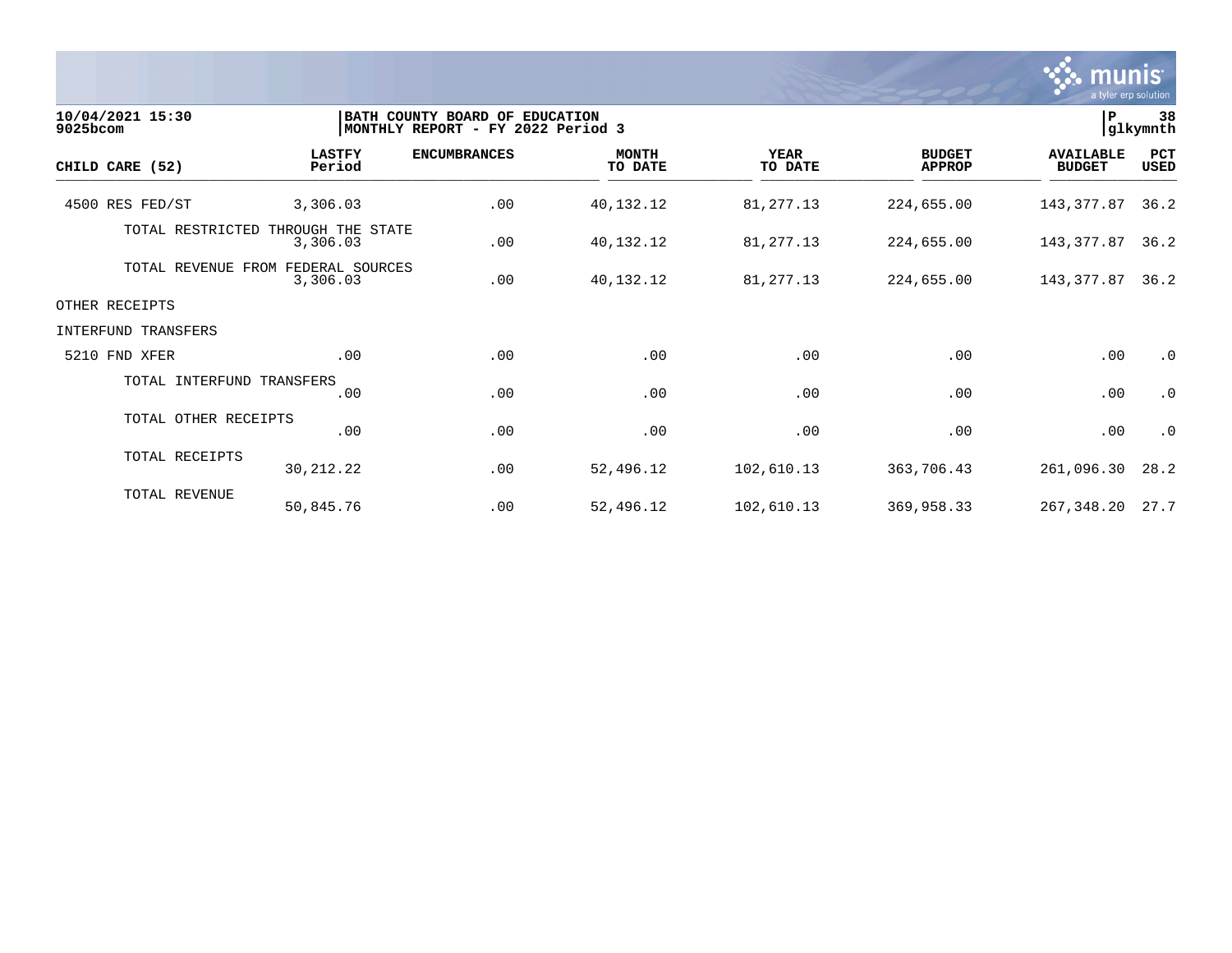

| 9025bcom                                                             | 10/04/2021 15:30    |                                                                                | BATH COUNTY BOARD OF EDUCATION<br>MONTHLY REPORT - FY 2022 Period 3 |                                                                          |                                                                              |                                                                                           | ΙP                                                                                                 | 39<br> glkymnth                                                                                   |
|----------------------------------------------------------------------|---------------------|--------------------------------------------------------------------------------|---------------------------------------------------------------------|--------------------------------------------------------------------------|------------------------------------------------------------------------------|-------------------------------------------------------------------------------------------|----------------------------------------------------------------------------------------------------|---------------------------------------------------------------------------------------------------|
|                                                                      | CHILD CARE (52)     | <b>LASTFY</b><br>Period                                                        | <b>ENCUMBRANCES</b>                                                 | <b>MONTH</b><br>TO DATE                                                  | <b>YEAR</b><br>TO DATE                                                       | <b>BUDGET</b><br><b>APPROP</b>                                                            | <b>AVAILABLE</b><br><b>BUDGET</b>                                                                  | <b>PCT</b><br>USED                                                                                |
| <b>EXPENDITURES</b>                                                  |                     |                                                                                |                                                                     |                                                                          |                                                                              |                                                                                           |                                                                                                    |                                                                                                   |
| 2600                                                                 |                     | PLANT OPERATIONS AND MAINTENANCE                                               |                                                                     |                                                                          |                                                                              |                                                                                           |                                                                                                    |                                                                                                   |
| 0100<br>0200                                                         |                     | .00<br>.00                                                                     | .00<br>.00                                                          | .00<br>.00                                                               | .00<br>.00                                                                   | .00<br>.00                                                                                | .00<br>.00                                                                                         | $\cdot$ 0<br>$\cdot$ 0                                                                            |
|                                                                      | TOTAL 2600          | PLANT OPERATIONS AND MAINTENANCE<br>.00                                        | .00                                                                 | .00                                                                      | .00                                                                          | .00                                                                                       | .00                                                                                                | $\cdot$ 0                                                                                         |
| 3200                                                                 | DAY CARE OPERATIONS |                                                                                |                                                                     |                                                                          |                                                                              |                                                                                           |                                                                                                    |                                                                                                   |
| 0100<br>0200<br>0280<br>0300<br>0400<br>0500<br>0600<br>0700         |                     | 2,071.53<br>656.88<br>.00<br>.00<br>.00<br>.00<br>.00<br>.00                   | .00<br>.00<br>.00<br>.00<br>.00<br>.00<br>.00<br>.00                | 1,323.74<br>458.02<br>.00<br>.00<br>.00<br>.00<br>.00<br>.00             | 6,971.22<br>2,412.06<br>.00<br>.00<br>.00<br>.00<br>.00<br>.00               | 29,000.00<br>8,715.00<br>.00<br>500.00<br>1,500.00<br>500.00<br>11,094.11<br>.00          | 22,028.78<br>6,302.94<br>.00<br>500.00<br>1,500.00<br>500.00<br>11,094.11<br>.00                   | 24.0<br>27.7<br>$\cdot$ 0<br>$\cdot$ 0<br>$\cdot$ 0<br>$\cdot$ 0<br>$\cdot$ 0<br>$\cdot$ 0        |
|                                                                      | TOTAL 3200          | DAY CARE OPERATIONS<br>2,728.41                                                | .00                                                                 | 1,781.76                                                                 | 9,383.28                                                                     | 51,309.11                                                                                 | 41,925.83                                                                                          | 18.3                                                                                              |
| 3300                                                                 | COMMUNITY SERVICES  |                                                                                |                                                                     |                                                                          |                                                                              |                                                                                           |                                                                                                    |                                                                                                   |
| 0100<br>0200<br>0280<br>0300<br>0400<br>0500<br>0600<br>0700<br>0800 |                     | 21, 191.59<br>6,376.52<br>.00<br>.00<br>.00<br>11.31<br>2,118.36<br>.00<br>.00 | .00<br>.00<br>.00<br>700.00<br>.00<br>.00<br>900.00<br>.00<br>.00   | 8,784.46<br>2,958.22<br>.00<br>.00<br>.00<br>.00<br>490.72<br>.00<br>.00 | 30,489.38<br>10,033.28<br>.00<br>.00<br>.00<br>.00<br>1,446.51<br>.00<br>.00 | 218,020.00<br>73,200.00<br>.00<br>500.00<br>1,500.00<br>500.00<br>24,929.22<br>.00<br>.00 | 187,530.62<br>63,166.72<br>.00<br>$-200.00$ 140.0<br>1,500.00<br>500.00<br>22,582.71<br>.00<br>.00 | 14.0<br>13.7<br>$\cdot$ 0<br>$\cdot$ 0<br>$\cdot$ 0<br>9.4<br>$\boldsymbol{\cdot}$ 0<br>$\cdot$ 0 |
|                                                                      | TOTAL 3300          | COMMUNITY SERVICES<br>29,697.78                                                | 1,600.00                                                            | 12,233.40                                                                | 41,969.17                                                                    | 318,649.22                                                                                | 275,080.05                                                                                         | 13.7                                                                                              |
|                                                                      | TOTAL EXPENDITURES  | 32,426.19                                                                      | 1,600.00                                                            | 14,015.16                                                                | 51,352.45                                                                    | 369,958.33                                                                                | 317,005.88                                                                                         | 14.3                                                                                              |
|                                                                      |                     | TOTAL FOR CHILD CARE (52)<br>18,419.57                                         | $-1,600.00$                                                         | 38,480.96                                                                | 51,257.68                                                                    | .00                                                                                       | $-49,657.68$                                                                                       | $\cdot$ 0                                                                                         |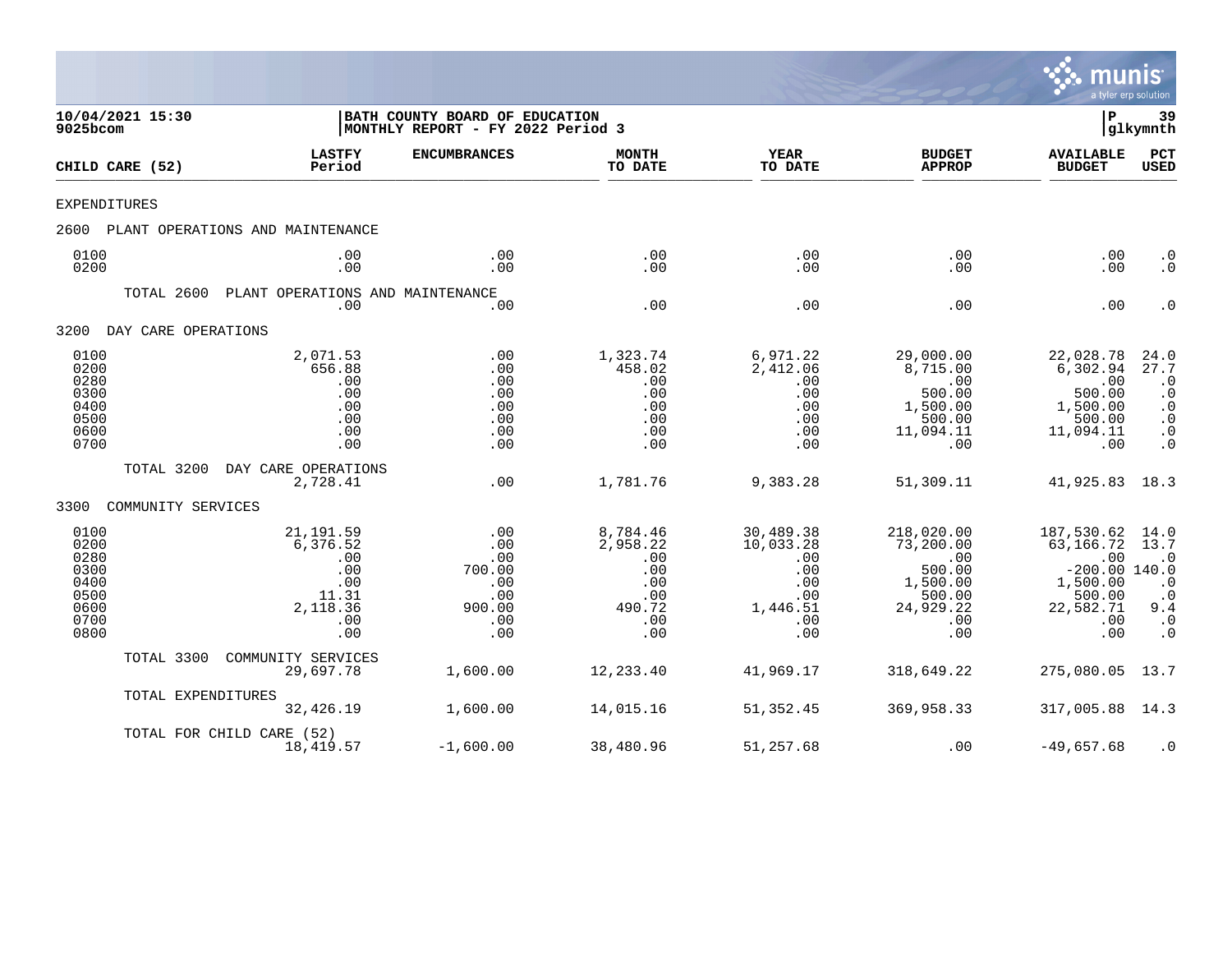|                                  |                         |                                                                     |                         |                        |                                | mun<br>a tyler erp solution       |                    |
|----------------------------------|-------------------------|---------------------------------------------------------------------|-------------------------|------------------------|--------------------------------|-----------------------------------|--------------------|
| 10/04/2021 15:30<br>9025bcom     |                         | BATH COUNTY BOARD OF EDUCATION<br>MONTHLY REPORT - FY 2022 Period 3 |                         |                        |                                | P                                 | 40<br>glkymnth     |
| PRESCHOOL (53)                   | <b>LASTFY</b><br>Period | <b>ENCUMBRANCES</b>                                                 | <b>MONTH</b><br>TO DATE | <b>YEAR</b><br>TO DATE | <b>BUDGET</b><br><b>APPROP</b> | <b>AVAILABLE</b><br><b>BUDGET</b> | PCT<br><b>USED</b> |
| <b>REVENUES</b>                  |                         |                                                                     |                         |                        |                                |                                   |                    |
| 0999 BEGINNING BALANCE           |                         |                                                                     |                         |                        |                                |                                   |                    |
| TOTAL 0999 BEGINNING BALANCE     | 493.51                  | .00                                                                 | .00                     | .00                    | 1,000.00                       | 1,000.00                          | $\cdot$ 0          |
| RECEIPTS                         |                         |                                                                     |                         |                        |                                |                                   |                    |
| REVENUE FROM LOCAL SOURCES       |                         |                                                                     |                         |                        |                                |                                   |                    |
| TUITION                          |                         |                                                                     |                         |                        |                                |                                   |                    |
| 1310 TUIT IND                    | .00                     | .00                                                                 | .00                     | .00                    | 13,000.00                      | 13,000.00                         | $\cdot$ 0          |
| TOTAL TUITION                    | .00                     | .00                                                                 | .00                     | .00                    | 13,000.00                      | 13,000.00                         | $\cdot$ 0          |
| TOTAL REVENUE FROM LOCAL SOURCES | .00                     | .00                                                                 | .00                     | .00                    | 13,000.00                      | 13,000.00                         | $\cdot$ 0          |
| REVENUE FROM STATE SOURCES       |                         |                                                                     |                         |                        |                                |                                   |                    |
| REVENUE ON BEHALF PAYMENTS       |                         |                                                                     |                         |                        |                                |                                   |                    |
| 3900 ON-BEHALF                   | .00                     | .00                                                                 | .00                     | .00                    | .00                            | .00                               | $\cdot$ 0          |
| TOTAL REVENUE ON BEHALF PAYMENTS | .00                     | .00                                                                 | .00                     | .00                    | .00                            | .00                               | $\cdot$ 0          |
| TOTAL REVENUE FROM STATE SOURCES | .00                     | .00                                                                 | .00                     | .00                    | .00                            | .00                               | $\cdot$ 0          |
| TOTAL RECEIPTS                   | .00                     | .00                                                                 | .00                     | .00                    | 13,000.00                      | 13,000.00                         | $\cdot$ 0          |
| TOTAL REVENUE                    | 493.51                  | .00                                                                 | .00                     | .00                    | 14,000.00                      | 14,000.00                         | $\cdot$ 0          |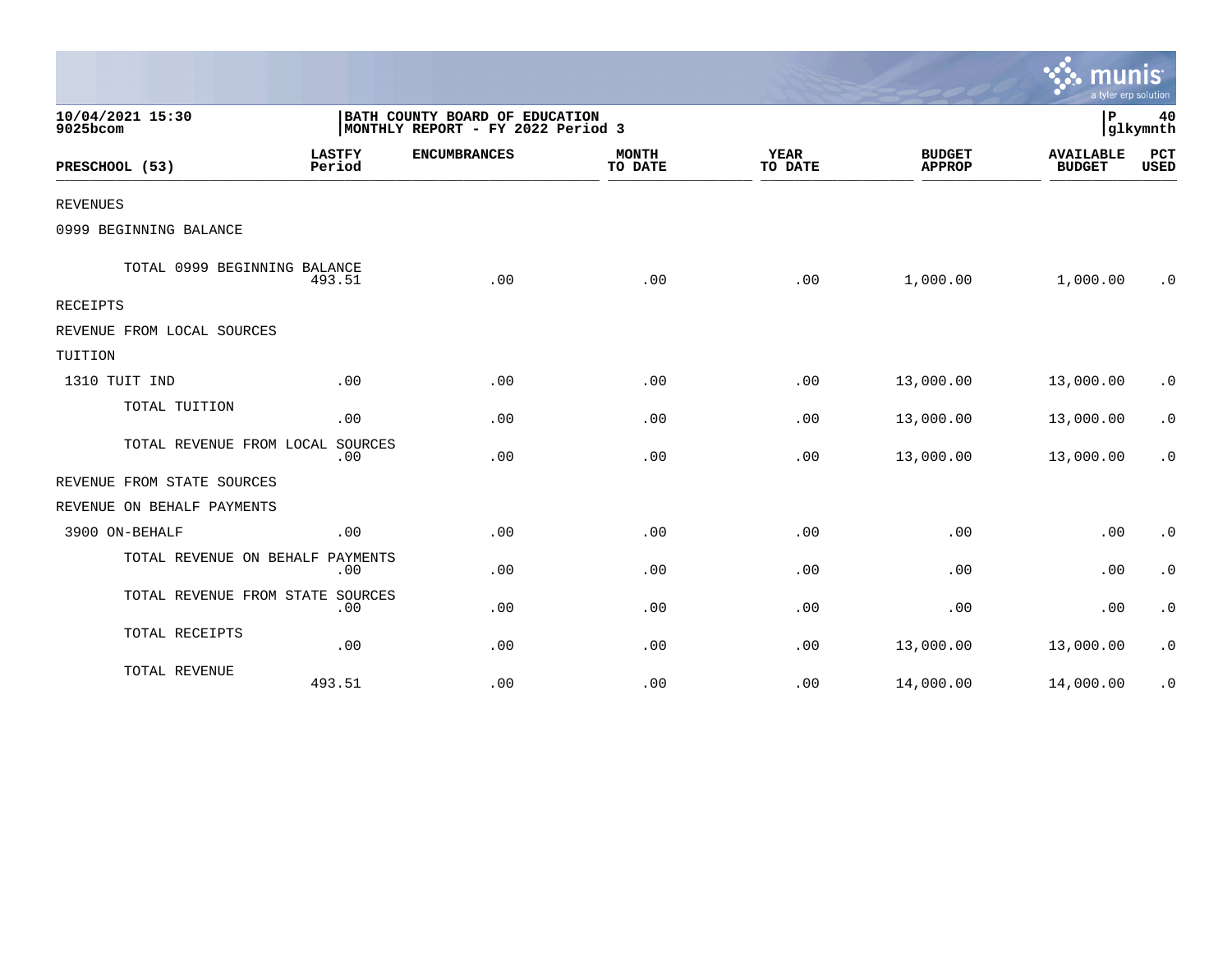|                                                                      |                                                                   |                                                                     |                                                               |                                                                |                                                                                             | munis<br>a tyler erp solution                                                               |                                                                                                              |
|----------------------------------------------------------------------|-------------------------------------------------------------------|---------------------------------------------------------------------|---------------------------------------------------------------|----------------------------------------------------------------|---------------------------------------------------------------------------------------------|---------------------------------------------------------------------------------------------|--------------------------------------------------------------------------------------------------------------|
| 10/04/2021 15:30<br>9025bcom                                         |                                                                   | BATH COUNTY BOARD OF EDUCATION<br>MONTHLY REPORT - FY 2022 Period 3 |                                                               |                                                                |                                                                                             | P                                                                                           | 41<br> glkymnth                                                                                              |
| PRESCHOOL (53)                                                       | <b>LASTFY</b><br>Period                                           | <b>ENCUMBRANCES</b>                                                 | <b>MONTH</b><br>TO DATE                                       | <b>YEAR</b><br>TO DATE                                         | <b>BUDGET</b><br><b>APPROP</b>                                                              | <b>AVAILABLE</b><br><b>BUDGET</b>                                                           | PCT<br><b>USED</b>                                                                                           |
| <b>EXPENDITURES</b>                                                  |                                                                   |                                                                     |                                                               |                                                                |                                                                                             |                                                                                             |                                                                                                              |
| 0000                                                                 | RESTRICT TO REV & BAL SHT ONLY                                    |                                                                     |                                                               |                                                                |                                                                                             |                                                                                             |                                                                                                              |
| 0280                                                                 | .00                                                               | .00                                                                 | .00                                                           | .00                                                            | .00                                                                                         | .00                                                                                         | $\cdot$ 0                                                                                                    |
| TOTAL 0000                                                           | RESTRICT TO REV & BAL SHT ONLY<br>.00                             | .00                                                                 | .00                                                           | .00                                                            | .00                                                                                         | .00                                                                                         | $\cdot$ 0                                                                                                    |
| 1000<br>INSTRUCTION                                                  |                                                                   |                                                                     |                                                               |                                                                |                                                                                             |                                                                                             |                                                                                                              |
| 0100<br>0200<br>0280<br>0300<br>0400<br>0500<br>0600<br>0700<br>0800 | .00<br>.00<br>.00<br>.00<br>167.64<br>.00<br>450.79<br>.00<br>.00 | .00<br>.00<br>.00<br>.00<br>.00<br>.00<br>.00<br>.00<br>.00         | .00<br>.00<br>.00<br>.00<br>83.82<br>.00<br>.00<br>.00<br>.00 | .00<br>.00<br>.00<br>.00<br>251.46<br>.00<br>.00<br>.00<br>.00 | 2,200.00<br>2,000.00<br>.00<br>.00<br>2,422.72<br>1,063.52<br>4,592.77<br>1,670.99<br>50.00 | 2,200.00<br>2,000.00<br>.00<br>.00<br>2,171.26<br>1,063.52<br>4,592.77<br>1,670.99<br>50.00 | $\cdot$ 0<br>$\cdot$ 0<br>$\cdot$ 0<br>$\cdot$ 0<br>10.4<br>$\cdot$ 0<br>$\cdot$ 0<br>$\cdot$ 0<br>$\cdot$ 0 |
| TOTAL 1000                                                           | INSTRUCTION<br>618.43                                             | .00                                                                 | 83.82                                                         | 251.46                                                         | 14,000.00                                                                                   | 13,748.54                                                                                   | 1.8                                                                                                          |
| 2700                                                                 | STUDENT TRANSPORTATION                                            |                                                                     |                                                               |                                                                |                                                                                             |                                                                                             |                                                                                                              |
| 0100<br>0200                                                         | .00<br>.00                                                        | .00<br>.00                                                          | .00<br>.00                                                    | .00<br>.00                                                     | .00<br>.00                                                                                  | .00<br>.00                                                                                  | $\cdot$ 0<br>$\cdot$ 0                                                                                       |
| TOTAL 2700                                                           | STUDENT TRANSPORTATION<br>.00                                     | .00                                                                 | .00                                                           | .00                                                            | .00                                                                                         | .00                                                                                         | $\cdot$ 0                                                                                                    |
|                                                                      | TOTAL EXPENDITURES<br>618.43                                      | .00                                                                 | 83.82                                                         | 251.46                                                         | 14,000.00                                                                                   | 13,748.54                                                                                   | 1.8                                                                                                          |
|                                                                      | TOTAL FOR PRESCHOOL (53)<br>$-124.92$                             | .00                                                                 | $-83.82$                                                      | $-251.46$                                                      | .00                                                                                         | 251.46                                                                                      | $\cdot$ 0                                                                                                    |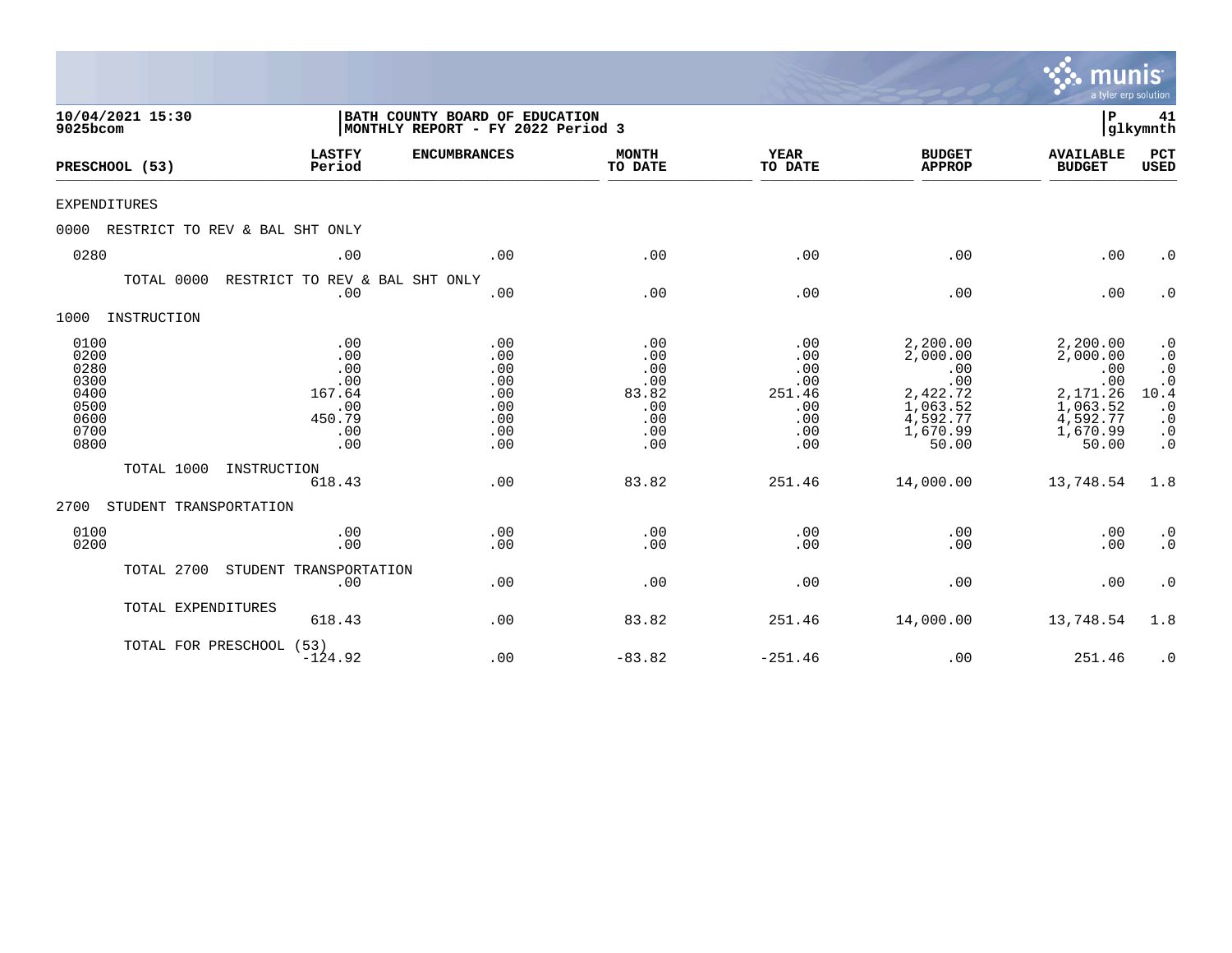|                                    |                         |                                                                     |                         |                 |                                | mıın<br>a tyler erp solution      | IS                     |
|------------------------------------|-------------------------|---------------------------------------------------------------------|-------------------------|-----------------|--------------------------------|-----------------------------------|------------------------|
| 10/04/2021 15:30<br>9025bcom       |                         | BATH COUNTY BOARD OF EDUCATION<br>MONTHLY REPORT - FY 2022 Period 3 |                         |                 |                                | ∣P                                | 42<br>glkymnth         |
| CHILD CARE (61)                    | <b>LASTFY</b><br>Period | <b>ENCUMBRANCES</b>                                                 | <b>MONTH</b><br>TO DATE | YEAR<br>TO DATE | <b>BUDGET</b><br><b>APPROP</b> | <b>AVAILABLE</b><br><b>BUDGET</b> | $_{\rm PCT}$<br>USED   |
| <b>REVENUES</b>                    |                         |                                                                     |                         |                 |                                |                                   |                        |
| <b>RECEIPTS</b>                    |                         |                                                                     |                         |                 |                                |                                   |                        |
| REVENUE FROM LOCAL SOURCES         |                         |                                                                     |                         |                 |                                |                                   |                        |
| COMMUNITY SERVICE ACTIVITIES       |                         |                                                                     |                         |                 |                                |                                   |                        |
| 1810 CHILD CARE                    | .00                     | .00                                                                 | .00                     | .00             | .00                            | .00                               | $\cdot$ 0              |
| TOTAL COMMUNITY SERVICE ACTIVITIES | .00                     | .00                                                                 | .00                     | .00             | .00                            | .00                               | $\cdot$ 0              |
| TOTAL REVENUE FROM LOCAL SOURCES   | .00                     | .00                                                                 | .00                     | .00             | .00                            | .00                               | $\cdot$ 0              |
| REVENUE FROM STATE SOURCES         |                         |                                                                     |                         |                 |                                |                                   |                        |
| EXPENDITURE REIMBURSEMENTS         |                         |                                                                     |                         |                 |                                |                                   |                        |
| 3131 MISC REIMB                    | .00                     | .00                                                                 | .00                     | .00             | .00                            | .00                               | $\cdot$ 0              |
| TOTAL EXPENDITURE REIMBURSEMENTS   | .00                     | .00                                                                 | .00                     | .00             | .00                            | .00                               | $\cdot$ 0              |
| RESTRICTED                         |                         |                                                                     |                         |                 |                                |                                   |                        |
| 3200 RES STATE                     | .00                     | .00                                                                 | .00                     | .00             | .00                            | .00                               | $\cdot$ 0              |
| TOTAL RESTRICTED                   | .00                     | .00                                                                 | .00                     | .00             | .00                            | .00                               | $\cdot$ 0              |
| TOTAL REVENUE FROM STATE SOURCES   | .00                     | .00                                                                 | .00                     | .00             | .00                            | .00                               | $\cdot$ 0              |
| OTHER RECEIPTS                     |                         |                                                                     |                         |                 |                                |                                   |                        |
| INTERFUND TRANSFERS                |                         |                                                                     |                         |                 |                                |                                   |                        |
| 5210 FND XFER                      | .00                     | .00                                                                 | .00                     | .00             | .00                            | .00                               | $\cdot$ 0              |
| TOTAL INTERFUND TRANSFERS          | .00                     | .00                                                                 | .00                     | .00             | .00                            | .00                               | $\cdot$ 0              |
| TOTAL OTHER RECEIPTS               | .00                     | .00                                                                 | .00                     | .00             | .00                            | .00                               | $\cdot$ 0              |
| TOTAL RECEIPTS                     | .00                     | .00                                                                 | .00                     | .00             | .00                            | .00                               | $\boldsymbol{\cdot}$ 0 |
| TOTAL REVENUE                      | .00                     | .00                                                                 | .00                     | .00             | .00                            | .00                               | . 0                    |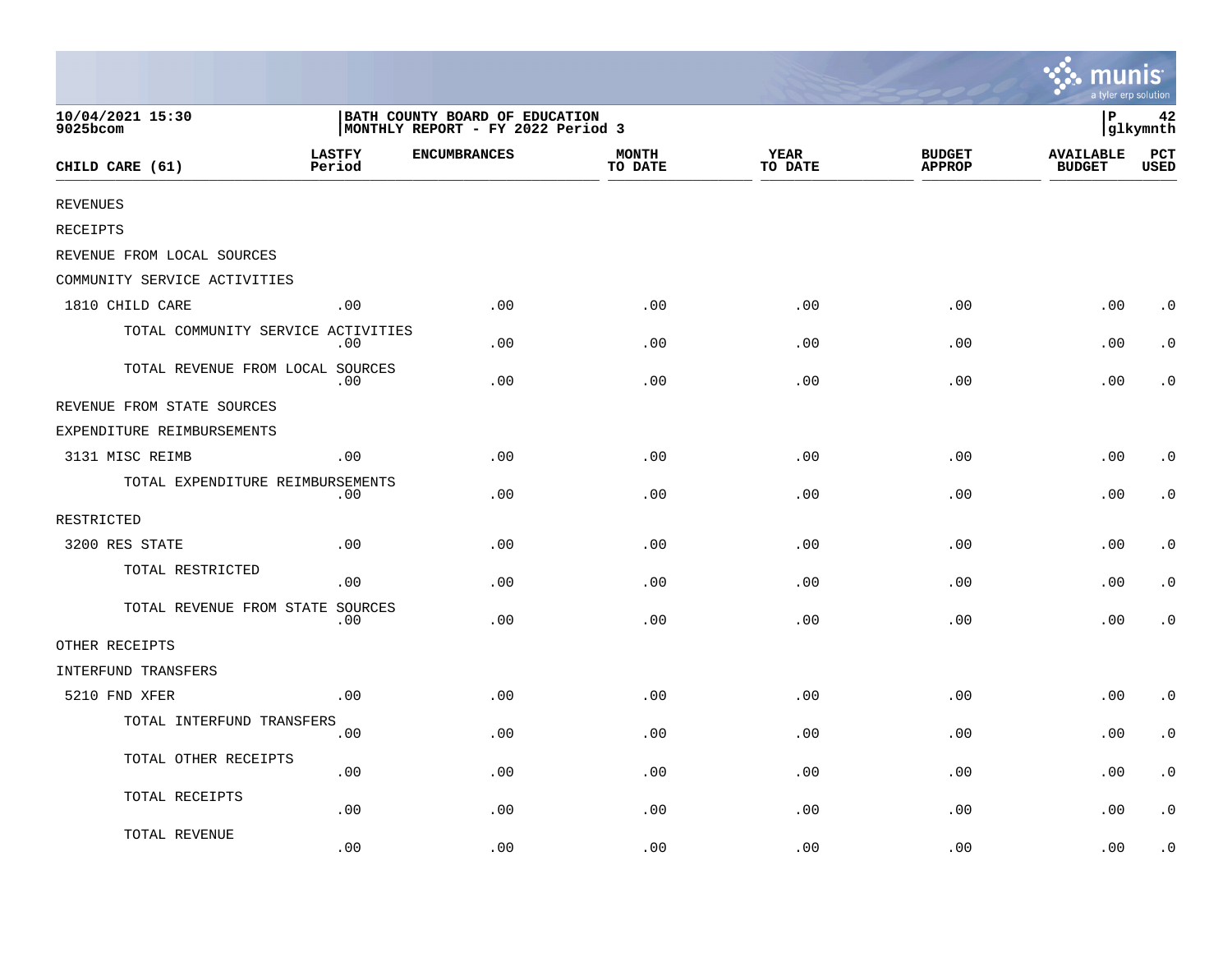

| 9025bcom                                     | 10/04/2021 15:30     | BATH COUNTY BOARD OF EDUCATION<br>MONTHLY REPORT - FY 2022 Period 3 |                                        |                                        |                                        |                                        |                                        | 43<br>glkymnth                                                             |
|----------------------------------------------|----------------------|---------------------------------------------------------------------|----------------------------------------|----------------------------------------|----------------------------------------|----------------------------------------|----------------------------------------|----------------------------------------------------------------------------|
|                                              | CHILD CARE (61)      | <b>LASTFY</b><br>Period                                             | <b>ENCUMBRANCES</b>                    | <b>MONTH</b><br>TO DATE                | <b>YEAR</b><br>TO DATE                 | <b>BUDGET</b><br><b>APPROP</b>         | <b>AVAILABLE</b><br><b>BUDGET</b>      | PCT<br><b>USED</b>                                                         |
| <b>EXPENDITURES</b>                          |                      |                                                                     |                                        |                                        |                                        |                                        |                                        |                                                                            |
| 3300                                         | COMMUNITY SERVICES   |                                                                     |                                        |                                        |                                        |                                        |                                        |                                                                            |
| 0100<br>0200<br>0300<br>0500<br>0600<br>0700 |                      | .00<br>.00<br>.00<br>.00<br>.00<br>.00                              | .00<br>.00<br>.00<br>.00<br>.00<br>.00 | .00<br>.00<br>.00<br>.00<br>.00<br>.00 | .00<br>.00<br>.00<br>.00<br>.00<br>.00 | .00<br>.00<br>.00<br>.00<br>.00<br>.00 | .00<br>.00<br>.00<br>.00<br>.00<br>.00 | $\cdot$ 0<br>$\cdot$ 0<br>$\cdot$ 0<br>$\cdot$ 0<br>$\cdot$ 0<br>$\cdot$ 0 |
|                                              | TOTAL 3300           | COMMUNITY SERVICES<br>.00                                           | .00                                    | .00                                    | .00                                    | .00                                    | .00                                    | $\cdot$ 0                                                                  |
|                                              | TOTAL EXPENDITURES   | .00                                                                 | .00                                    | .00                                    | .00                                    | .00                                    | .00                                    | $\cdot$ 0                                                                  |
|                                              | TOTAL FOR CHILD CARE | (61)<br>.00                                                         | .00                                    | .00                                    | .00                                    | .00                                    | .00                                    | $\cdot$ 0                                                                  |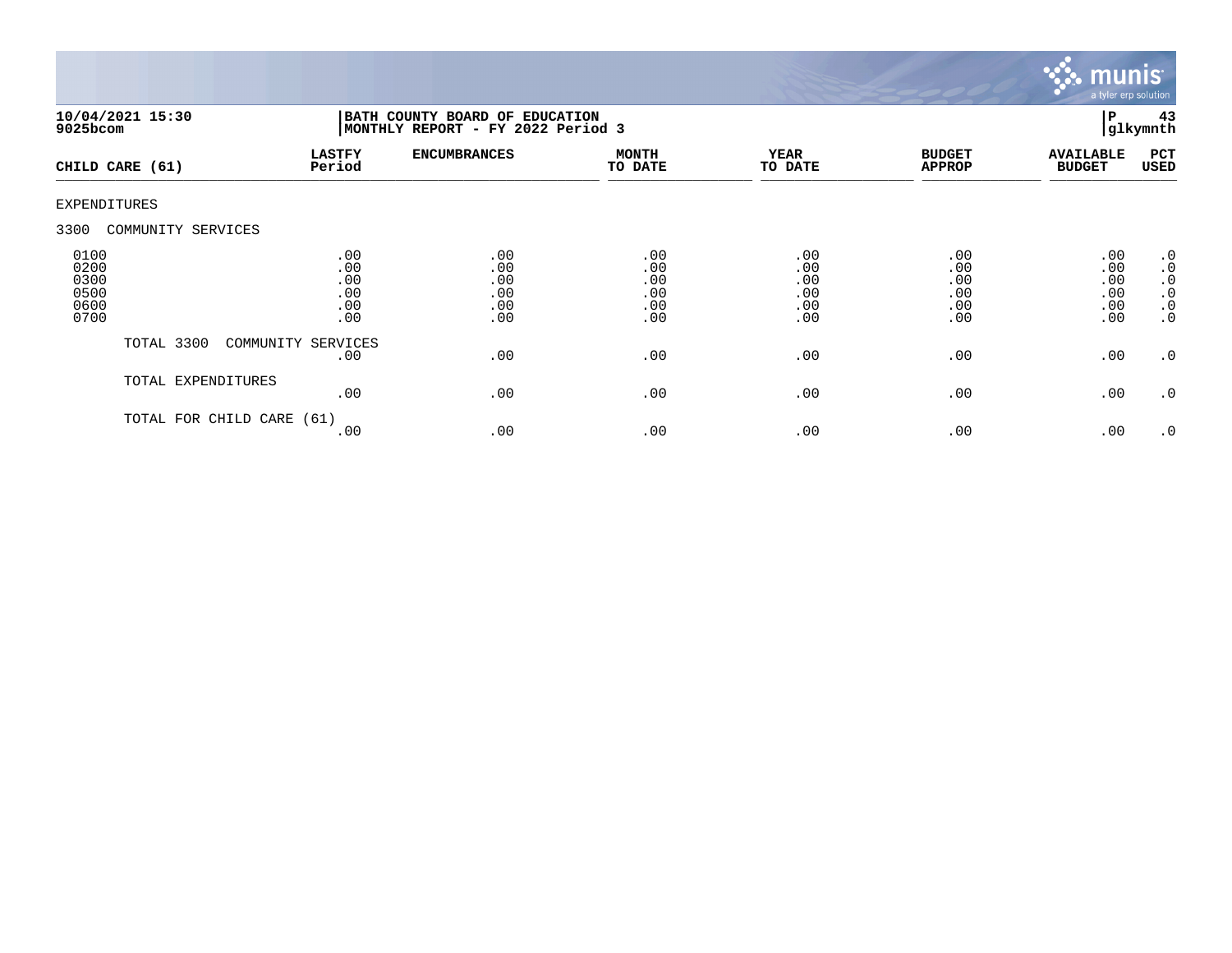|                              |                         |                                                                     |                         |                        |                                | munis <sup>.</sup><br>a tyler erp solution |                |
|------------------------------|-------------------------|---------------------------------------------------------------------|-------------------------|------------------------|--------------------------------|--------------------------------------------|----------------|
| 10/04/2021 15:30<br>9025bcom |                         | BATH COUNTY BOARD OF EDUCATION<br>MONTHLY REPORT - FY 2022 Period 3 |                         |                        |                                | P                                          | 44<br>glkymnth |
| PRESCHOOL (62)               | <b>LASTFY</b><br>Period | <b>ENCUMBRANCES</b>                                                 | <b>MONTH</b><br>TO DATE | <b>YEAR</b><br>TO DATE | <b>BUDGET</b><br><b>APPROP</b> | <b>AVAILABLE</b><br><b>BUDGET</b>          | PCT<br>USED    |
| <b>REVENUES</b>              |                         |                                                                     |                         |                        |                                |                                            |                |
| 0999 BEGINNING BALANCE       |                         |                                                                     |                         |                        |                                |                                            |                |
| TOTAL 0999 BEGINNING BALANCE | .00                     | .00                                                                 | .00                     | .00                    | .00                            | .00                                        | .0             |
| <b>RECEIPTS</b>              |                         |                                                                     |                         |                        |                                |                                            |                |
| REVENUE FROM LOCAL SOURCES   |                         |                                                                     |                         |                        |                                |                                            |                |
| TUITION                      |                         |                                                                     |                         |                        |                                |                                            |                |
| 1310 TUIT IND                | .00                     | .00                                                                 | .00                     | .00                    | .00                            | .00                                        | $\cdot$ 0      |
| TOTAL TUITION                | .00                     | .00                                                                 | .00                     | .00                    | .00                            | .00                                        | $\cdot$ 0      |
| TOTAL REVENUE FROM LOCAL     | SOURCES<br>.00          | .00                                                                 | .00                     | .00                    | .00                            | .00                                        | $\cdot$ 0      |
| TOTAL RECEIPTS               | .00                     | .00                                                                 | .00                     | .00                    | .00                            | .00                                        | $\cdot$ 0      |
| TOTAL REVENUE                | .00                     | .00                                                                 | .00                     | .00                    | .00                            | .00                                        | $\cdot$ 0      |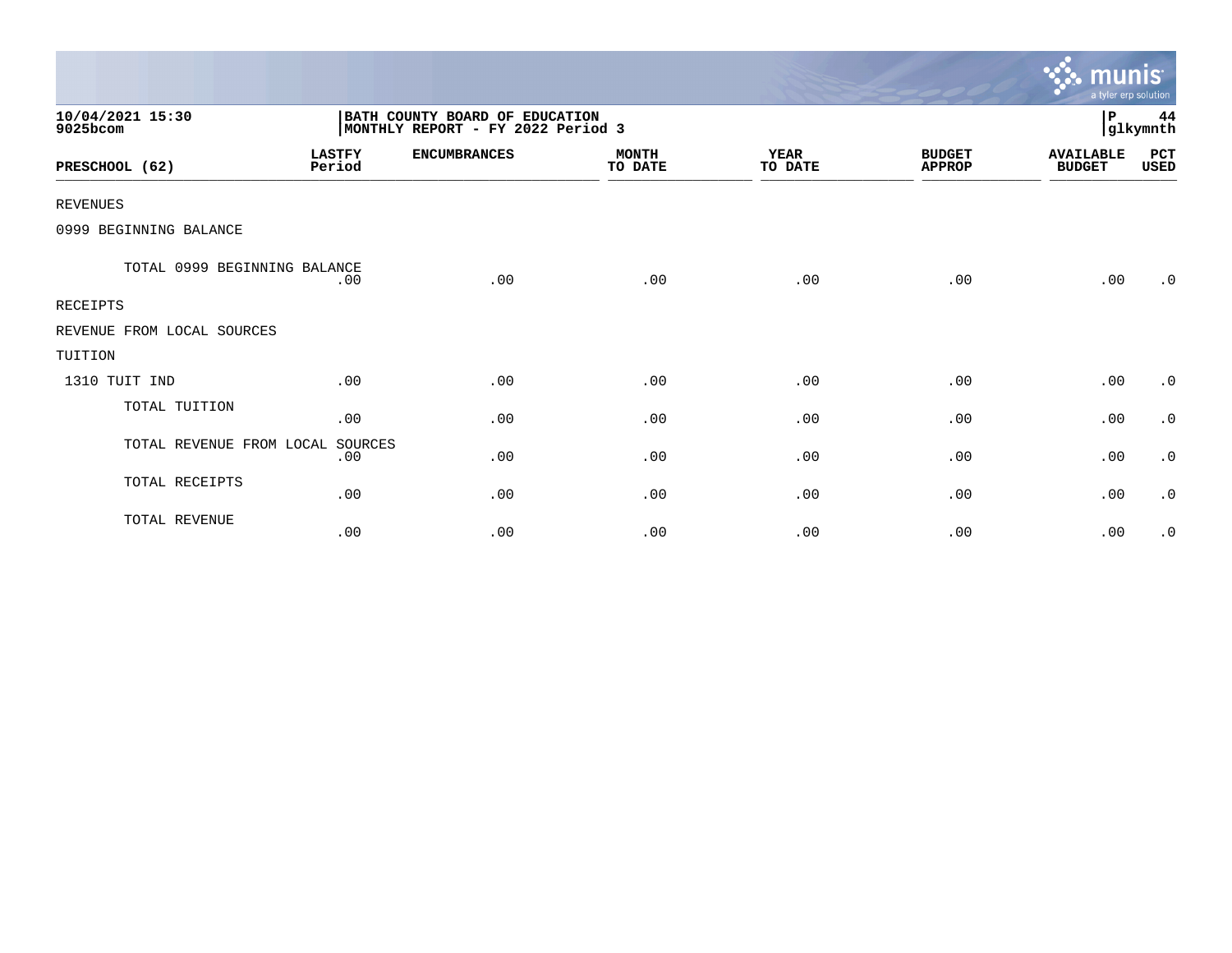

| 10/04/2021 15:30<br>9025bcom |                         | BATH COUNTY BOARD OF EDUCATION<br>MONTHLY REPORT - FY 2022 Period 3 |                         |                        |                                |                                   |             |  |
|------------------------------|-------------------------|---------------------------------------------------------------------|-------------------------|------------------------|--------------------------------|-----------------------------------|-------------|--|
| PRESCHOOL (62)               | <b>LASTFY</b><br>Period | <b>ENCUMBRANCES</b>                                                 | <b>MONTH</b><br>TO DATE | <b>YEAR</b><br>TO DATE | <b>BUDGET</b><br><b>APPROP</b> | <b>AVAILABLE</b><br><b>BUDGET</b> | PCT<br>USED |  |
| EXPENDITURES                 |                         |                                                                     |                         |                        |                                |                                   |             |  |
| 1000<br>INSTRUCTION          |                         |                                                                     |                         |                        |                                |                                   |             |  |
| 0600                         | .00                     | .00                                                                 | .00                     | .00                    | .00                            | .00                               | $\cdot$ 0   |  |
| TOTAL 1000<br>INSTRUCTION    | .00                     | .00                                                                 | .00                     | .00                    | .00                            | .00                               | $\cdot$ 0   |  |
| TOTAL EXPENDITURES           | .00                     | .00                                                                 | .00                     | .00                    | .00                            | .00                               | $\cdot$ 0   |  |
| TOTAL FOR PRESCHOOL (62)     | .00                     | .00                                                                 | .00                     | .00                    | .00                            | .00                               | .0          |  |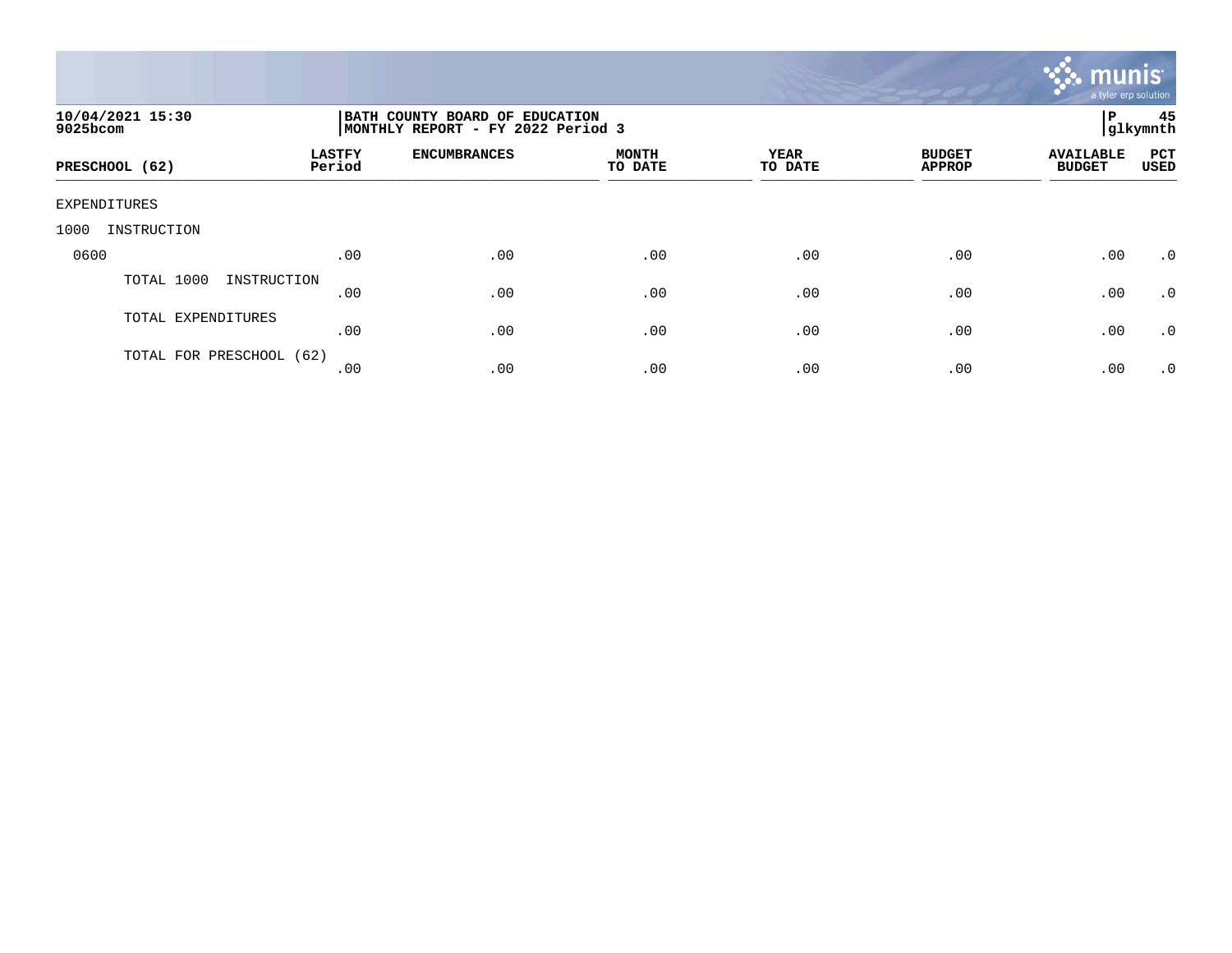|                                        |                                                                     |                     |                         |                        |                                | a tyler erp solution              |                        |
|----------------------------------------|---------------------------------------------------------------------|---------------------|-------------------------|------------------------|--------------------------------|-----------------------------------|------------------------|
| 10/04/2021 15:30<br>9025bcom           | BATH COUNTY BOARD OF EDUCATION<br>MONTHLY REPORT - FY 2022 Period 3 |                     |                         |                        |                                | P<br>46<br>glkymnth               |                        |
| TRUST/AGENCY FUNDS (7000)              | <b>LASTFY</b><br>Period                                             | <b>ENCUMBRANCES</b> | <b>MONTH</b><br>TO DATE | <b>YEAR</b><br>TO DATE | <b>BUDGET</b><br><b>APPROP</b> | <b>AVAILABLE</b><br><b>BUDGET</b> | PCT<br><b>USED</b>     |
| <b>REVENUES</b>                        |                                                                     |                     |                         |                        |                                |                                   |                        |
| 0999 BEGINNING BALANCE                 |                                                                     |                     |                         |                        |                                |                                   |                        |
| TOTAL 0999 BEGINNING BALANCE           | .00                                                                 | .00                 | .00                     | .00                    | .00                            | .00                               | $\cdot$ 0              |
| RECEIPTS                               |                                                                     |                     |                         |                        |                                |                                   |                        |
| REVENUE FROM LOCAL SOURCES             |                                                                     |                     |                         |                        |                                |                                   |                        |
| OTHER REVENUE FROM LOCAL SOURCES       |                                                                     |                     |                         |                        |                                |                                   |                        |
| 1920 CONTRIBUTE                        | 27.78                                                               | .00                 | 154.25                  | 662.62                 | .00                            | $-662.62$                         | $\cdot$ 0              |
| TOTAL OTHER REVENUE FROM LOCAL SOURCES | 27.78                                                               | .00                 | 154.25                  | 662.62                 | .00                            | $-662.62$                         | $\cdot$ 0              |
| TOTAL REVENUE FROM LOCAL SOURCES       | 27.78                                                               | .00                 | 154.25                  | 662.62                 | .00                            | $-662.62$                         | $\cdot$ 0              |
| OTHER RECEIPTS                         |                                                                     |                     |                         |                        |                                |                                   |                        |
| <b>INTERFUND TRANSFERS</b>             |                                                                     |                     |                         |                        |                                |                                   |                        |
| 5210 FND XFER                          | .00                                                                 | .00                 | .00                     | .00                    | .00                            | .00                               | $\cdot$ 0              |
| TOTAL INTERFUND TRANSFERS              | .00                                                                 | .00                 | .00                     | .00                    | .00                            | .00                               | $\cdot$ 0              |
| TOTAL OTHER RECEIPTS                   | .00                                                                 | .00                 | .00                     | .00                    | .00                            | .00                               | $\cdot$ 0              |
| TOTAL RECEIPTS                         | 27.78                                                               | .00                 | 154.25                  | 662.62                 | .00                            | $-662.62$                         | $\cdot$ 0              |
| TOTAL REVENUE                          | 27.78                                                               | .00                 | 154.25                  | 662.62                 | .00                            | $-662.62$                         | $\boldsymbol{\cdot}$ 0 |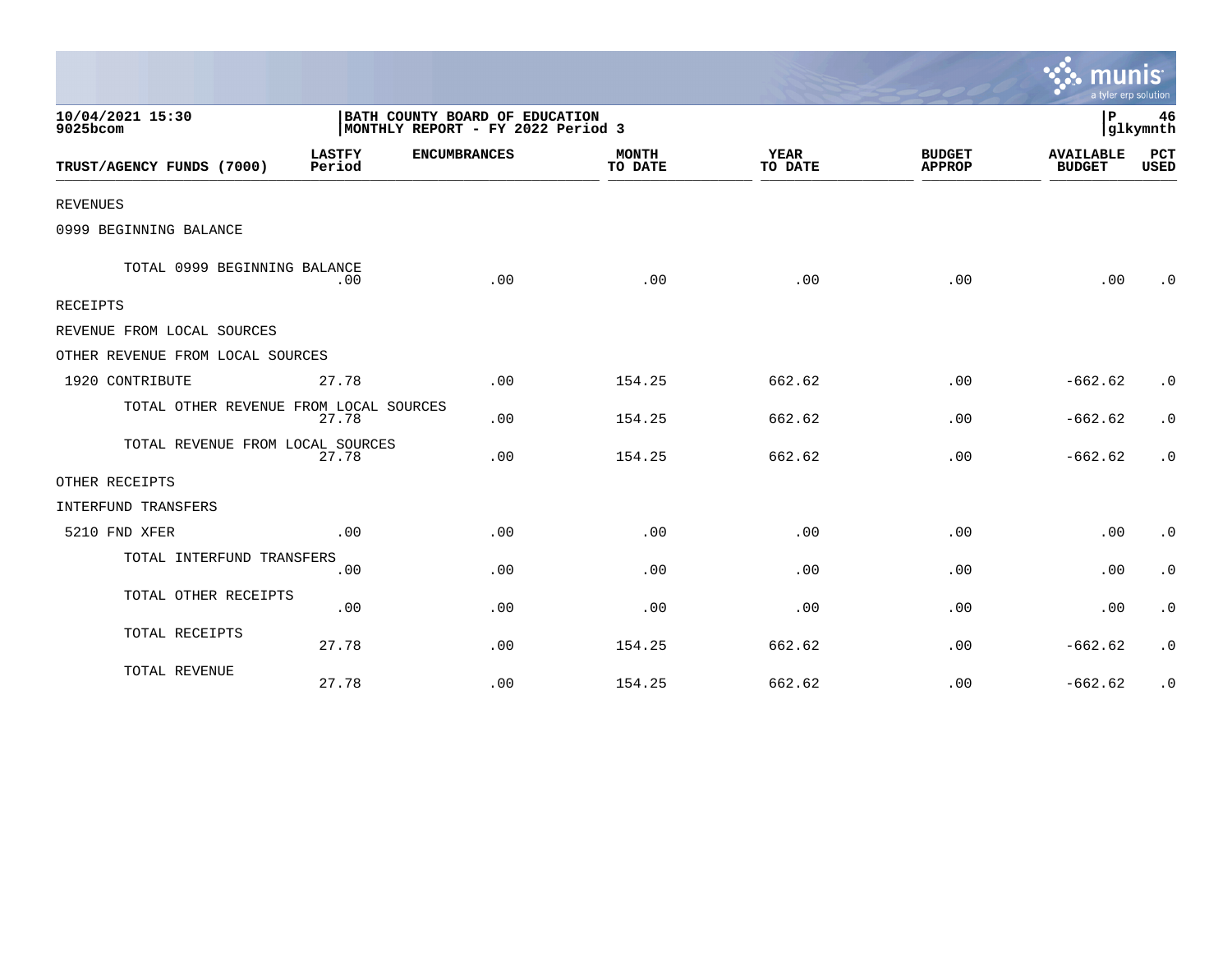

| 10/04/2021 15:30<br>9025bcom |                           | BATH COUNTY BOARD OF EDUCATION<br>MONTHLY REPORT - FY 2022 Period 3 |                         |                 |                                |                                   |             |
|------------------------------|---------------------------|---------------------------------------------------------------------|-------------------------|-----------------|--------------------------------|-----------------------------------|-------------|
| TRUST/AGENCY FUNDS (7000)    | <b>LASTFY</b><br>Period   | <b>ENCUMBRANCES</b>                                                 | <b>MONTH</b><br>TO DATE | YEAR<br>TO DATE | <b>BUDGET</b><br><b>APPROP</b> | <b>AVAILABLE</b><br><b>BUDGET</b> | PCT<br>USED |
| EXPENDITURES                 |                           |                                                                     |                         |                 |                                |                                   |             |
| 3300<br>COMMUNITY SERVICES   |                           |                                                                     |                         |                 |                                |                                   |             |
| 0600                         | .00                       | .00                                                                 | .00                     | .00             | .00                            | .00                               | $\cdot$ 0   |
| TOTAL 3300                   | COMMUNITY SERVICES<br>.00 | .00                                                                 | .00                     | .00             | .00                            | .00                               | $\cdot$ 0   |
| TOTAL EXPENDITURES           | .00                       | .00                                                                 | .00                     | .00             | .00                            | .00                               | $\cdot$ 0   |
| TOTAL FOR TRUST/AGENCY       | (7000)<br>FUNDS<br>27.78  | .00                                                                 | 154.25                  | 662.62          | .00                            | $-662.62$                         | $\cdot$ 0   |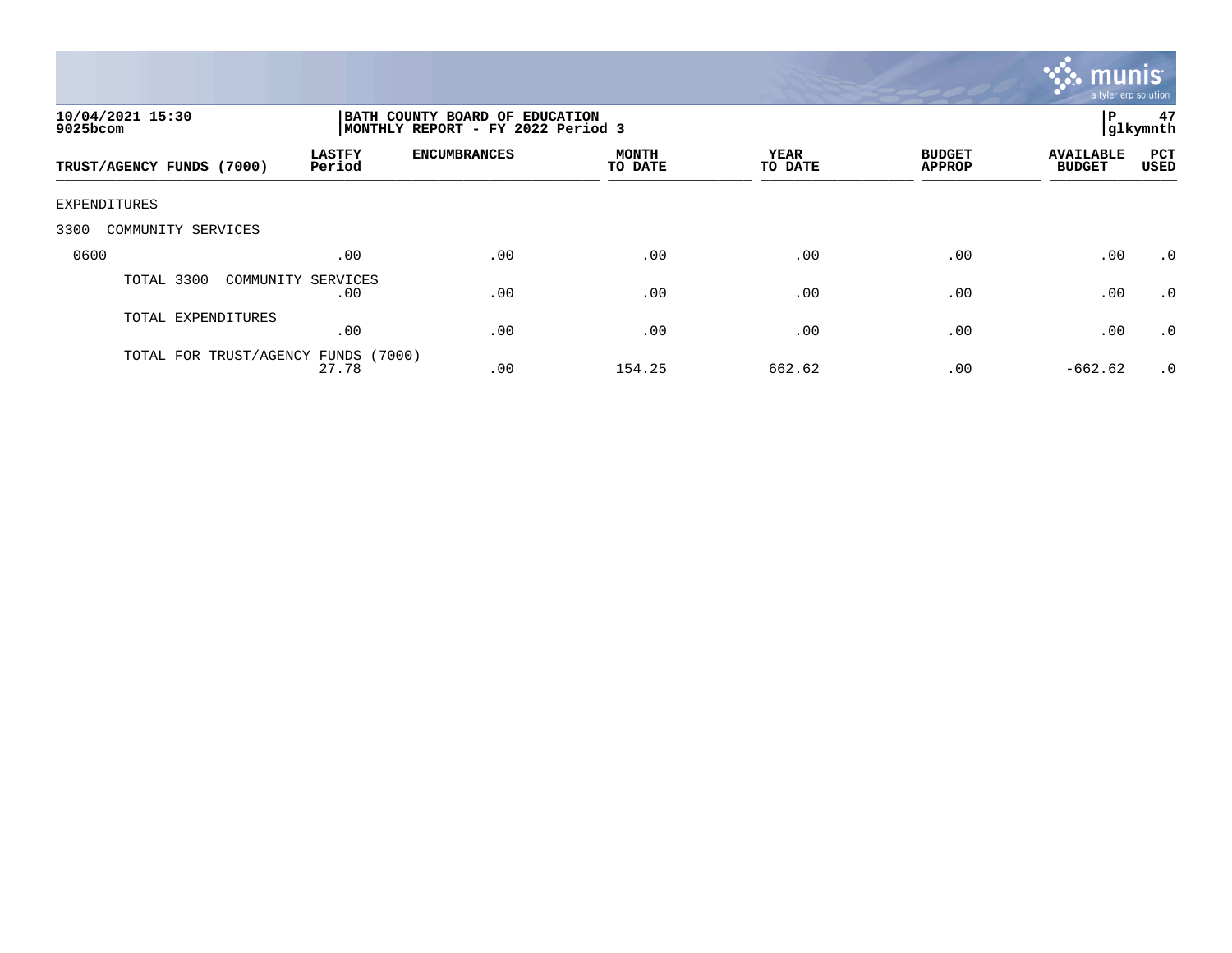|                                                     |                         |                                                                     |                         |                        |                                | munis<br>a tyler erp solution     |                                     |
|-----------------------------------------------------|-------------------------|---------------------------------------------------------------------|-------------------------|------------------------|--------------------------------|-----------------------------------|-------------------------------------|
| 10/04/2021 15:30<br>9025bcom                        |                         | BATH COUNTY BOARD OF EDUCATION<br>MONTHLY REPORT - FY 2022 Period 3 |                         |                        |                                | l P                               | 48<br>glkymnth                      |
| <b>GOVERNMENTAL ASSETS (8)</b>                      | <b>LASTFY</b><br>Period | <b>ENCUMBRANCES</b>                                                 | <b>MONTH</b><br>TO DATE | <b>YEAR</b><br>TO DATE | <b>BUDGET</b><br><b>APPROP</b> | <b>AVAILABLE</b><br><b>BUDGET</b> | <b>PCT</b><br><b>USED</b>           |
| <b>REVENUES</b>                                     |                         |                                                                     |                         |                        |                                |                                   |                                     |
| RECEIPTS                                            |                         |                                                                     |                         |                        |                                |                                   |                                     |
| REVENUE FROM LOCAL SOURCES                          |                         |                                                                     |                         |                        |                                |                                   |                                     |
| OTHER REVENUE FROM LOCAL SOURCES                    |                         |                                                                     |                         |                        |                                |                                   |                                     |
| 1930 GAIN/LOSS                                      | .00                     | .00                                                                 | .00                     | .00                    | .00                            | .00                               | $\cdot$ 0                           |
| TOTAL OTHER REVENUE FROM LOCAL SOURCES              | .00                     | .00                                                                 | .00                     | .00                    | .00                            | .00                               | $\cdot$ 0                           |
| TOTAL REVENUE FROM LOCAL SOURCES                    | .00                     | .00                                                                 | .00                     | .00                    | .00                            | .00                               | $\cdot$ 0                           |
| OTHER RECEIPTS                                      |                         |                                                                     |                         |                        |                                |                                   |                                     |
| SALE OR COMP FOR LOSS OF ASSETS                     |                         |                                                                     |                         |                        |                                |                                   |                                     |
| 5311 SALE LAND<br>5331 SALE BLDG<br>5341 SALE EQUIP | .00<br>.00<br>.00       | .00<br>.00<br>.00                                                   | .00<br>.00<br>.00       | .00<br>.00<br>.00      | .00<br>.00<br>.00              | .00<br>.00<br>.00                 | $\cdot$ 0<br>$\cdot$ 0<br>$\cdot$ 0 |
| TOTAL SALE OR COMP FOR LOSS OF ASSETS               | .00                     | .00                                                                 | .00                     | .00                    | .00                            | .00                               | $\cdot$ 0                           |
| TOTAL OTHER RECEIPTS                                | .00                     | .00                                                                 | .00                     | .00                    | .00                            | .00                               | $\cdot$ 0                           |
| TOTAL RECEIPTS                                      | .00                     | .00                                                                 | .00                     | .00                    | .00                            | .00                               | $\cdot$ 0                           |
| TOTAL REVENUE                                       | .00                     | .00                                                                 | .00                     | .00                    | .00                            | .00                               | $\cdot$ 0                           |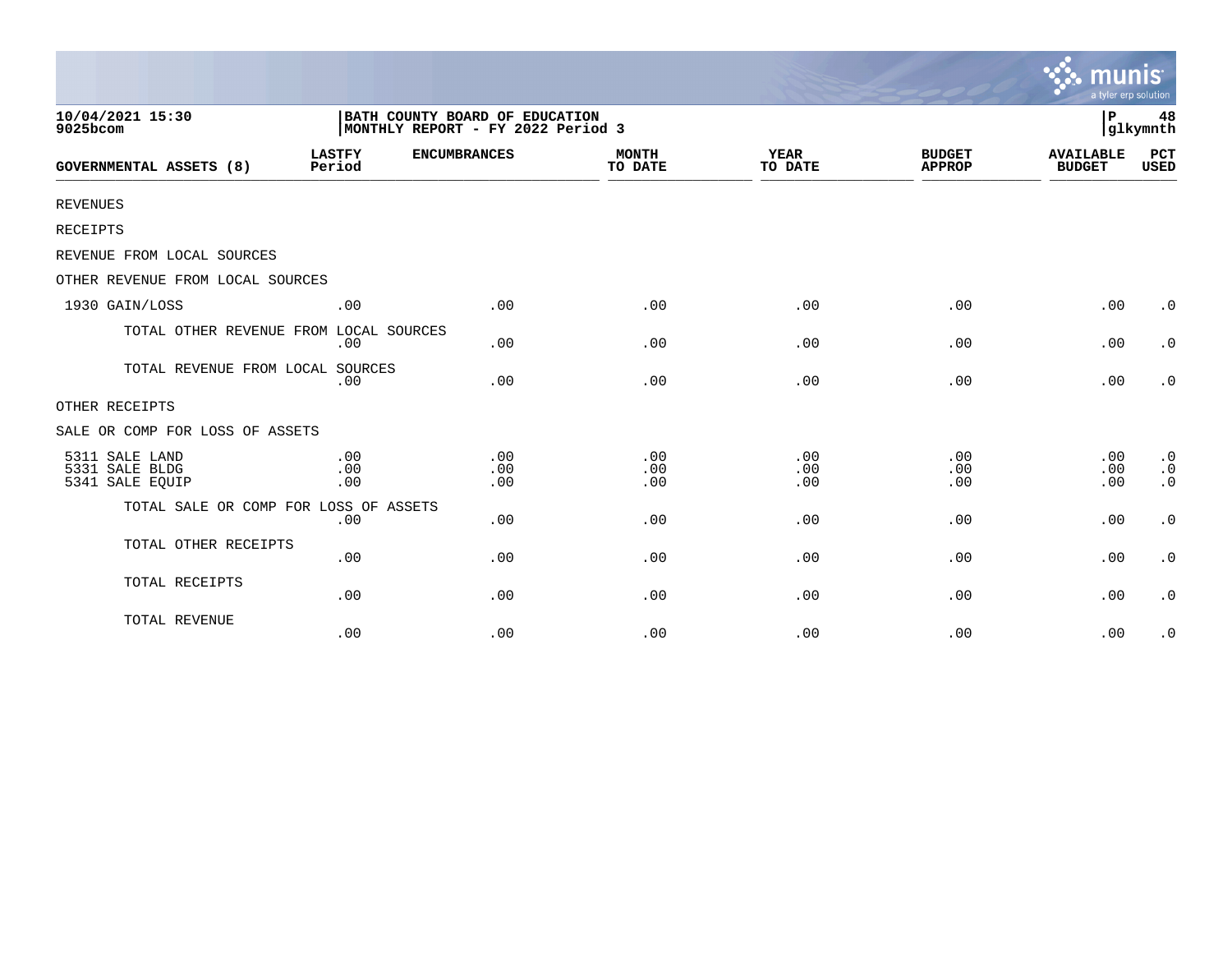

| 10/04/2021 15:30<br>9025bcom  |                                             | BATH COUNTY BOARD OF EDUCATION<br>MONTHLY REPORT - FY 2022 Period 3 |                         |                        |                                |                                   |                    |
|-------------------------------|---------------------------------------------|---------------------------------------------------------------------|-------------------------|------------------------|--------------------------------|-----------------------------------|--------------------|
| GOVERNMENTAL ASSETS (8)       | <b>LASTFY</b><br>Period                     | <b>ENCUMBRANCES</b>                                                 | <b>MONTH</b><br>TO DATE | <b>YEAR</b><br>TO DATE | <b>BUDGET</b><br><b>APPROP</b> | <b>AVAILABLE</b><br><b>BUDGET</b> | PCT<br><b>USED</b> |
| EXPENDITURES                  |                                             |                                                                     |                         |                        |                                |                                   |                    |
| 1000 INSTRUCTION              |                                             |                                                                     |                         |                        |                                |                                   |                    |
| 0700                          | 30.62                                       | .00                                                                 | 23.31                   | 23.31                  | .00                            | $-23.31$                          | $\cdot$ 0          |
|                               | TOTAL 1000 INSTRUCTION<br>30.62             | .00                                                                 | 23.31                   | 23.31                  | .00                            | $-23.31$                          | $\cdot$ 0          |
| 2100 STUDENT SUPPORT SERVICES |                                             |                                                                     |                         |                        |                                |                                   |                    |
| 0700                          | .00                                         | .00                                                                 | .00                     | .00                    | .00                            | .00                               | . $\boldsymbol{0}$ |
|                               | TOTAL 2100 STUDENT SUPPORT SERVICES<br>.00  | .00                                                                 | .00                     | .00                    | .00                            | .00                               | $\cdot$ 0          |
| 2200                          | INSTRUCTIONAL STAFF SUPP SERV               |                                                                     |                         |                        |                                |                                   |                    |
| 0700                          | 44.17                                       | .00                                                                 | .00                     | .00                    | .00                            | .00                               | $\cdot$ 0          |
| TOTAL 2200                    | INSTRUCTIONAL STAFF SUPP SERV<br>44.17      | .00                                                                 | .00                     | .00                    | .00                            | .00                               | $\cdot$ 0          |
| 2300 DISTRICT ADMIN SUPPORT   |                                             |                                                                     |                         |                        |                                |                                   |                    |
| 0700                          | 225.12                                      | .00                                                                 | .00                     | .00                    | .00                            | .00                               | $\cdot$ 0          |
|                               | TOTAL 2300 DISTRICT ADMIN SUPPORT<br>225.12 | .00                                                                 | .00                     | .00                    | .00                            | .00                               | $\cdot$ 0          |
| 2400 SCHOOL ADMIN SUPPORT     |                                             |                                                                     |                         |                        |                                |                                   |                    |
| 0700                          | .00                                         | .00                                                                 | .00                     | .00                    | .00                            | .00                               | $\cdot$ 0          |
| TOTAL 2400                    | SCHOOL ADMIN SUPPORT<br>.00                 | .00                                                                 | .00                     | .00                    | .00                            | .00                               | $\cdot$ 0          |
| 2500                          | BUSINESS SUPPORT SERVICES                   |                                                                     |                         |                        |                                |                                   |                    |
| 0700                          | .00                                         | .00                                                                 | .00                     | .00                    | .00                            | .00                               | $\cdot$ 0          |
| TOTAL 2500                    | BUSINESS SUPPORT SERVICES<br>.00            | .00                                                                 | .00                     | .00                    | .00                            | .00                               | $\cdot$ 0          |
|                               | 2600 PLANT OPERATIONS AND MAINTENANCE       |                                                                     |                         |                        |                                |                                   |                    |
| 0700                          | .00                                         | .00                                                                 | .00                     | .00                    | .00                            | .00                               | $\cdot$ 0          |
| TOTAL 2600                    | PLANT OPERATIONS AND MAINTENANCE<br>.00     | .00                                                                 | .00                     | .00                    | .00                            | .00                               | . $\boldsymbol{0}$ |

2700 STUDENT TRANSPORTATION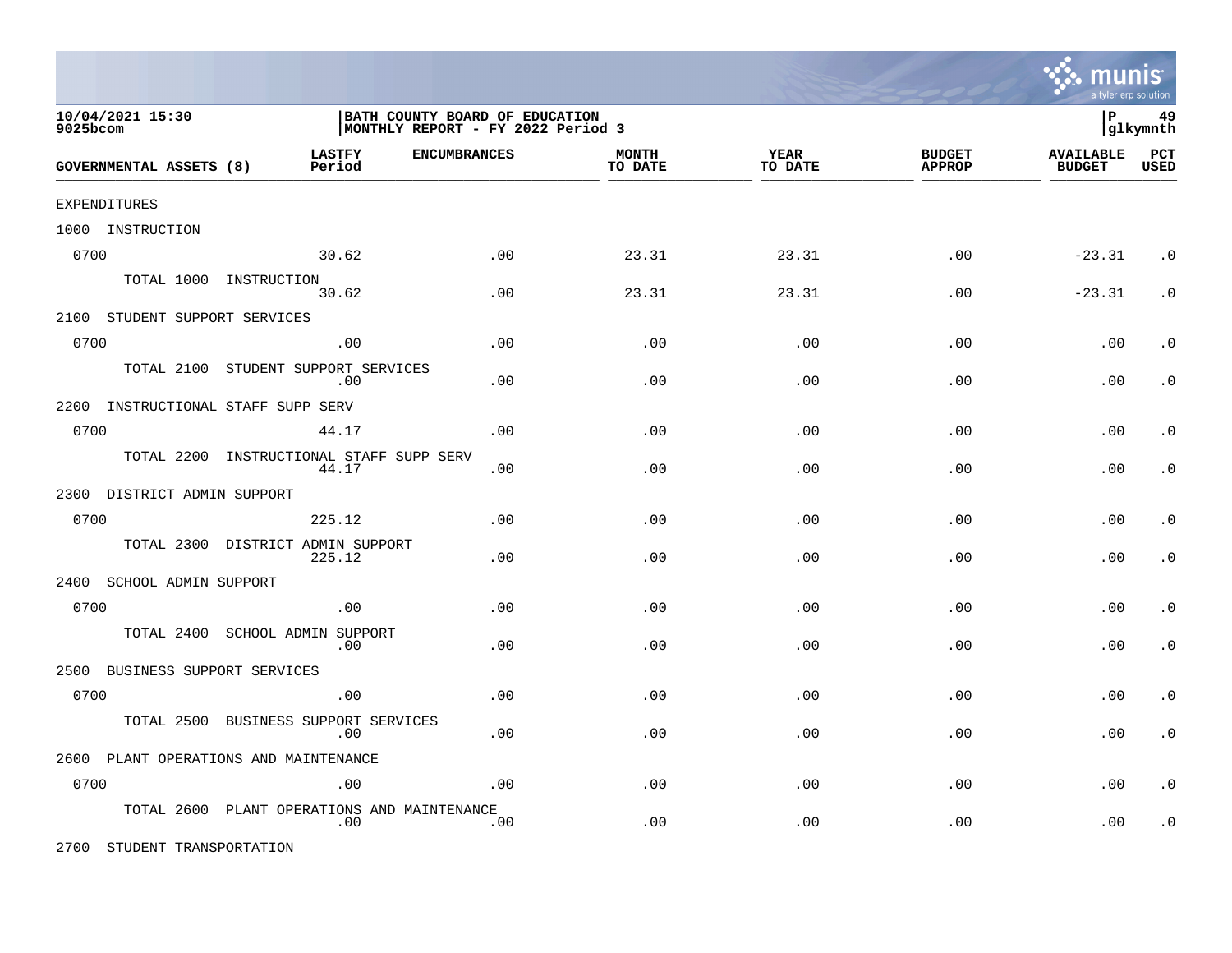

| 10/04/2021 15:30<br>9025bcom |                                                | BATH COUNTY BOARD OF EDUCATION<br>MONTHLY REPORT - FY 2022 Period 3 |                         |                 |                                |                                   | 50<br> glkymnth    |
|------------------------------|------------------------------------------------|---------------------------------------------------------------------|-------------------------|-----------------|--------------------------------|-----------------------------------|--------------------|
| GOVERNMENTAL ASSETS (8)      | <b>LASTFY</b><br>Period                        | <b>ENCUMBRANCES</b>                                                 | <b>MONTH</b><br>TO DATE | YEAR<br>TO DATE | <b>BUDGET</b><br><b>APPROP</b> | <b>AVAILABLE</b><br><b>BUDGET</b> | PCT<br><b>USED</b> |
| 0700                         | .00                                            | .00                                                                 | .00                     | .00             | .00                            | .00                               | $\cdot$ 0          |
| TOTAL 2700                   | STUDENT<br>TRANSPORTATION<br>.00               | .00                                                                 | .00                     | .00             | .00                            | .00                               | $\cdot$ 0          |
| COMMUNITY SERVICES<br>3300   |                                                |                                                                     |                         |                 |                                |                                   |                    |
| 0700                         | .00                                            | .00                                                                 | .00                     | .00             | .00                            | .00                               | $\cdot$ 0          |
| TOTAL 3300                   | COMMUNITY SERVICES<br>.00                      | .00                                                                 | .00                     | .00             | .00                            | .00                               | $\cdot$ 0          |
| TOTAL EXPENDITURES           | 299.91                                         | .00                                                                 | 23.31                   | 23.31           | .00                            | $-23.31$                          | $\cdot$ 0          |
|                              | TOTAL FOR GOVERNMENTAL ASSETS (8)<br>$-299.91$ | .00                                                                 | $-23.31$                | $-23.31$        | .00                            | 23.31                             | $\cdot$ 0          |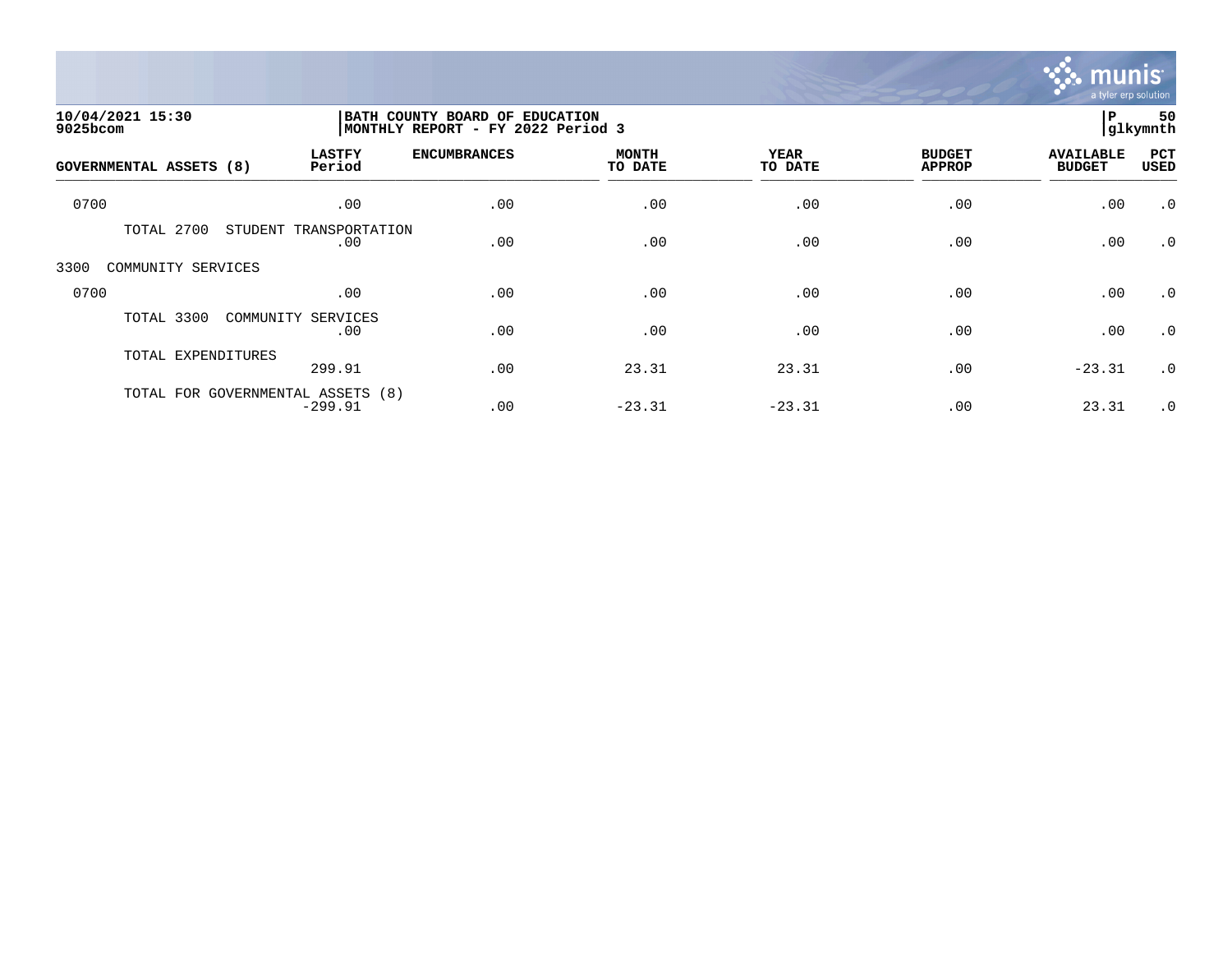|                                  |                         |                                                                     |                         |                        |                                | mun<br>a tyler erp solution       |                |
|----------------------------------|-------------------------|---------------------------------------------------------------------|-------------------------|------------------------|--------------------------------|-----------------------------------|----------------|
| 10/04/2021 15:30<br>9025bcom     |                         | BATH COUNTY BOARD OF EDUCATION<br>MONTHLY REPORT - FY 2022 Period 3 |                         |                        |                                | P                                 | 51<br>glkymnth |
| FOOD SERVICE ASSETS (81)         | <b>LASTFY</b><br>Period | <b>ENCUMBRANCES</b>                                                 | <b>MONTH</b><br>TO DATE | <b>YEAR</b><br>TO DATE | <b>BUDGET</b><br><b>APPROP</b> | <b>AVAILABLE</b><br><b>BUDGET</b> | PCT<br>USED    |
| <b>REVENUES</b>                  |                         |                                                                     |                         |                        |                                |                                   |                |
| RECEIPTS                         |                         |                                                                     |                         |                        |                                |                                   |                |
| REVENUE FROM LOCAL SOURCES       |                         |                                                                     |                         |                        |                                |                                   |                |
| OTHER REVENUE FROM LOCAL SOURCES |                         |                                                                     |                         |                        |                                |                                   |                |
| 1930 GAIN/LOSS                   | .00                     | .00                                                                 | .00                     | .00                    | .00                            | .00                               | $\cdot$ 0      |
| TOTAL OTHER REVENUE FROM         | LOCAL SOURCES<br>.00    | .00                                                                 | .00                     | .00                    | .00                            | .00                               | $\cdot$ 0      |
| TOTAL REVENUE FROM LOCAL         | SOURCES<br>.00          | .00                                                                 | .00                     | .00                    | .00                            | .00                               | $\cdot$ 0      |
| TOTAL RECEIPTS                   | .00                     | .00                                                                 | .00                     | .00                    | .00                            | .00                               | $\cdot$ 0      |
| TOTAL REVENUE                    | .00                     | .00                                                                 | .00                     | .00                    | .00                            | .00                               | $\cdot$ 0      |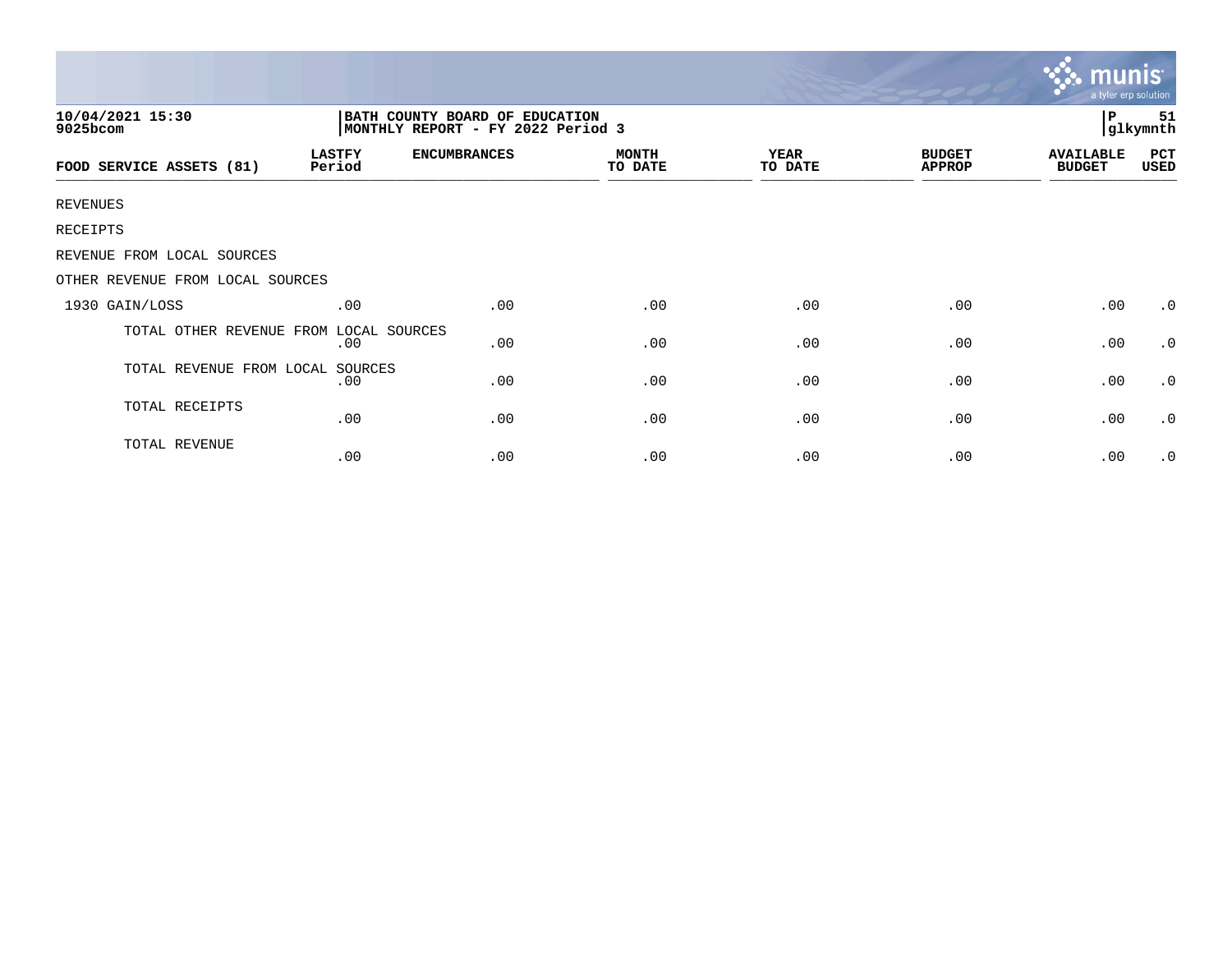

| 10/04/2021 15:30<br>9025bcom       |                                       | BATH COUNTY BOARD OF EDUCATION<br>ΙP<br> glkymnth<br>MONTHLY REPORT - FY 2022 Period 3 |                         |                        |                                |                                   |                    |
|------------------------------------|---------------------------------------|----------------------------------------------------------------------------------------|-------------------------|------------------------|--------------------------------|-----------------------------------|--------------------|
| FOOD SERVICE ASSETS (81)           | <b>LASTFY</b><br>Period               | <b>ENCUMBRANCES</b>                                                                    | <b>MONTH</b><br>TO DATE | <b>YEAR</b><br>TO DATE | <b>BUDGET</b><br><b>APPROP</b> | <b>AVAILABLE</b><br><b>BUDGET</b> | PCT<br><b>USED</b> |
| EXPENDITURES                       |                                       |                                                                                        |                         |                        |                                |                                   |                    |
| 3100<br>FOOD SERVICE OPERATION     |                                       |                                                                                        |                         |                        |                                |                                   |                    |
| 0700                               | .00                                   | .00                                                                                    | .00                     | .00                    | .00                            | .00                               | $.0 \cdot$         |
| TOTAL 3100                         | FOOD SERVICE<br>OPERATION<br>$.00 \,$ | .00                                                                                    | .00                     | .00                    | .00                            | .00                               | $\cdot$ 0          |
| TOTAL EXPENDITURES                 | .00                                   | .00                                                                                    | .00                     | .00                    | .00                            | .00                               | $\cdot$ 0          |
| TOTAL FOR FOOD SERVICE ASSETS (81) | .00                                   | .00                                                                                    | .00                     | .00                    | .00                            | .00                               | $\cdot$ 0          |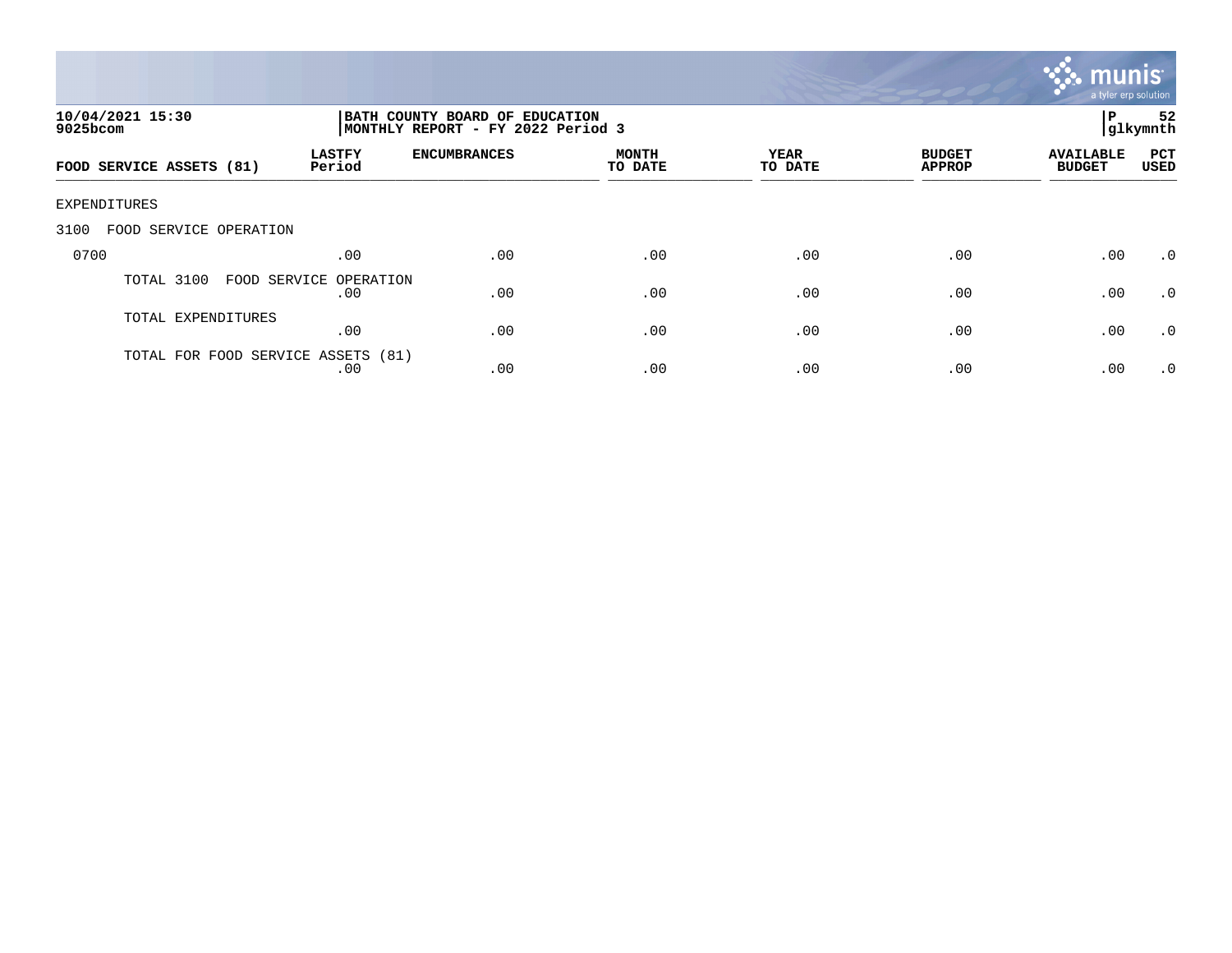|                                        |                         |                                                                      |                         |                        |                                | <b>munis</b><br>a tyler erp solution |                |
|----------------------------------------|-------------------------|----------------------------------------------------------------------|-------------------------|------------------------|--------------------------------|--------------------------------------|----------------|
| 10/04/2021 15:30<br>9025bcom           |                         | BATH COUNTY BOARD OF EDUCATION<br> MONTHLY REPORT - FY 2022 Period 3 |                         |                        |                                | P                                    | 53<br>glkymnth |
| DAY CARE ASSERTS (82)                  | <b>LASTFY</b><br>Period | <b>ENCUMBRANCES</b>                                                  | <b>MONTH</b><br>TO DATE | <b>YEAR</b><br>TO DATE | <b>BUDGET</b><br><b>APPROP</b> | <b>AVAILABLE</b><br><b>BUDGET</b>    | PCT<br>USED    |
| <b>REVENUES</b>                        |                         |                                                                      |                         |                        |                                |                                      |                |
| <b>RECEIPTS</b>                        |                         |                                                                      |                         |                        |                                |                                      |                |
| REVENUE FROM LOCAL SOURCES             |                         |                                                                      |                         |                        |                                |                                      |                |
| OTHER REVENUE FROM LOCAL SOURCES       |                         |                                                                      |                         |                        |                                |                                      |                |
| 1930 GAIN/LOSS                         | .00                     | .00                                                                  | .00                     | .00                    | .00                            | .00                                  | $\cdot$ 0      |
| TOTAL OTHER REVENUE FROM LOCAL SOURCES | .00                     | .00                                                                  | .00                     | .00                    | .00                            | .00                                  | $\cdot$ 0      |
| TOTAL REVENUE FROM LOCAL               | SOURCES<br>.00          | .00                                                                  | .00                     | .00                    | .00                            | .00                                  | $\cdot$ 0      |
| TOTAL RECEIPTS                         | .00                     | .00                                                                  | .00                     | .00                    | .00                            | .00                                  | $\cdot$ 0      |
| TOTAL REVENUE                          | .00                     | .00                                                                  | .00                     | .00                    | .00                            | .00                                  | $\cdot$ 0      |
| TOTAL FOR DAY CARE ASSERTS (82)        | .00                     | .00                                                                  | .00                     | .00                    | .00                            | .00                                  | $\cdot$ 0      |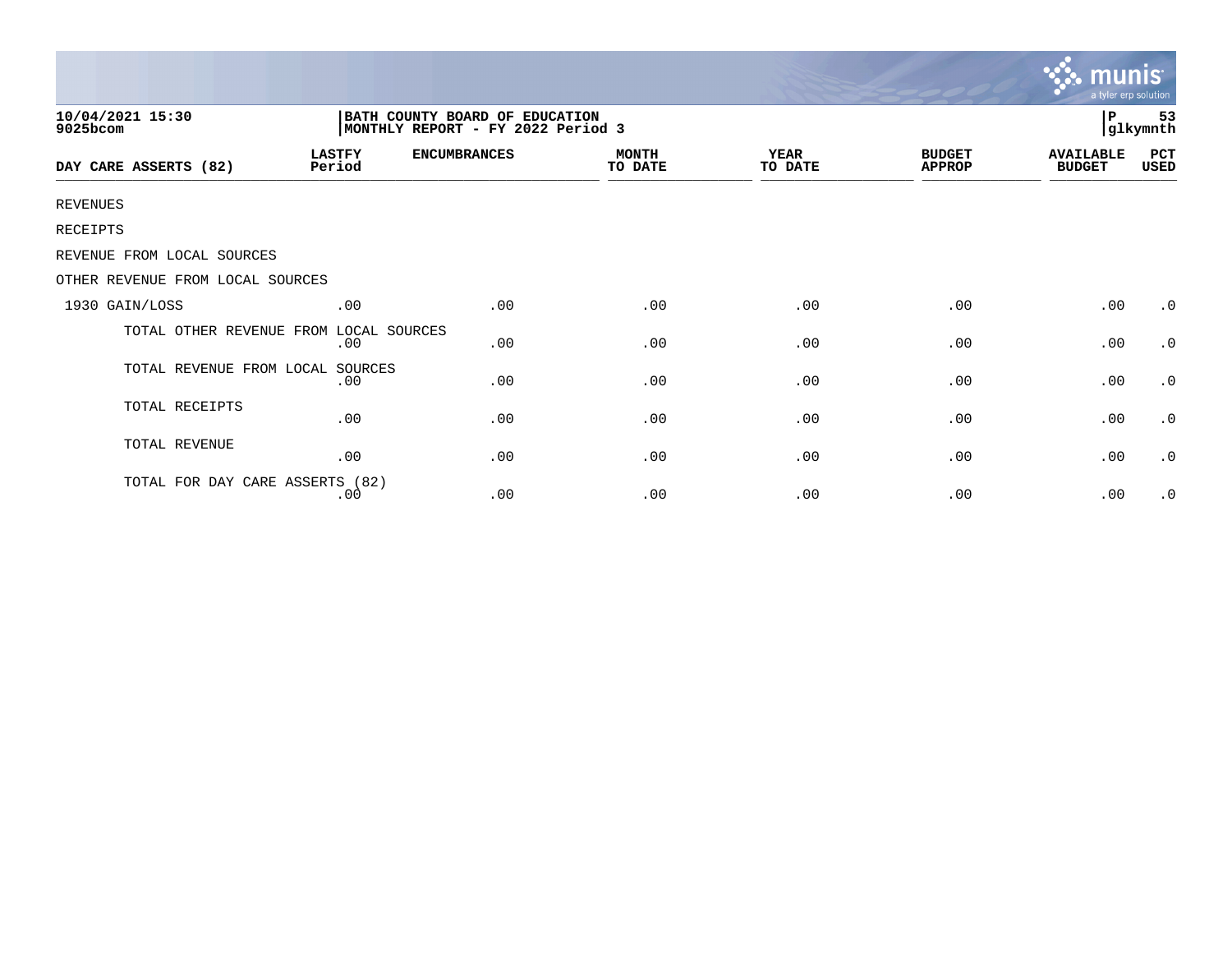|                                        |                         |                                                                     |                         |                        |                                | mun<br>a tyler erp solution       |                |
|----------------------------------------|-------------------------|---------------------------------------------------------------------|-------------------------|------------------------|--------------------------------|-----------------------------------|----------------|
| 10/04/2021 15:30<br>9025bcom           |                         | BATH COUNTY BOARD OF EDUCATION<br>MONTHLY REPORT - FY 2022 Period 3 |                         |                        |                                | P                                 | 54<br>glkymnth |
| ADULT EDUCATION ASSETS (84)            | <b>LASTFY</b><br>Period | <b>ENCUMBRANCES</b>                                                 | <b>MONTH</b><br>TO DATE | <b>YEAR</b><br>TO DATE | <b>BUDGET</b><br><b>APPROP</b> | <b>AVAILABLE</b><br><b>BUDGET</b> | PCT<br>USED    |
| <b>REVENUES</b>                        |                         |                                                                     |                         |                        |                                |                                   |                |
| RECEIPTS                               |                         |                                                                     |                         |                        |                                |                                   |                |
| REVENUE FROM LOCAL SOURCES             |                         |                                                                     |                         |                        |                                |                                   |                |
| OTHER REVENUE FROM LOCAL SOURCES       |                         |                                                                     |                         |                        |                                |                                   |                |
| 1930 GAIN/LOSS                         | .00                     | .00                                                                 | .00                     | .00                    | .00                            | .00                               | $\cdot$ 0      |
| TOTAL OTHER REVENUE FROM LOCAL SOURCES | .00                     | .00                                                                 | .00                     | .00                    | .00                            | .00                               | $\cdot$ 0      |
| TOTAL REVENUE FROM LOCAL               | SOURCES<br>.00          | .00                                                                 | .00                     | .00                    | .00                            | .00                               | $\cdot$ 0      |
| TOTAL RECEIPTS                         | .00                     | .00                                                                 | .00                     | .00                    | .00                            | .00                               | $\cdot$ 0      |
| TOTAL REVENUE                          | .00                     | .00                                                                 | .00                     | .00                    | .00                            | .00                               | $\cdot$ 0      |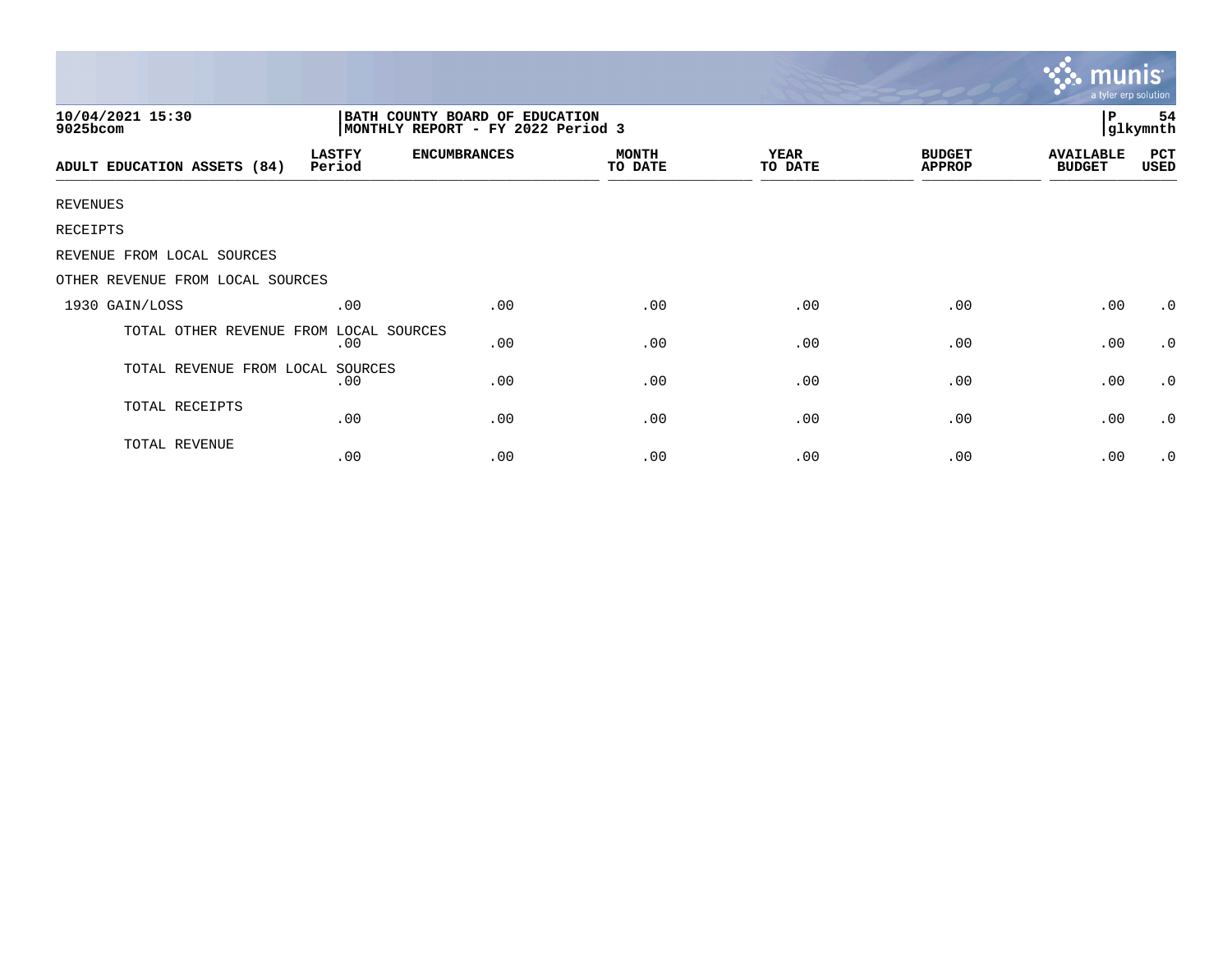

| 10/04/2021 15:30<br>9025bcom          |                                   | BATH COUNTY BOARD OF EDUCATION<br>MONTHLY REPORT - FY 2022 Period 3 | 55<br>P<br> glkymnth    |                 |                                |                                   |                    |
|---------------------------------------|-----------------------------------|---------------------------------------------------------------------|-------------------------|-----------------|--------------------------------|-----------------------------------|--------------------|
| ADULT EDUCATION ASSETS (84)           | <b>LASTFY</b><br>Period           | <b>ENCUMBRANCES</b>                                                 | <b>MONTH</b><br>TO DATE | YEAR<br>TO DATE | <b>BUDGET</b><br><b>APPROP</b> | <b>AVAILABLE</b><br><b>BUDGET</b> | PCT<br><b>USED</b> |
| EXPENDITURES                          |                                   |                                                                     |                         |                 |                                |                                   |                    |
| 3400<br>ADULT EDUCATION OPERATIONS    |                                   |                                                                     |                         |                 |                                |                                   |                    |
| 0700                                  | .00                               | .00                                                                 | .00                     | .00             | .00                            | .00                               | $\cdot$ 0          |
| TOTAL 3400                            | ADULT EDUCATION OPERATIONS<br>.00 | .00                                                                 | .00                     | .00             | .00                            | .00                               | $\cdot$ 0          |
| TOTAL EXPENDITURES                    | .00                               | .00                                                                 | .00                     | .00             | .00                            | .00                               | .0                 |
| TOTAL FOR ADULT EDUCATION ASSETS (84) | .00                               | .00                                                                 | .00                     | .00             | .00                            | .00                               | $\cdot$ 0          |